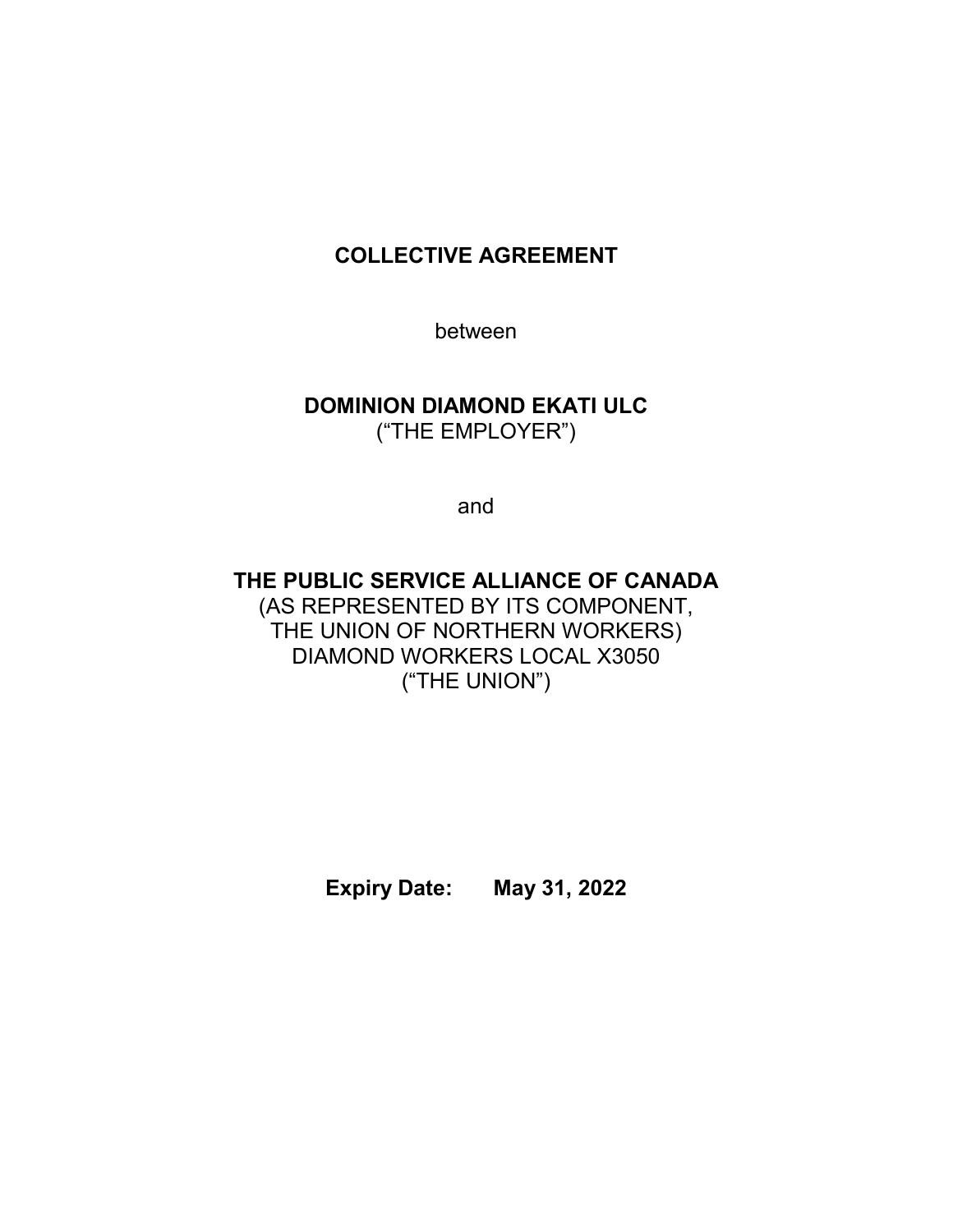# **TABLE OF CONTENTS**

| <b>Subject</b><br><u>Article</u>                                       | Page |
|------------------------------------------------------------------------|------|
|                                                                        |      |
|                                                                        |      |
|                                                                        |      |
|                                                                        |      |
|                                                                        |      |
|                                                                        |      |
|                                                                        |      |
|                                                                        |      |
|                                                                        |      |
|                                                                        |      |
|                                                                        |      |
|                                                                        |      |
|                                                                        |      |
|                                                                        |      |
|                                                                        |      |
|                                                                        |      |
| Article 17 - Overtime                                                  | 13   |
|                                                                        |      |
|                                                                        |      |
|                                                                        |      |
|                                                                        |      |
| Article 22 - Maternity/Parental Leave and Compassionate Care Leave  17 |      |
|                                                                        |      |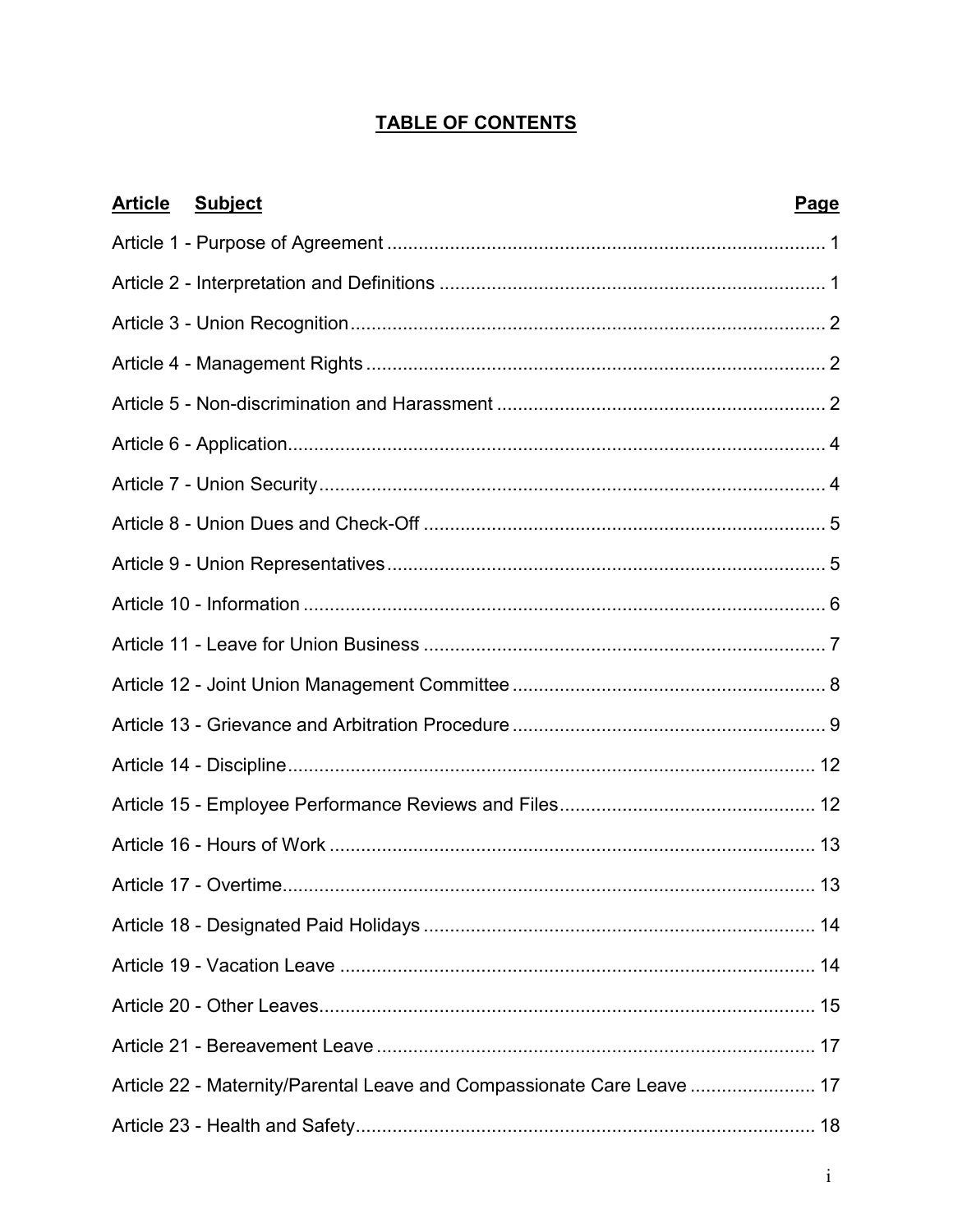| Letter of Understanding - Performance-based Discretionary Incentive Plan  40 |  |
|------------------------------------------------------------------------------|--|
|                                                                              |  |
| Letter of Understanding - Discussion Framework for Ekati Mine Closure 43     |  |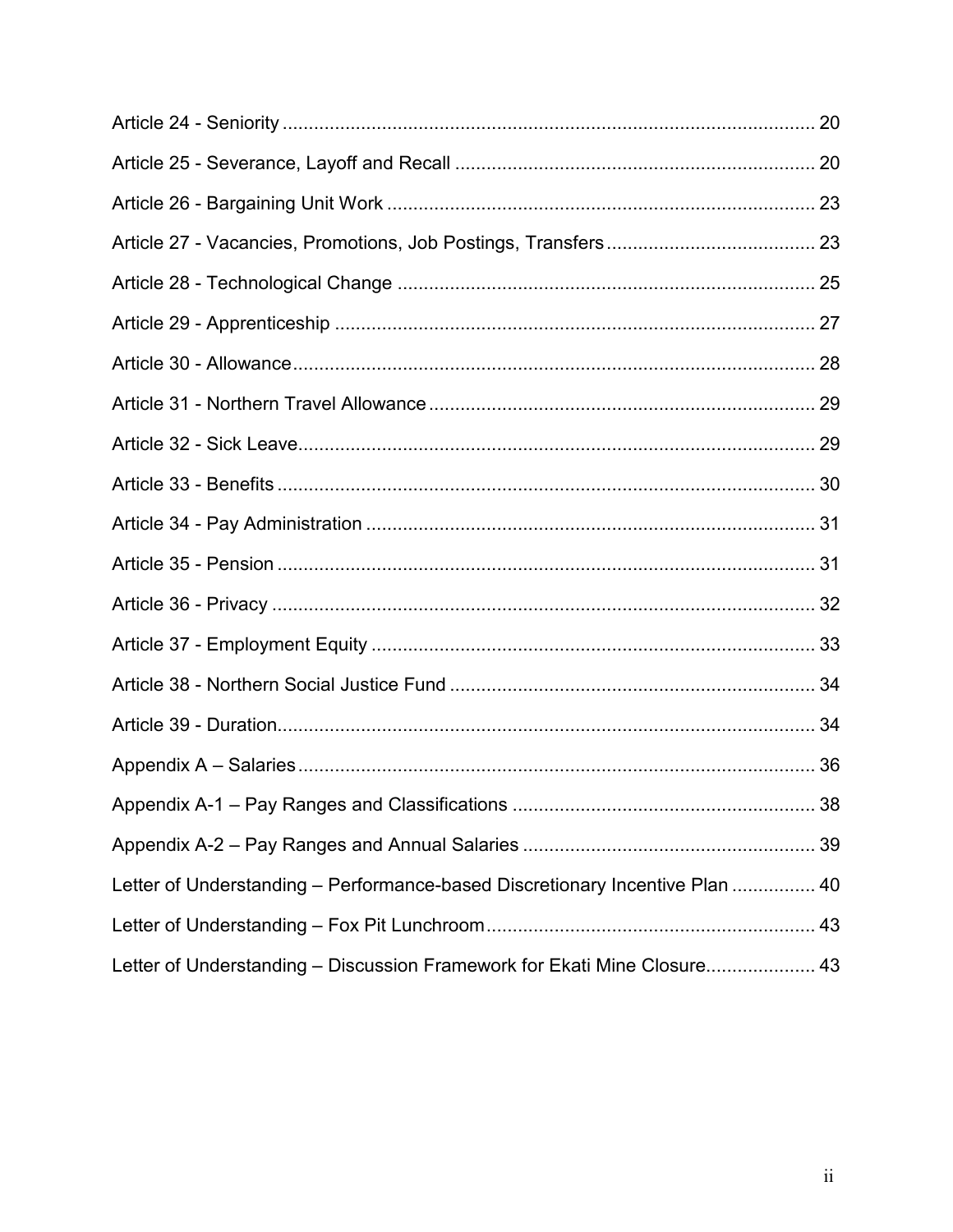## **Article 1 - Purpose of Agreement**

- <span id="page-3-0"></span>1.01 The purpose of this agreement is to maintain harmonious and mutually beneficial relations between the parties, the Employer, Dominion Diamond Ekati Corporation and the Union, the Public Service Alliance of Canada, Local X3050.
- 1.02 The parties agree to set forth terms and conditions of employment upon which agreement has been reached through collective bargaining; and to ensure that all reasonable measures are provided for the safety and occupational health of the employees; and fosters the employment of workers in an economically viable enterprise that is able to adapt to changes in the economy in a workplace that promotes productivity and the development of workforce skills.

### **Article 2 - Interpretation and Definitions**

- <span id="page-3-1"></span>2.01 For the purpose of this Agreement:
	- (a) *"Employee"* means an employee of Dominion Diamond Ekati Corporation who is a member of the Bargaining Unit.
	- (b) *"Grievance"* means a complaint in writing as per Article 13.
	- (c) *"Leave of Absence"* means absence from duty with the employer's permission.
	- (d) *"Promotion"* means the successful competition of an employee to another position, the maximum rate of pay for which exceeds that of his or her former position.
	- (e) *"Transfer"* means the appointment of an employee to another position, which does not constitute a promotion or a demotion.
	- (f) *"Personal Leave"* is an approved absence from the workplace provided for in this agreement for a specific period of time at the employee's discretion due to reasons not covered by other leave entitlements in the Collective Agreement such as vacation, bereavement, or maternity leave. Personal Leave would include leave options such as sick leave, emergency family leave and cultural leave.
- 2.02 Where the masculine gender is used, it shall be considered to include the feminine gender.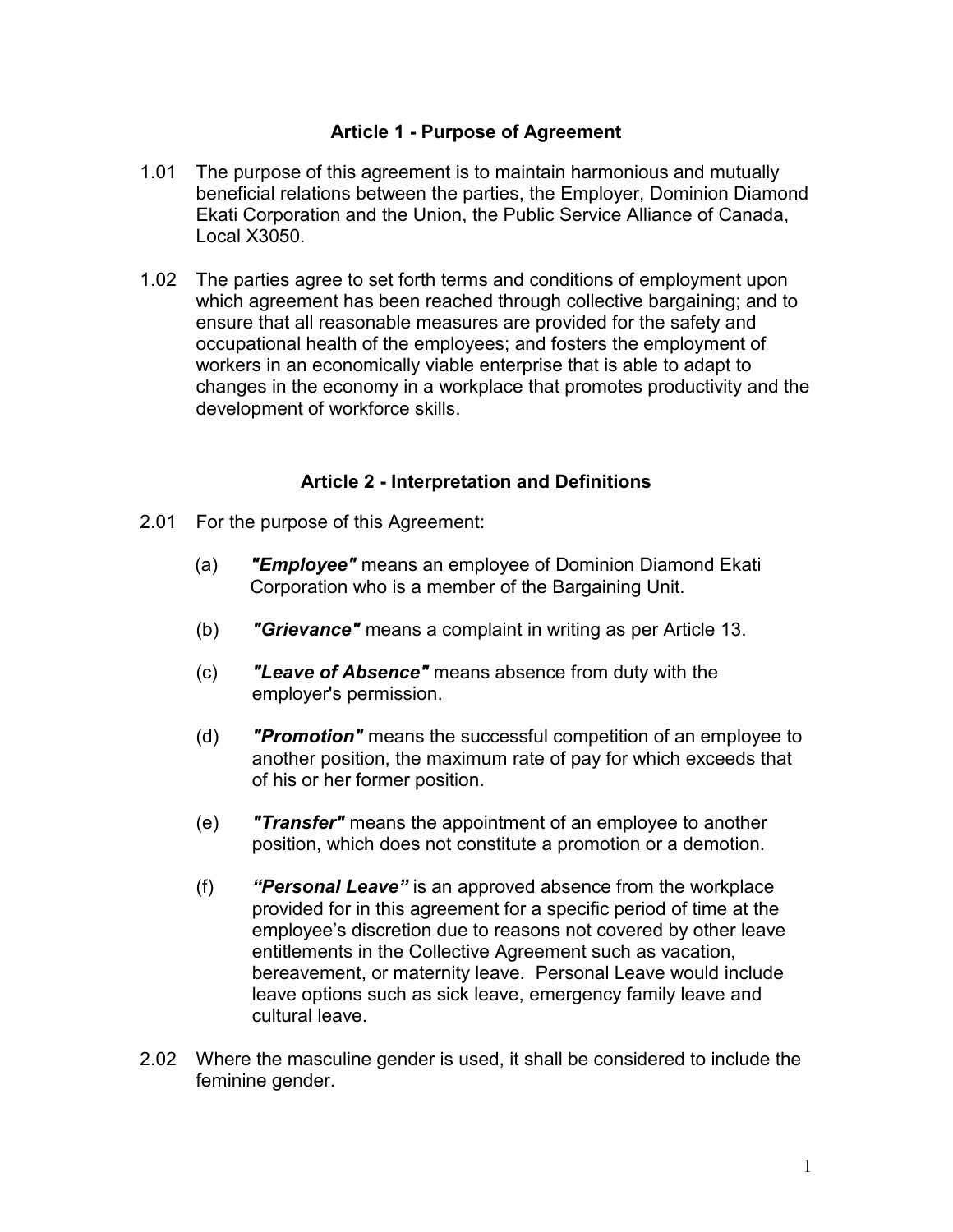## **Article 3 - Union Recognition**

- <span id="page-4-0"></span>3.01 The employer recognizes the Union as the exclusive bargaining agent for all Employees in the Bargaining Unit.
- 3.02 This agreement covers all employees in the Bargaining Unit, with the exception of temporary employees on employment contracts of finite duration.
- 3.03 Where the parties have a dispute over whether a permanent position created after the effective date of this Agreement is within the Bargaining Unit, or whether changes to the job duties of positions currently within the Bargaining Unit justifies exclusion of the position from the Bargaining Unit, either party may submit the dispute to binding arbitration under Article 13 of this Agreement, or another mutually agreed upon method of dispute resolution.

## **Article 4 - Management Rights**

<span id="page-4-1"></span>4.01 Unless specifically restricted by a provision within this Agreement, the Employer reserves all management rights with respect to operating and managing its business, including but not limited to, the right to establish hiring policies, to select Employees for hire, to determine what work will be performed, what equipment and processes will be employed, how the workforce will be directed and evaluated, whether to increase or curtail operations, to schedule shifts and vacations, to grant leaves of absence, what security measures are required and including the right to make and enforce workplace rules that are not inconsistent with this collective agreement, and generally maintain order, discipline and efficiency.

## **Article 5 - Non-discrimination and Harassement**

#### <span id="page-4-2"></span>Non-discrimination

5.01 The Union and the Employer recognize the right of employees to work in an environment free from sexual and personal harassment and the Employer undertakes to ensure that sexual and personal harassment will not be tolerated in the workplace.

There shall be no discrimination, interference, restriction, coercion, harassment, intimidation, or any disciplinary action exercised or practiced with respect to an employee by reason of age, race, creed, colour, national origin, religious affiliation, sex, sexual orientation, family status,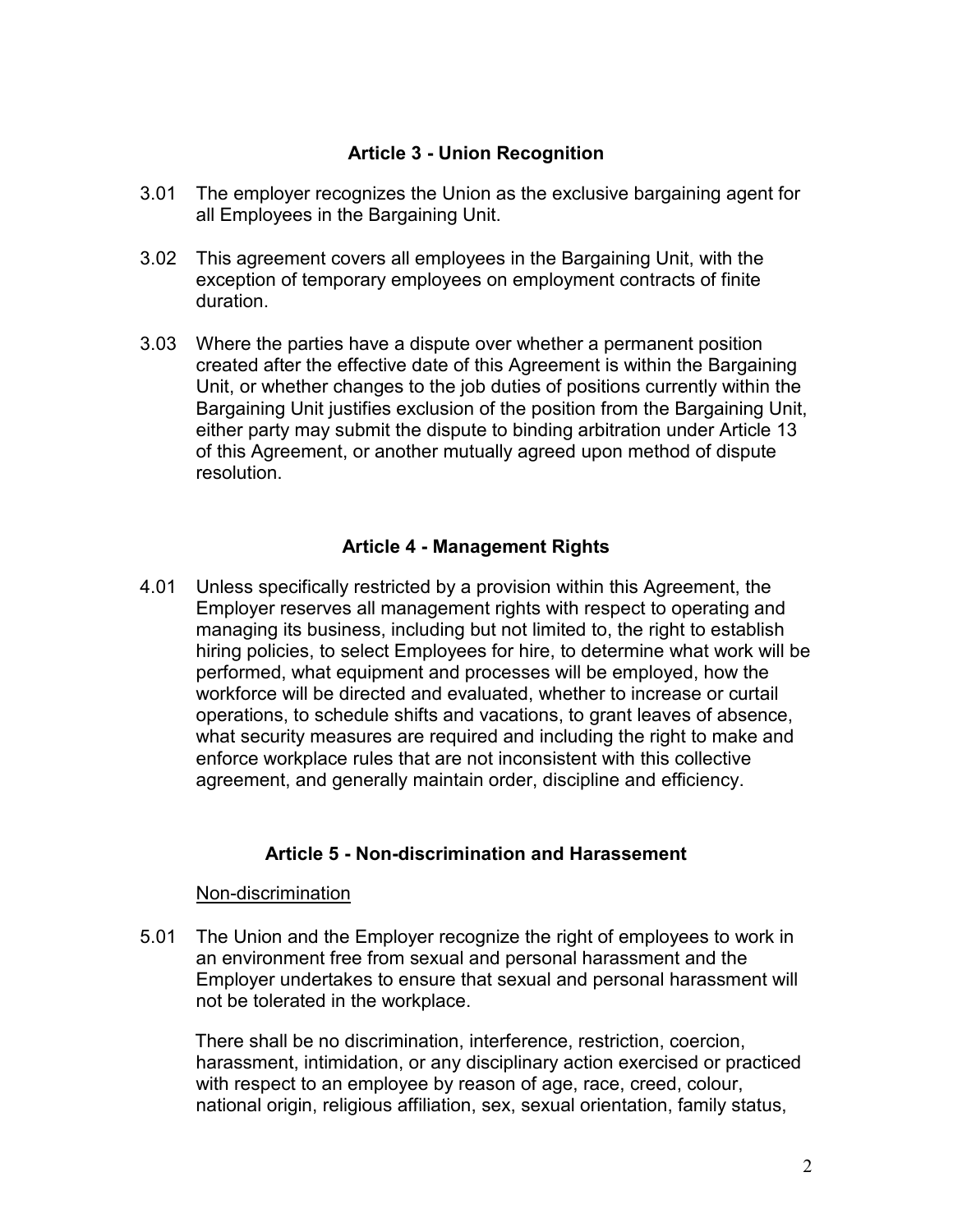mental or physical disability, language, gender identity or expression, political affiliation, social condition, marital status, criminal record for which a pardon has been granted or membership or activity in the Union.

5.02 The Employer acknowledges its duty to accommodate to the point of undue hardship employees who are unable to perform their normal job functions as a result of physical or mental disability.

### Anti-harassment

- 5.03 The Union and the Employer recognize the right of employees to work in an environment free from sexual harassment, personal harassment and abuse of authority. The Employer undertakes that sexual harassment, personal harassment and/or abuse of authority will not be tolerated in the workplace.
- 5.04 (a) Sexual harassment is defined as, but not limited to, any incident or series of incidents related to sexuality or gender where the person carrying out the incident knew or ought reasonably to have known would be unwelcome, and may be verbal, physical, non-verbal, deliberate or unintentional.
	- (b) Personal harassment shall be defined as behaviour directed at a person that is abusive, intimidating, malicious or insulting. It includes forms of bullying, which may make the recipient feel upset, threatened, humiliated or vulnerable.
	- (c) Abuse of authority occurs when an individual uses his/her authority or position with its implicit power to undermine, sabotage or otherwise interfere with or influence the career of an employee or in the provision of services. This definition includes blatant acts of misuse of authority such as intimidation, threats, blackmail and coercion.
	- (d) Notwithstanding any provision of this Agreement, it is understood that proper exercise of managerial authority for legitimate evaluation and performance management purposes does not constitute harassment or bullying or abuse of authority notwithstanding that it may be offensive to an employee.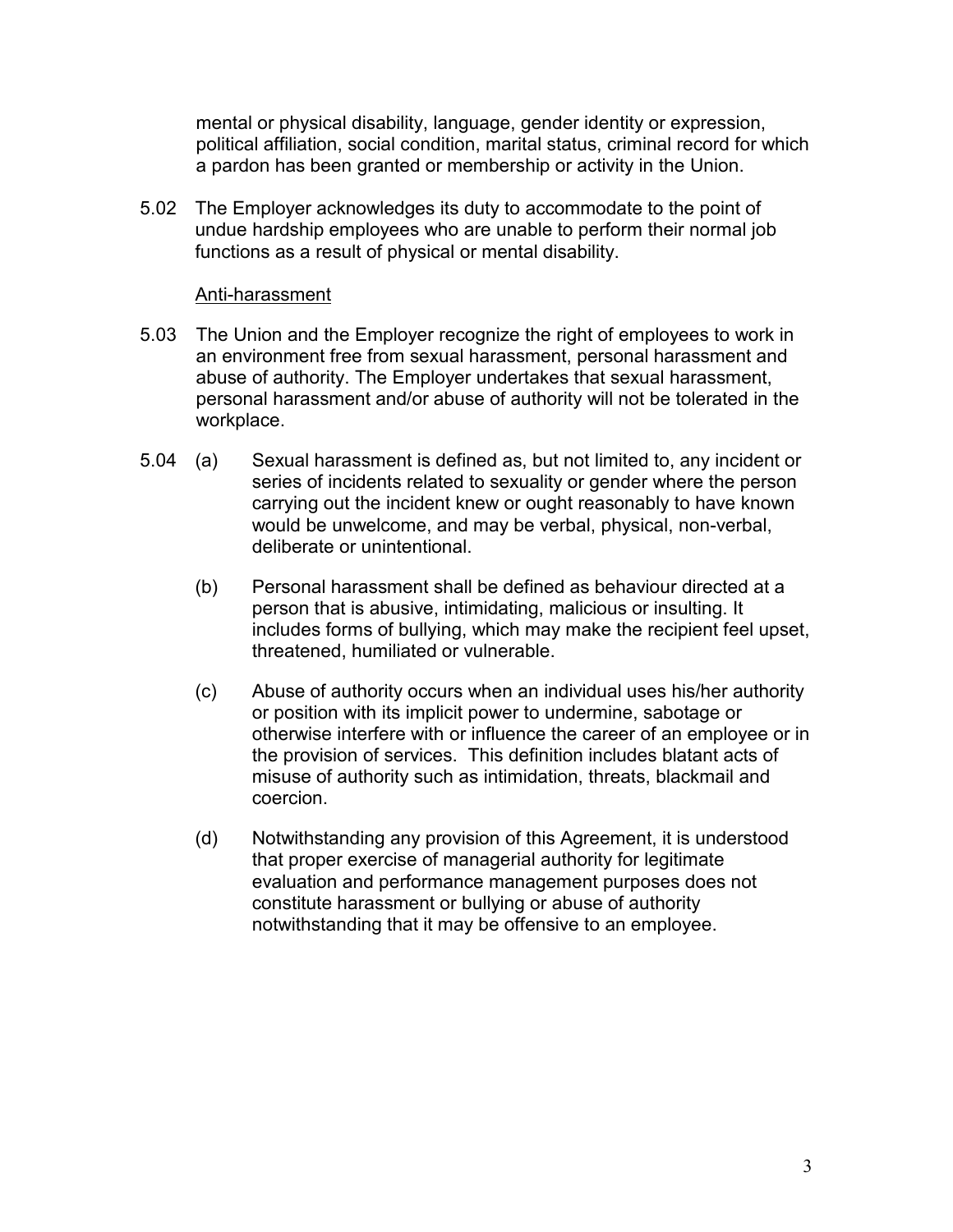(e) The Employer and the Union encourage everyone to make an effort to resolve conflicts as soon as possible. Situations resolved informally between the parties directly involved often have the most positive outcomes. Individuals who feel they have been subjected to harassment in the workplace and are unable to resolve the matter informally with the parties involved should contact Human Resources and initiate the formal process outlined in the Employer's Workplace Harassment Policy. All allegations of harassment regardless of whether a formal complaint has been made will be treated seriously and dealt with promptly and confidentially. Commencing proceedings under the Workplace Harassment Policy does not prevent an employee from enforcing any rights contained in the collective agreement or pursuant to any statute.

## **Article 6 - Application**

<span id="page-6-0"></span>6.01 The provisions of this Agreement apply to the Union, the Employer and the Employees of the Bargaining Unit.

### **Article 7 - Union Security**

- <span id="page-6-1"></span>7.01 All employees shall, as a condition of employment, become a member and maintain membership in the Union in good standing, except for those employees who elected to cease membership in the Union under the provisions of the collective agreement expiring August 31, 2007 and who have not subsequently joined the Union.
- 7.02 No employee will be denied membership in the Union or have their membership in the Union terminated as a result of exercising any right under the Canada Labour Code, including but not limited to the right to continue to report to work during a work stoppage, or for failing to pay any assessment, dues or penalty levied by the Union as a result of exercising any such right.
- 7.03 No employee will be denied membership in the Union or have their Union membership terminated without the application of the principles of natural justice.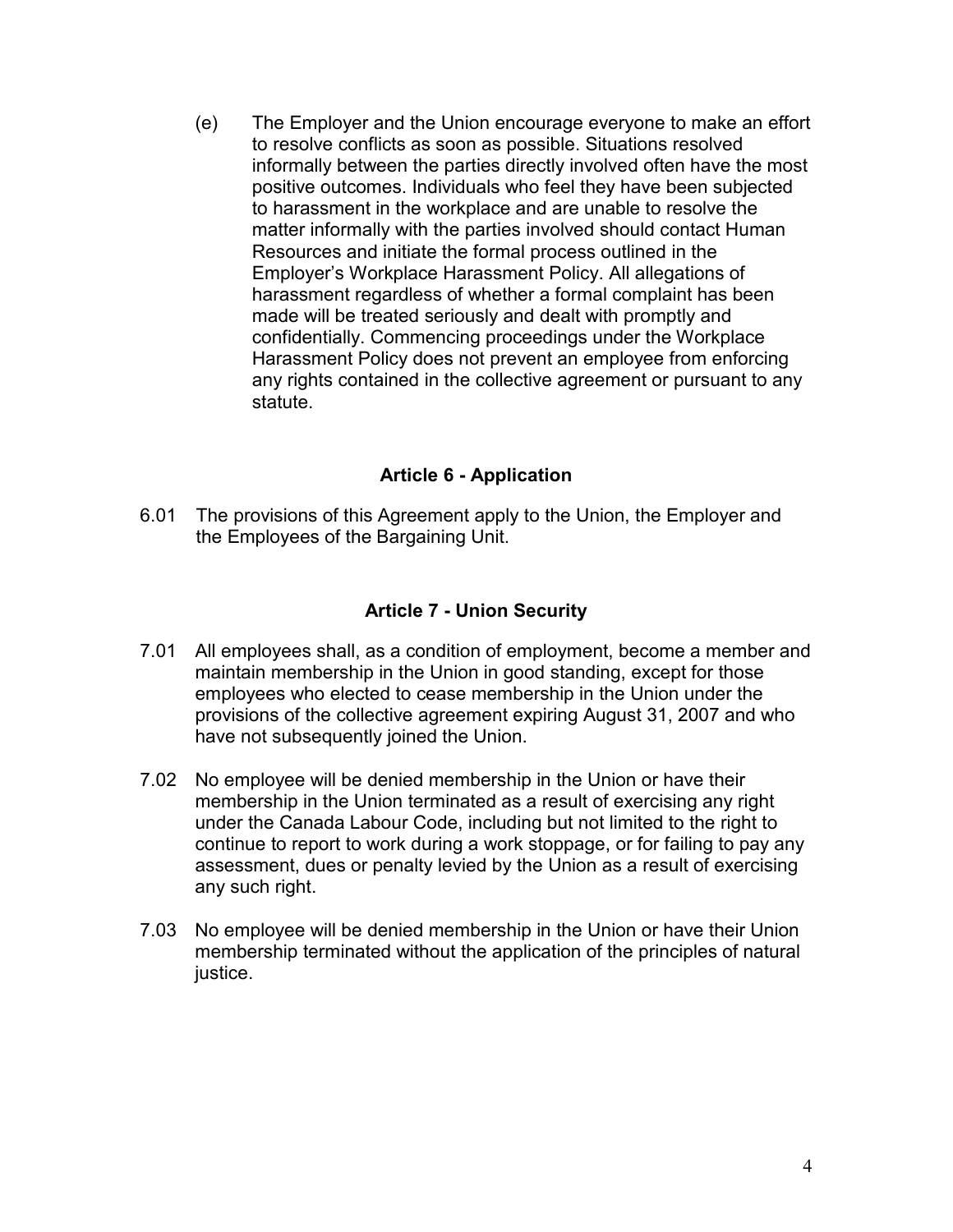### **Article 8 - Union Dues and Check-Off**

- <span id="page-7-0"></span>8.01 Subject to the provisions of this Article, the Employer shall, as a condition of employment, deduct an amount equal to the monthly membership dues from the monthly pay of all employees in the Bargaining Unit. Where an employee does not have sufficient earnings in respect of any month to permit deductions made under this Article, the Employer shall not be obligated to make such deduction from subsequent salary.
- 8.02 The Union shall inform the Employer in writing of the authorized deduction to be checked off for each employee.
- 8.03 For the purposes of Article 8.01, deductions shall be made per pay period.
- 8.04 The amounts deducted in accordance with Article 8.01 shall be remitted to the Comptroller of the Union by cheque no later than fifteen (15) days after deductions are made and shall be accompanied by particulars identifying each employee and the deductions made on his or her behalf.
- 8.05 Union dues deducted by the Employer shall be included on employee T4 slips.
- 8.06 The employer will provide the Union with the names of new hires within the Bargaining Unit each month.

### **Article 9 - Union Representatives**

- <span id="page-7-1"></span>9.01 The Employer acknowledges the right of the Union to appoint or otherwise select a reasonable number of employees as stewards. Normally, the first point of contact in the following areas (Open Pit Mining, Process Plant, Supply and Operations Services) will be the designated steward in that area. In the event that the designated steward is not available, the point of contact shall be an alternate designated for that area.
- 9.02 All time spent performing the normal day-to-day administration of the Collective Agreement shall be paid for by the Employer, provided such business pertains to Employer scheduled meetings, joint meetings arising from the collective agreement and those meetings specifically called by the Employer.
- 9.03 The Union shall determine the jurisdiction of each steward or Union representative, having regard to the plan of the organization, the number and distribution of employees and the administrative structure implied by the grievance procedure and shall notify the Employer in writing of the names of these individuals.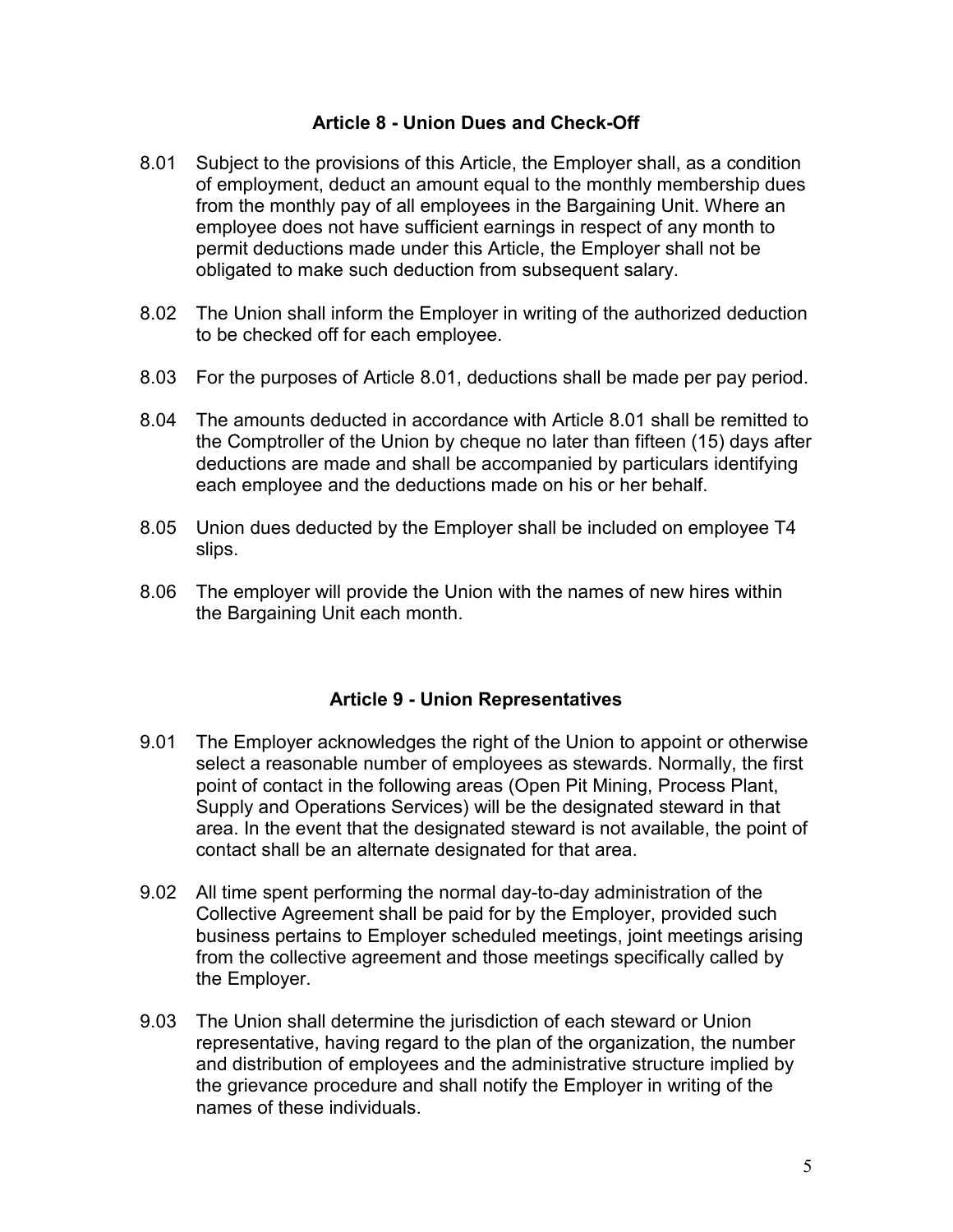- 9.04 Stewards or Union representatives shall obtain permission from their supervisor before leaving their work to carry out the duties of an employees' representative and report back to their supervisor before resuming their duties. Such permission shall not be unreasonably withheld.
- 9.05 Where practicable, when the Employer requests the presence of a steward or Union representative at a meeting, such request will be communicated to the employee's supervisor by the Employer.
- 9.06 The Union will designate a servicing officer from the Union who will be the person charged with administering the collective agreement and the Bargaining Unit. The Employer will grant this person reasonable access to the Ekati site in order to carry out Union business. Provided the site access remains reasonable, the Employer will not charge the Union for air travel, accommodation or meals while on site. The Union agrees to cooperate with the Employer in terms of scheduling site visits to avoid times of peak occupancy. If the Union desires representatives other than the designated servicing officer to access the Ekati site, the parties will discuss this in advance.
- 9.07 The Employer shall provide the Union with a suitable, easily accessible, private room at the Ekati mine site for exclusive use as a Union office at no cost to the Union.

#### Time Off for Union Duties

9.08 The Local President of Local X3050, or a member of the Union executive designated to act as the designate of the Local President for these purposes, shall be granted leave with pay for one shift every Wednesday, to conduct union business on site. During the period of leave the President, or their designate, shall be entitled to his/her normal rate of pay and all benefits and other provisions of the collective agreement to which an employee is normally entitled and shall continue to accumulate seniority during his/her leave. In order to qualify for such pay and benefits, the Union Local must advise the Employer of the identity of the person acting as the designate at least two weeks in advance.

### **Article 10 - Information**

<span id="page-8-0"></span>10.01 Once every three (3) months, the Employer will provide the Union with an updated electronic list of all employees in the Bargaining Unit indicating name, job title, work location, hire date, employment status, and contact information.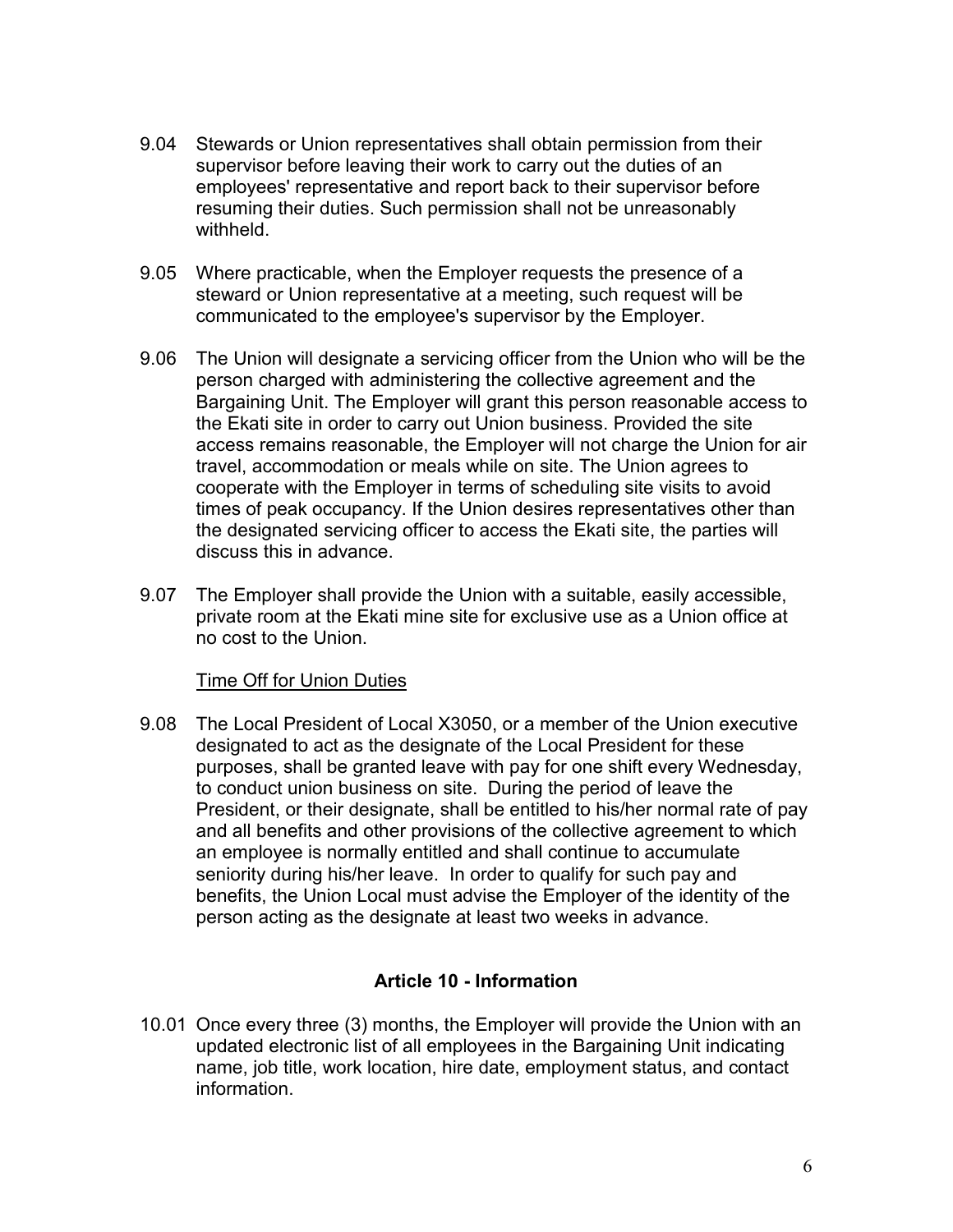- 10.02 The cost of printing and distributing the collective agreement will be shared equally between the parties. The printing shall be performed in the Northwest Territories. Given the number of official languages in the Northwest Territories, and the number of employees who speak one as a first language, the Employer will provide an interpreter for any employee needing assistance to understand the provisions of the agreement on account of speaking one of these as a first language.
- 10.03 At the orientation of new employees, the Employer will advise the new employees that terms and conditions of employment are governed by the collective agreement, and will make available English copies of the collective agreement to any new hire.

### **Article 11 - Leave for Union Business**

### <span id="page-9-0"></span>Leave without Pay for Union Business

- 11.01 Subject to operational requirements, the Employer will grant leave without pay to:
	- (a) an employee who represents the Union in a hearing in front of the Canada Industrial Relations Board, Conciliation Board, an Arbitration Board, Employment Standards Board, Human Rights Board and/or Workers' Safety & Compensation Commission;
	- (b) to a reasonable number of Union representatives for attending preparatory and contract negotiation meetings, meetings or conventions of the Union, the Canadian Labour Congress, and the Northwest Territories Federation of Labour or to undertake training related to the duties of a representative;
	- (c) to an employee to work for the Union.

#### Leave without Pay for Full-Time Elected Officers

11.02 (a) The Employer will grant leave without pay, to an employee elected or appointed to a full-time office of the PSAC or the Component. The duration of such leave shall be for the period the employee holds such office but in any event the leave shall not exceed three (3) years without prior mutual agreement of the parties.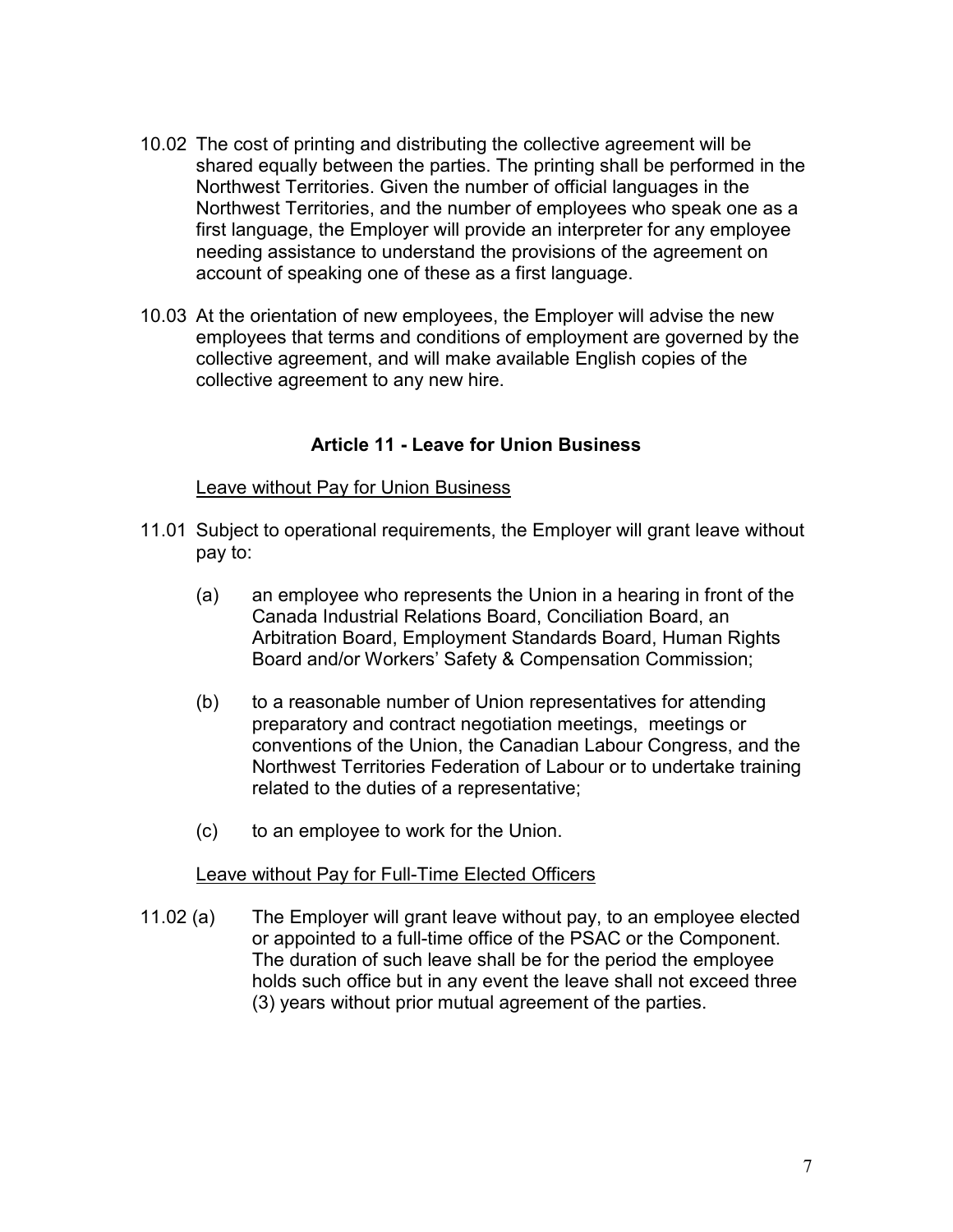- (b) An employee who returns to work after a period of leave without pay granted under clause (a) shall have time spent on such leave without pay deducted from continuous employment for the purpose of calculating severance pay and seniority if the leave is for a period of more than three (3) months. However, time spent on such leave shall count towards years of service for the purpose of the calculation of vacation leave.
- (c) An employee granted leave without pay under clause (a) shall be reinstated to the position or a similar position he/she held when the leave commenced.
- (d) If, during this leave, the employee's position is eliminated, the employee will, at this time, be treated as if the employee were still working in the same position and same salary prior to the leave. The employee shall be entitled to all the rights contained in the collective agreement.
- 11.03 For employees granted leave without pay under this article, the Employer shall continue to pay the employee an amount equal to his or her regular salary and Article 30 allowance in accordance with the terms of this collective agreement. This does not include any other amounts which would be payable if the employee was not on leave, including without limit, benefits, pension, premiums, or other allowances. Upon invoice by the Employer the Union shall reimburse the Employer for the amount so paid within thirty (30) days of the date of invoice.

### **Article 12 - Joint Union Management Committee**

- <span id="page-10-0"></span>12.01 (a) The Employer and the Union acknowledge the mutual benefits of joint consultation and agree to maintain a Joint Union Management Committee which will have as its objective meaningful consultation on matters of mutual interest, except issues that are the subject of a grievance.
	- (b) The Committee shall consist of equal numbers of Union and Management Representatives and will meet at least every three (3) months, unless the Employer and the Union agree otherwise.
	- (c) Minutes of every meeting will be prepared and distributed by Management prior to the next meeting, at which the minutes will be presented for review and adoption.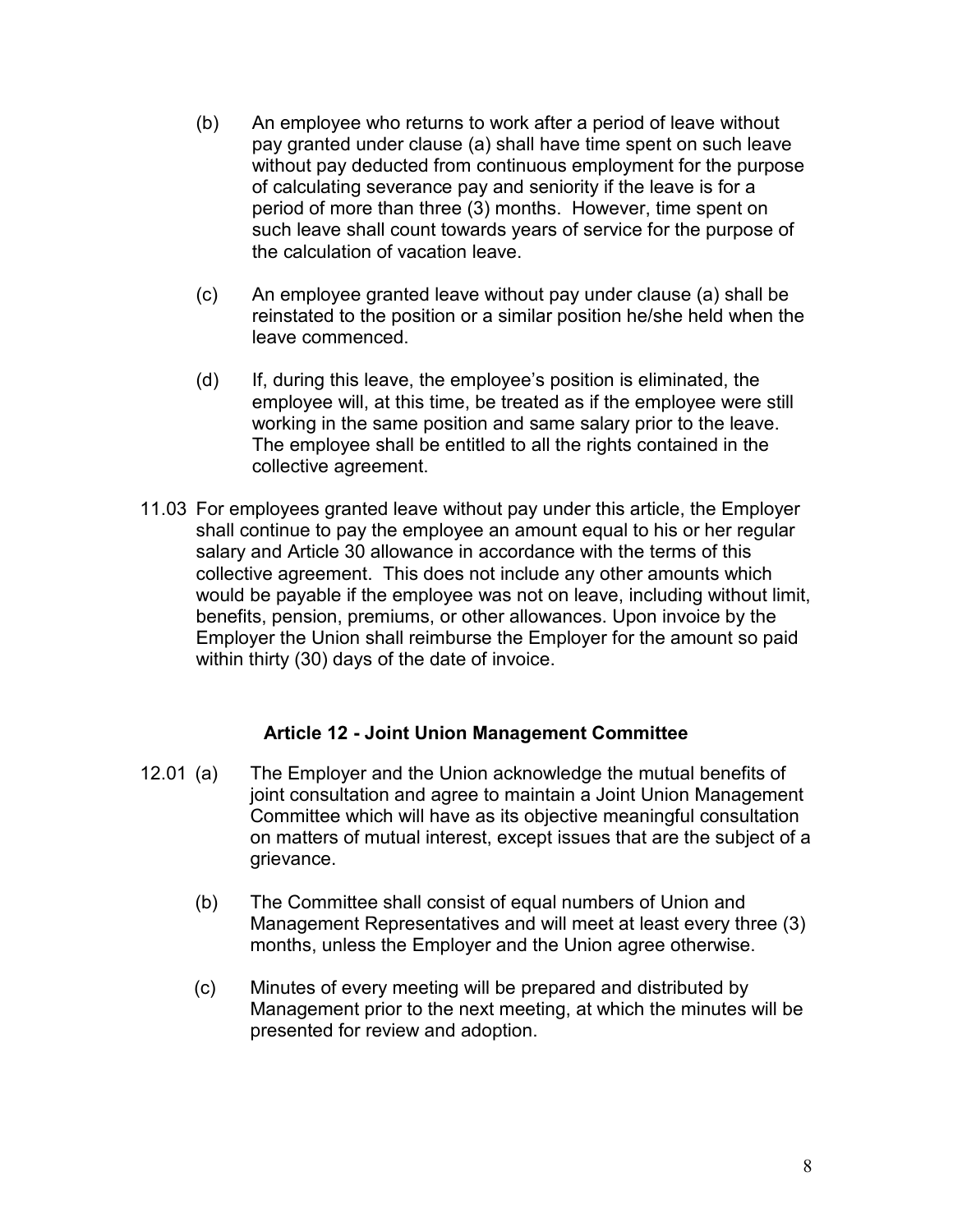(d) The Joint Union Management Committee has no authority to amend any terms of the Collective Agreement. This can only be accomplished by mutual agreement through a letter of understanding between the parties.

### **Article 13 - Grievance and Arbitration Procedure**

- <span id="page-11-0"></span>13.01 Whenever a difference arises between the parties concerning the interpretation, application, operation or alleged violation of this Agreement, including a question as to whether or not a matter is arbitrable, or the dismissal or discipline of an employee is for just cause, the alleged grievance shall be dealt with in the following manner without stoppage of work.
- 13.02 The time limits set out for each step of the grievance procedure are mandatory and may only be extended by mutual agreement in writing between the Employer and the Union. If the Employer or the Union does not present a grievance to the next higher level within either the prescribed time limit or the agreed extended time limit, the grievance will be deemed to be abandoned.

## 13.03 Levels of the Grievance Procedure

### **Level 1**

Within twenty-eight (28) calendar days of becoming aware of the matter giving rise to the complaint, the Grievor may submit a written grievance to the Shop Steward who will submit it to the employee's immediate supervisor. Within twenty-one (21) working days of the receipt of the grievance, the Employer representative will provide a written response to the Grievor.

## **Level 2**

If a satisfactory answer has not been obtained, the Grievor may within twenty-one (21) calendar days of receipt of the decision at Level 1 advance the grievance to the Superintendent/Coordinator of the area in which the employee filing the grievance works who will consider the grievance and provide a decision, in writing, within twenty-one (21) calendar days.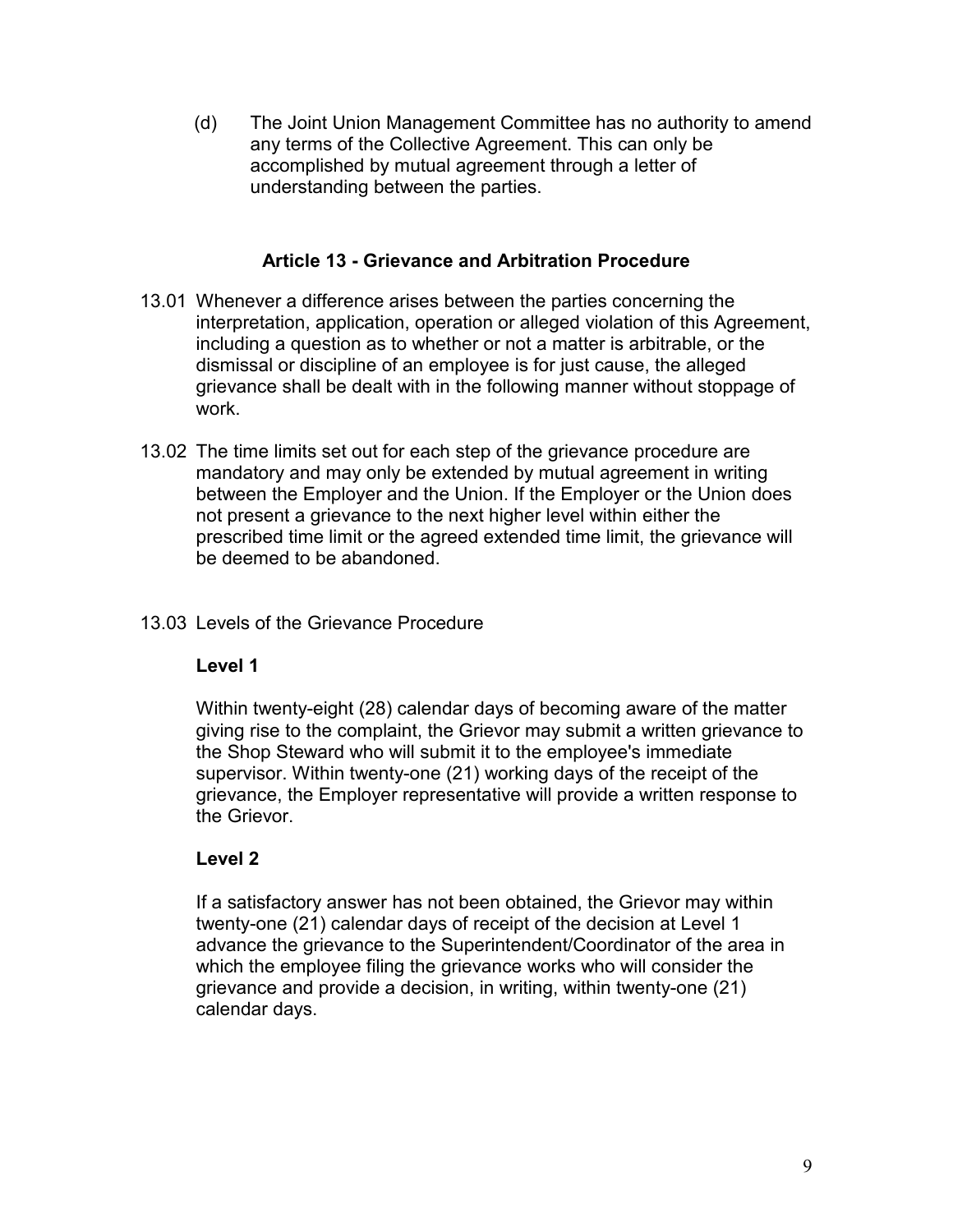## **Level 3**

If a satisfactory answer has not been obtained, the Grievor may within twenty-one (21) calendar days of receipt of the decision at Level 2 advance the grievance to the Departmental Manager who will consider the grievance and provide a decision, in writing, within twenty-one (21) calendar days. When the Employer dismisses an Employee, a grievance may be initially presented at Level 3.

- 13.04 In the event of a conflict of interest at any level, the Union or Employer shall have the right to initiate and present a grievance commencing at the next level. Grievances concerning matters of policy may be initiated at Level 3.
- 13.05 Subject to Article 13.02, no proceedings under this Article are invalid by reason of any defect of form or any technical irregularity such as an incomplete grievance form, spelling error, or similar inconsistency, provided such errors or defects have no essential bearing on the substance of the grievance.
- 13.06 If the grievance is not satisfactorily settled at Level 3, the grievance may be referred to arbitration, within twenty-one (21) calendar days after the decision received at Level 3.
- 13.07 The parties agree that grievances will be heard by a single arbitrator who will be mutually agreed upon by the parties or, if the parties mutually agree, by a three-person Arbitration Board. If mutual agreement is not reached by the parties to choose a single arbitrator or Chair of an Arbitration Board within thirty (30) calendar days from the date that either party receives notification of a wish to proceed to arbitration, the Minister of Labour shall be asked to appoint the single arbitrator, or Chair of the Arbitration Board as necessary. This appointment shall be accepted by both parties.
- 13.08 If the parties agree to utilize a three-person Arbitration Board, then they each will appoint one person to the Arbitration Board, with the Chair being selected as set out above.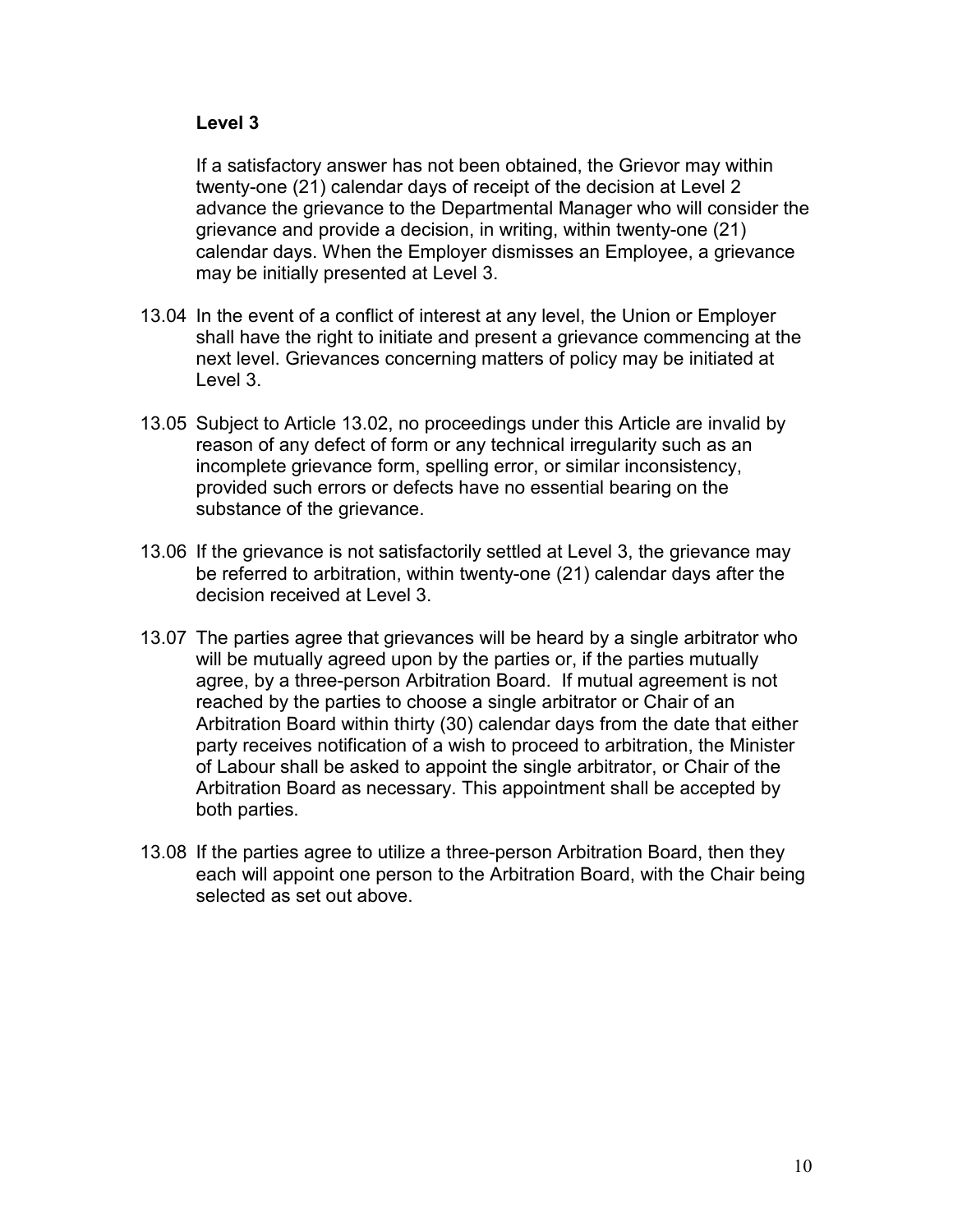13.09 The Arbitrator or Arbitration Board has all the powers granted to arbitrators under the Canada Labour Code, in addition to any powers which are contained in this Agreement but shall not have the authority to alter or amend any of the provisions of this Agreement nor to substitute any new provisions in lieu thereof, nor to render any decision contrary to the terms and provisions of this Agreement, nor to increase or decrease wages.

The Employer and the Union shall each pay one half of the remuneration and expenses of the Arbitrator and each party shall bear its own expenses of every arbitration. The decision of the Arbitrator or Arbitration Board will be binding on both parties.

#### Alternate Dispute Resolution

- 13.10 (a) The Employer and the Union recognize the benefits of resolving disputes in a cooperative manner with a minimum of formality.
	- (b) Employees are encouraged to discuss areas of concern or complaint with their Team Leader or immediate supervisor on an informal basis prior to filing a grievance. An employee may be accompanied by a representative of the Union if he/she wishes.
	- (c) At any time in the grievance procedure the parties may mutually agree to refer the grievance to an alternate dispute resolution ("ADR") process. If this is agreed to then the parties will agree on the terms of reference for the ADR process. ADR is intended to be expeditious, informal and cost-effective. The parties shall not be represented by legal counsel in ADR. Settlements achieved through the ADR process will be binding and recorded in minutes of settlement and on a without prejudice and without precedent basis. While ADR process is underway, the time limits set out for the grievance procedure are suspended; however, if the matter is not resolved within 28 days of it being referred to ADR, or such other time as is agreed to by the parties, then the matter will revert back to the normal grievance procedure at the point it was when first referred to ADR and the time limits set out therein will apply. At any time during the ADR process, either party can opt out of the ADR process and the matter will revert back to the normal grievance procedure at the point it was when first referred to ADR and the time limits set out therein will apply. Discussions within the context of ADR cannot be relied upon in the grievance procedure.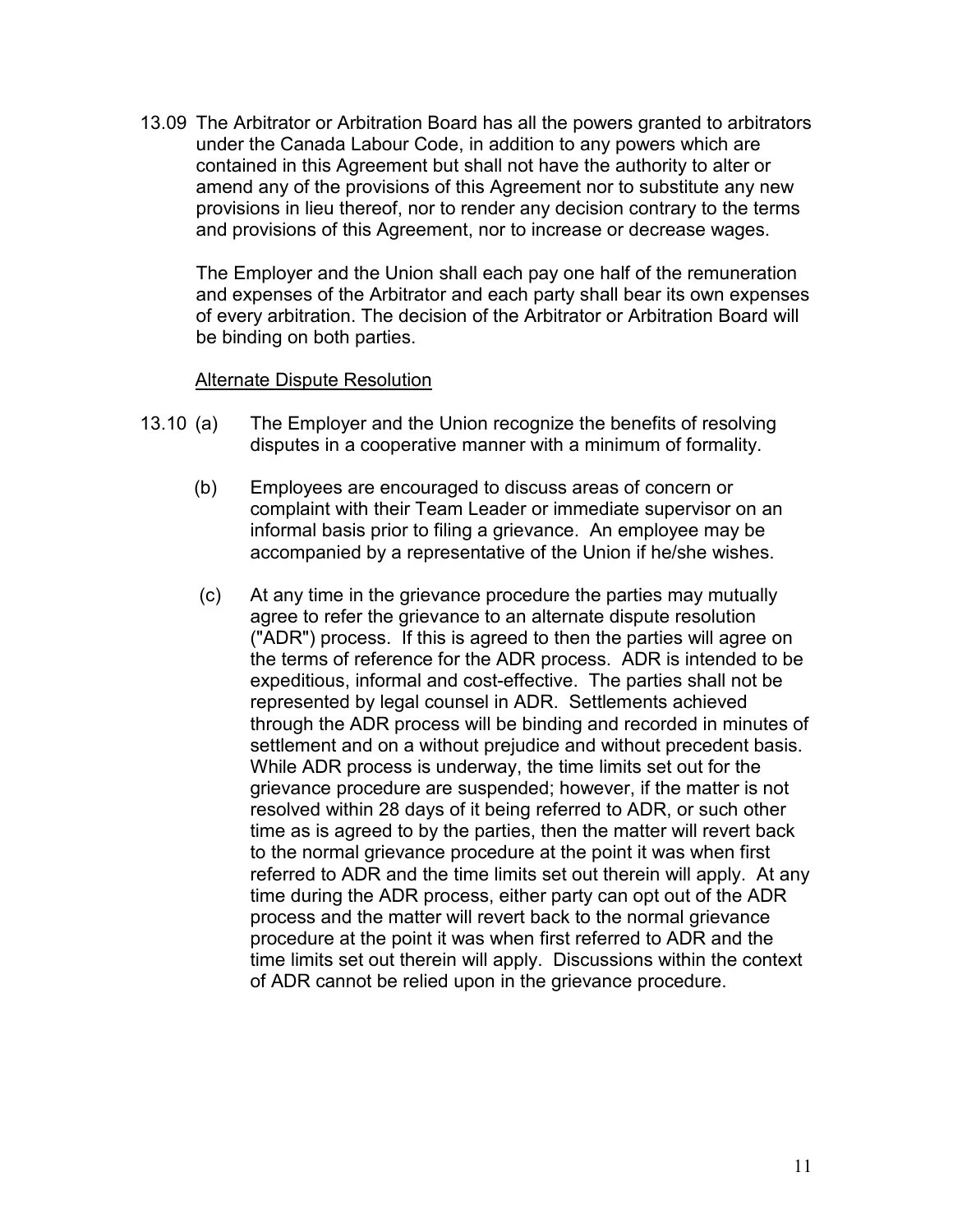## **Article 14 - Discipline**

- <span id="page-14-0"></span>14.01 Other than in exceptional circumstances, prior to disciplining an employee, the Employer will conduct an investigation into the alleged grounds for discipline and provide the employee with the opportunity to provide input into the investigation. If the employee is suspended without pay pending completion of an investigation, the Employer will maintain benefit coverage to the extent permitted under the terms of the benefits insurance plan documents until the investigation is concluded and a decision is made by the Employer. If the investigation has not been completed within two (2) weeks of suspension, the suspended employee shall receive regular wages after two weeks until such time as the Employer's investigation is concluded and a decision is communicated to the employee or Union, provided the employee cooperates in the investigation.
- 14.02 (a) When an employee is required to attend a meeting where the Employer intends to discipline the employee, the employee shall, upon request, be entitled to have a representative of the Union attend the meeting.
	- (b) The employee shall receive advance notice of, and the reason for such a meeting.
- 14.03 Where disciplinary action has been taken, the employee and the Local shall be notified in writing of the disciplinary action and the circumstances, which made the action necessary.

### **Article 15 - Employee Performance Reviews and Files**

- <span id="page-14-1"></span>15.01 When a formal assessment of an employee's performance is made, the employee concerned must be given an opportunity to sign the assessment form in question upon its completion to indicate that its contents have been read. A copy of the assessment form will be provided to the employee at the time. The employee's signature on the assessment form will be considered to be an indication only that its contents have been read and shall not indicate the employee's concurrence with the statements contained on the form.
- 15.02 An employee has the right to make written comments to be attached to the performance review form.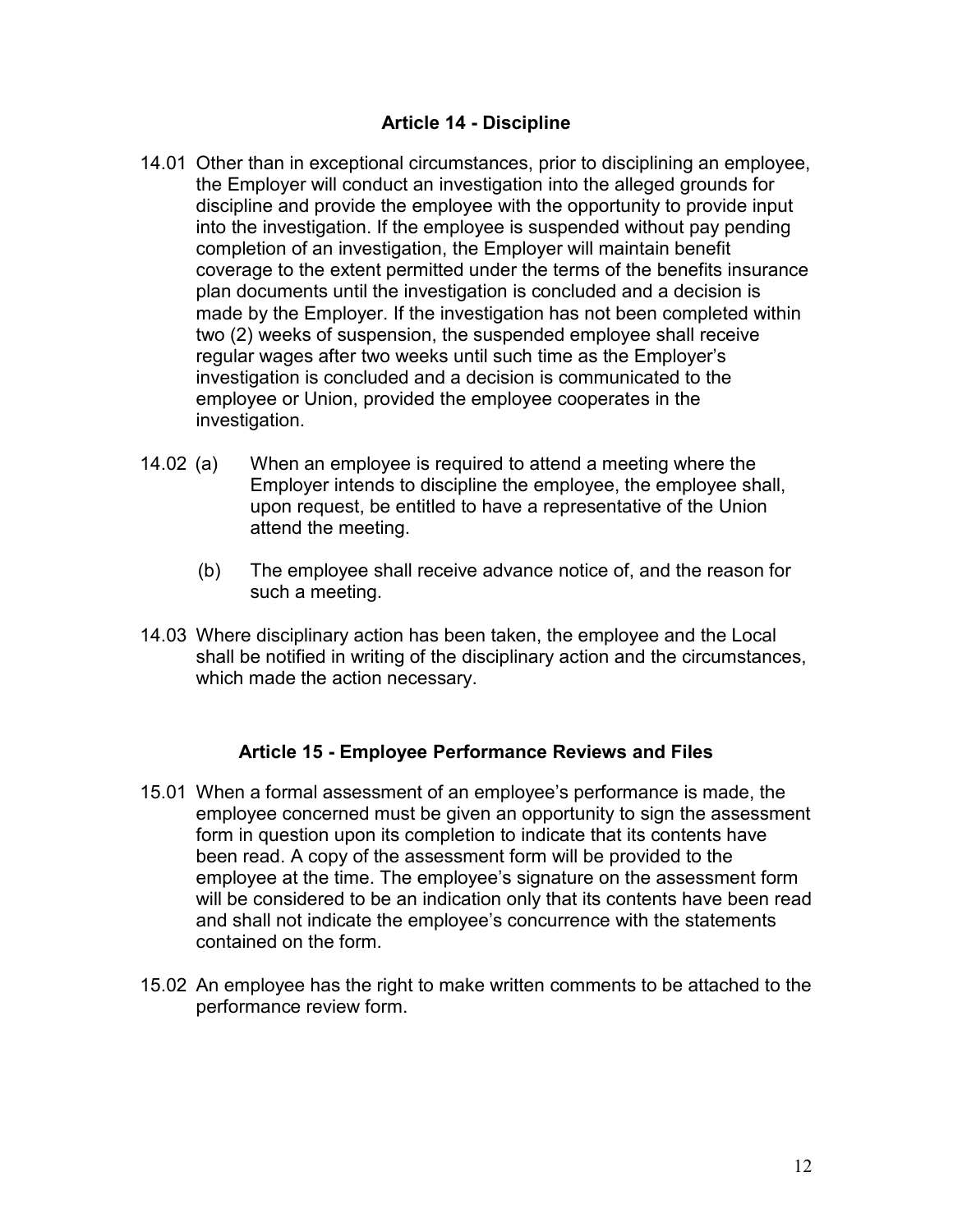15.03 Prior to an employee performance review the employee shall be given the evaluation form which will be used for the review. If during the employee performance review, the form is changed, it shall be given to the employee.

## **Article 16 - Hours of Work**

- <span id="page-15-0"></span>16.01 It is understood that for employees on a 2 and 2 shift rotation, a workday consists of a continuous twelve (12) hour shift. This does not apply to shift changeout days when the length of the shift may be different.
- 16.02 In a 12-hour shift, employees are entitled to two 15-minute breaks and one 30-minute meal break, without loss of pay. Some departments may combine the two 15-minute breaks into one 30-minute break.
- 16.03 Time spent travelling from an employee's home to the Ekati mine site or to any other transportation marshalling site is not considered time worked for any purpose.
- 16.04 The Union agrees to execute a consent to the annual overtime averaging permit establishing the applicable shift rotation for the employee's department.

## **Article 17 - Overtime**

- <span id="page-15-1"></span>17.01 Each department has its own system for allocation of overtime. Overtime work shall be distributed as equitably as possible amongst employees who normally perform the work. It is understood, that in most cases the incumbent in a position will be asked to work overtime first. The Employer agrees to discuss overtime allocations at least quarterly with Union representatives in each department.
- 17.02 (a) The allowance described in Article 30 includes compensation for all regularly scheduled overtime in each rotation.
	- (b) Time worked in excess of 168 hours in a four-week rotation, or in excess of an employee's regularly scheduled daily shift shall be considered overtime, and the employee will be paid at one and one-half (1.5) times the regular rate. Overtime will be calculated by taking the employee's annual base salary and dividing by two thousand and eighty (2080) and multiplying by the overtime rate.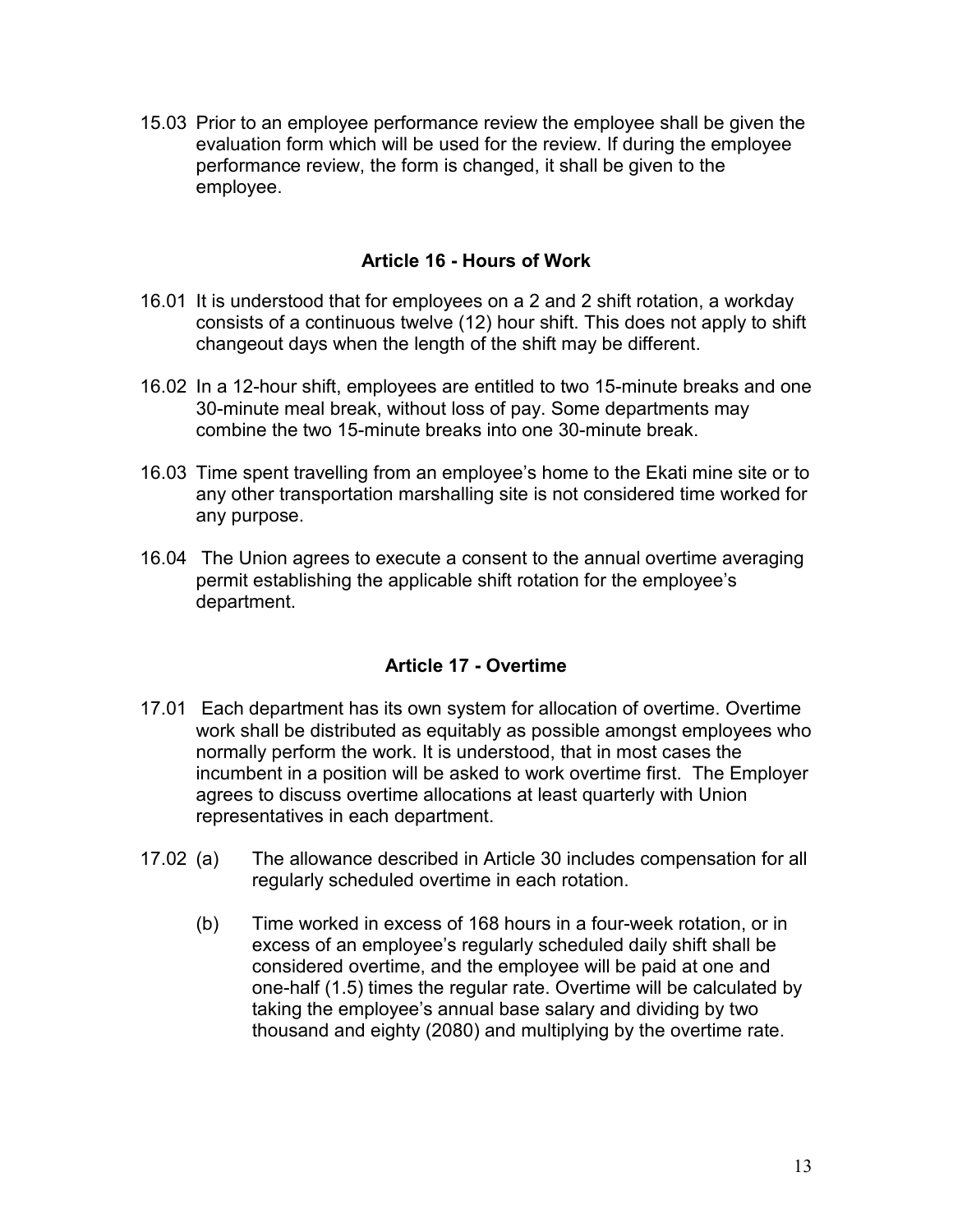- (c) When an employee is required by the Employer to work longer than 12 hours in a day, the minimum amount of overtime paid will be half an hour. Thereafter, overtime will be paid in 15 minute increments.
- 17.03 If an employee is required to return to work on a flight changeout day due to delays in flights, the employee will return to work without additional pay for the balance of the shift the employee commenced on the changeout day. Pay for such event is included in the allowance described in Article 30.
- 17.04 If the employee works beyond the end of the shift commenced on the changeout day, overtime will be paid for all hours worked past the end of the first shift.
- 17.05 If an employee is required to work on the day following the scheduled changeout day, then overtime will be paid for all hours worked on that date with a minimum twelve (12) hours of overtime paid.

## **Article 18 - Designated Paid Holidays**

- <span id="page-16-0"></span>18.01 The allowance described in Article 30 includes compensation for all statutory holidays. The payment assumes employees work all statutory holidays and therefore employees are not entitled to any additional pay for working on a statutory holiday.
- 18.02 Any additional day(s) proclaimed by an Act of Parliament or the Northwest Territories Legislative Assembly as a general holiday shall result in an increase to the allowance equal to one percent (1%) of base salary for each full day so proclaimed.

### **Article 19 - Vacation Leave**

- <span id="page-16-1"></span>19.01 The vacation year shall be from April to March of each year.
- 19.02 Employees are entitled to take annual vacation without loss of pay after it has been earned in accordance with the following:
	- (a) Employees with less than five years of service will earn vacation at the rate of fifteen (15) hours per month (180 hours per year);
	- (b) Employees with five years of service will earn vacation at the rate of sixteen (16) hours per month (192 hours per year);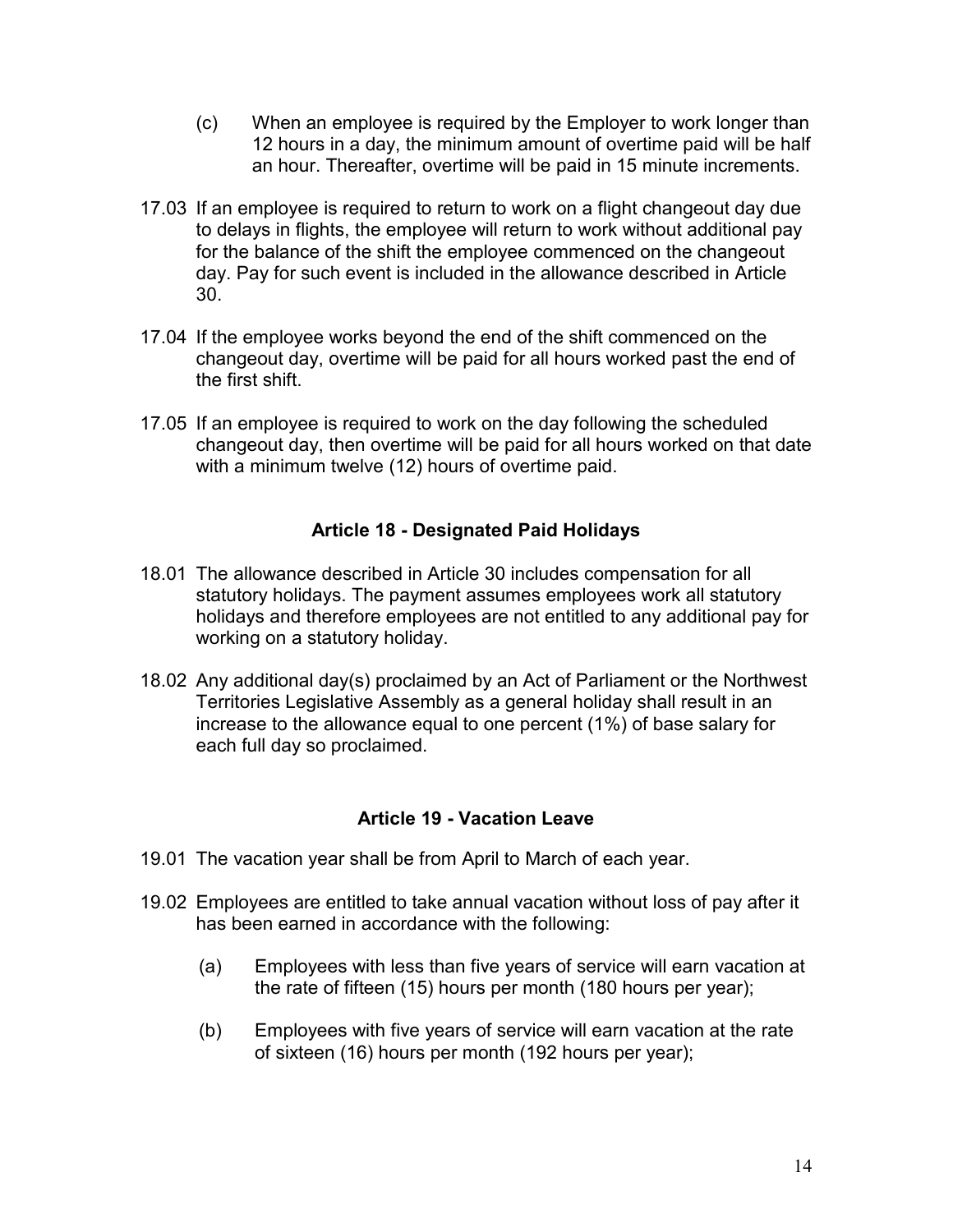- (c) Employees with eight (8) years of service will earn vacation at the rate of seventeen (17) hours per month (204 hours per year);
- (d) Employees with twelve (12) or more years of service will earn vacation at the rate of eighteen (18) hours per month (216 hours per year).
- 19.03 Vacation entitlement may be carried over from year to year to a maximum of 384 hours. Vacation accrual in excess of 384 hours as of December 31st and not scheduled for the following year, will be paid out.
- 19.04 By February 28<sup>th</sup> of each year, employees will submit their preferences for their full vacation entitlement. By March 31<sup>st</sup>, the Employer will advise employees as to their approved selections. The Employer will recognize seniority for granting requested vacation. Requests for vacation entitlement submitted after February 28<sup>th</sup> shall be approved or denied upon a first come, first served basis. The Employer may stipulate the maximum number of employees from any department or work area that may be away for vacation at any one time. Nothing in this agreement prevents the Employer and the employees in a department or mutually agreed work area from agreeing on an alternate system which will apply to that department or work area, provided the Union approves the alternate system. If such agreement is reached, it may be cancelled by either party at least one month in advance of a new vacation year, in which case the seniority system described above applies.
- 19.05 Where vacation dates have been approved, subsequent changes to a vacation leave schedule shall be based on availability and not on seniority.
- 19.06 Where an employee is hospitalized during a vacation leave or a death occurs for which they would be entitled to bereavement leave, they shall be allowed to substitute bereavement leave or available personal leave and reschedule that portion of their vacation leave. The Employer may require proof of hospitalization.

## **Article 20 - Other Leaves**

### <span id="page-17-0"></span>Court Leave

- 20.01 The Employer will grant leave with pay for a maximum of one period of leave per calendar year to an employee who has provided verification of absence from work by reason of being required:
	- (a) to be available for jury selection;
	- (b) to serve on a jury.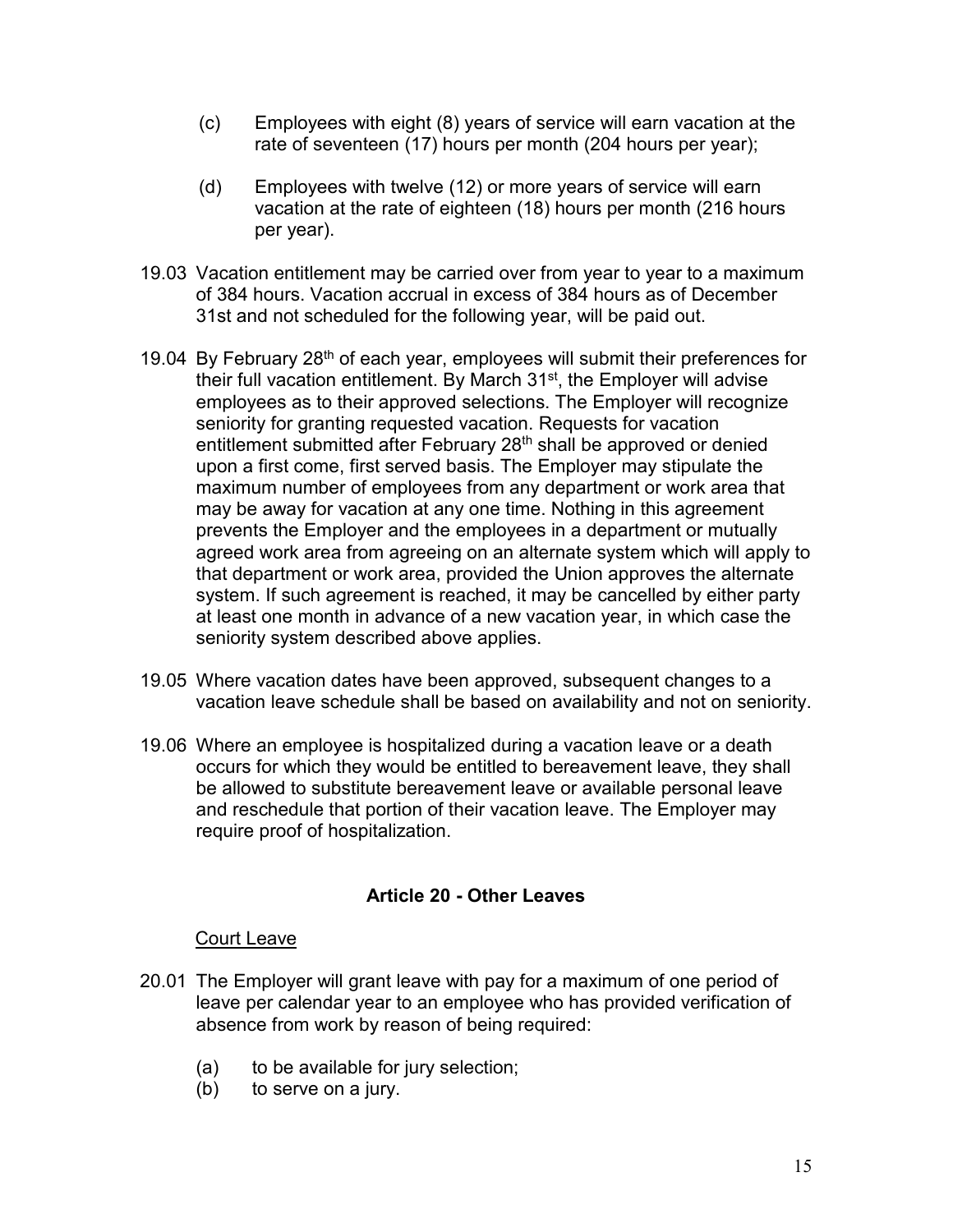More than one leave under this clause in a calendar year will be unpaid leave, except for the actual days attending jury selection and serving on a jury.

- 20.02 The Employer shall grant leave without pay to an employee who is absent from work by reason of subpoena or summons to attend as a witness in any proceeding held:
	- (a) in or under the authority of a court of justice or before a grand jury;
	- (b) before a court, judge, justice, magistrate, or coroner;
	- (c) before a legislative council, legislative assembly or house of assembly, or any committee thereof that is authorized by law to compel the attendance of witnesses before it; or
	- (d) before an arbitrator or umpire or a person or body of persons authorized by law to make an inquiry and to compel the attendance of witnesses before it.

#### Leave of Absence

- 20.03 The Employer may, in its discretion and subject to operational requirements, grant an employee an unpaid leave of absence. The duration of the leave will be established in advance of the leave commencing, but may be extended by mutual consent. Failure to return to work immediately upon the expiry of the leave may be deemed a resignation of employment. While on the leave, the employee will continue to accrue seniority, but will not be entitled to receive any compensation or remuneration under this Agreement, nor to be eligible for income continuance coverage. However, the employee will continue to participate in the group benefits plan, excluding income continuance coverage, until the end of the first full month following the commencement of the leave.
- 20.04 Subject to operational requirements and provided at least 28 days advance notice is given requesting a leave under this provision, an employee may be granted up to 7 days of discretionary unpaid leave per calendar year to undertake traditional hunting, fishing, or food harvesting pursuits. Such leaves will not be considered if the employee can utilize unused vacation or other paid leave at the time of the request. Requests will be considered only after employees have had vacation approved pursuant to Article 19.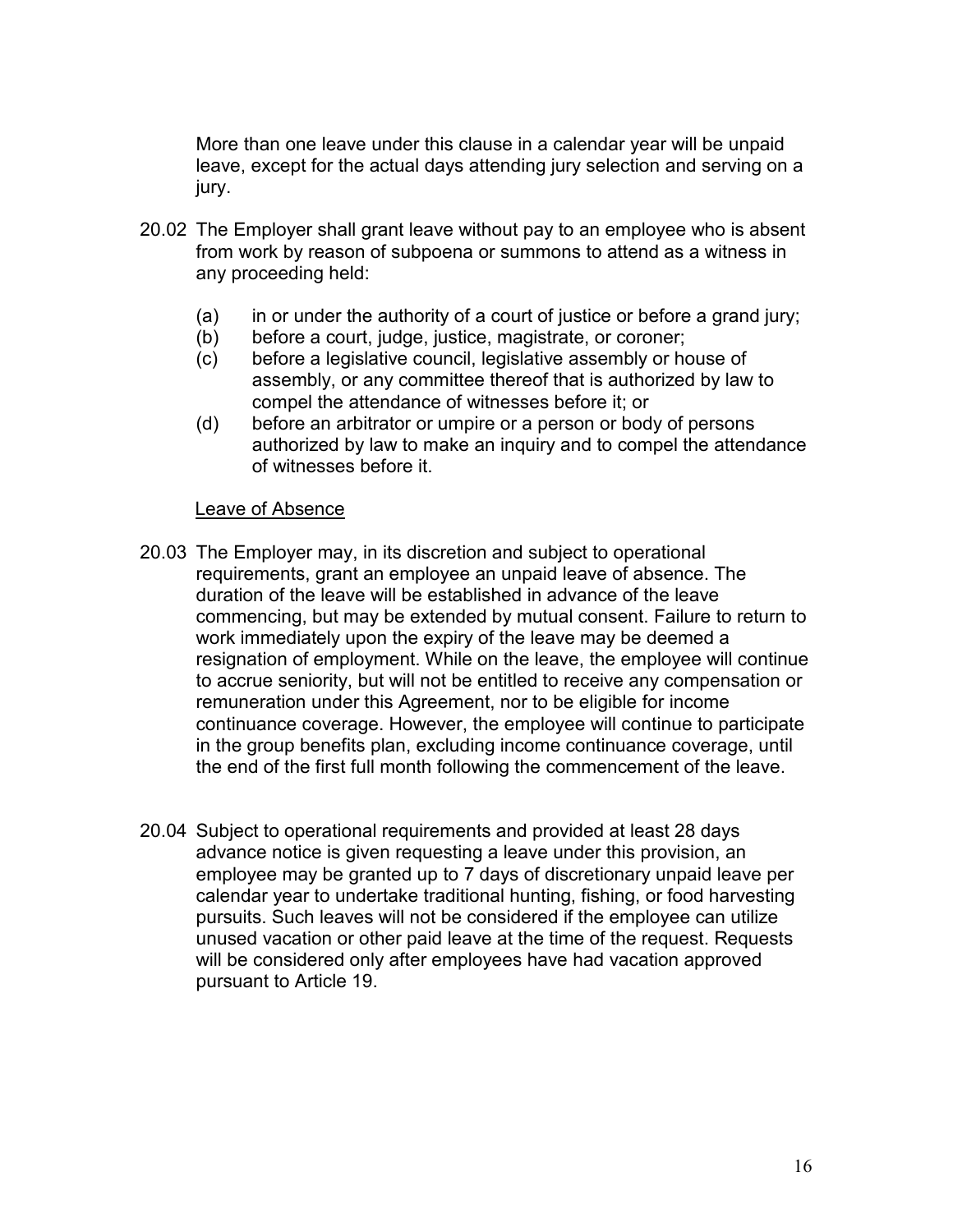### **Article 21 - Bereavement Leave**

- <span id="page-19-0"></span>21.01 For the purpose of this Article, immediate family is defined as father, mother, stepfather, stepmother, foster parent, brother, sister, spouse, common-law spouse, child (including child of spouse or common-law spouse), stepchild or ward of the employee, grandfather, grandmother, grandchild, father-in-law, mother-in-law, spouse's brother or sister, son-in-law, daughter-in-law, and any relative permanently residing in the employee's household or with whom the employee permanently resides.
- 21.02 When a member of the employee's immediate family dies, an employee shall be entitled to bereavement leave with pay of up to four (4) days. Up to three (3) additional paid leave days will be granted if at the end of the four days of leave the employee is unable to connect with a scheduled flight back to site from their usual point of departure. The employee must take the first available flight back to site after the four days of leave from their usual point of departure or mutually agreed alternative point of departure.
- 21.03 The parties recognize that the circumstances which call for bereavement leave are based on individual circumstances and Aboriginal traditions. Therefore upon request the Employer may, after considering the particular circumstances involved grant vacation leave, or grant leave without pay for a period greater than that provided for, or grant leave without pay following the death of a person not included in the above noted definition. Such requests will not be unreasonably denied.

### <span id="page-19-1"></span>**Article 22 - Maternity/Parental Leave and Compassionate Care Leave**

- 22.01 (a) Employees are entitled to pregnancy leave, parental leave, adoption leave, and compassionate care leave in accordance with the provisions of the Employment Standards Act of the Northwest Territories and the Employment Insurance Act, and for any period for which the employee qualifies for maternity or parental benefits or compassionate care benefits under the Employment Insurance Act.
	- (b) Leave granted under this Article shall be counted for the calculation of service for the purpose of calculating severance pay, vacation leave, and pay increments under this Agreement.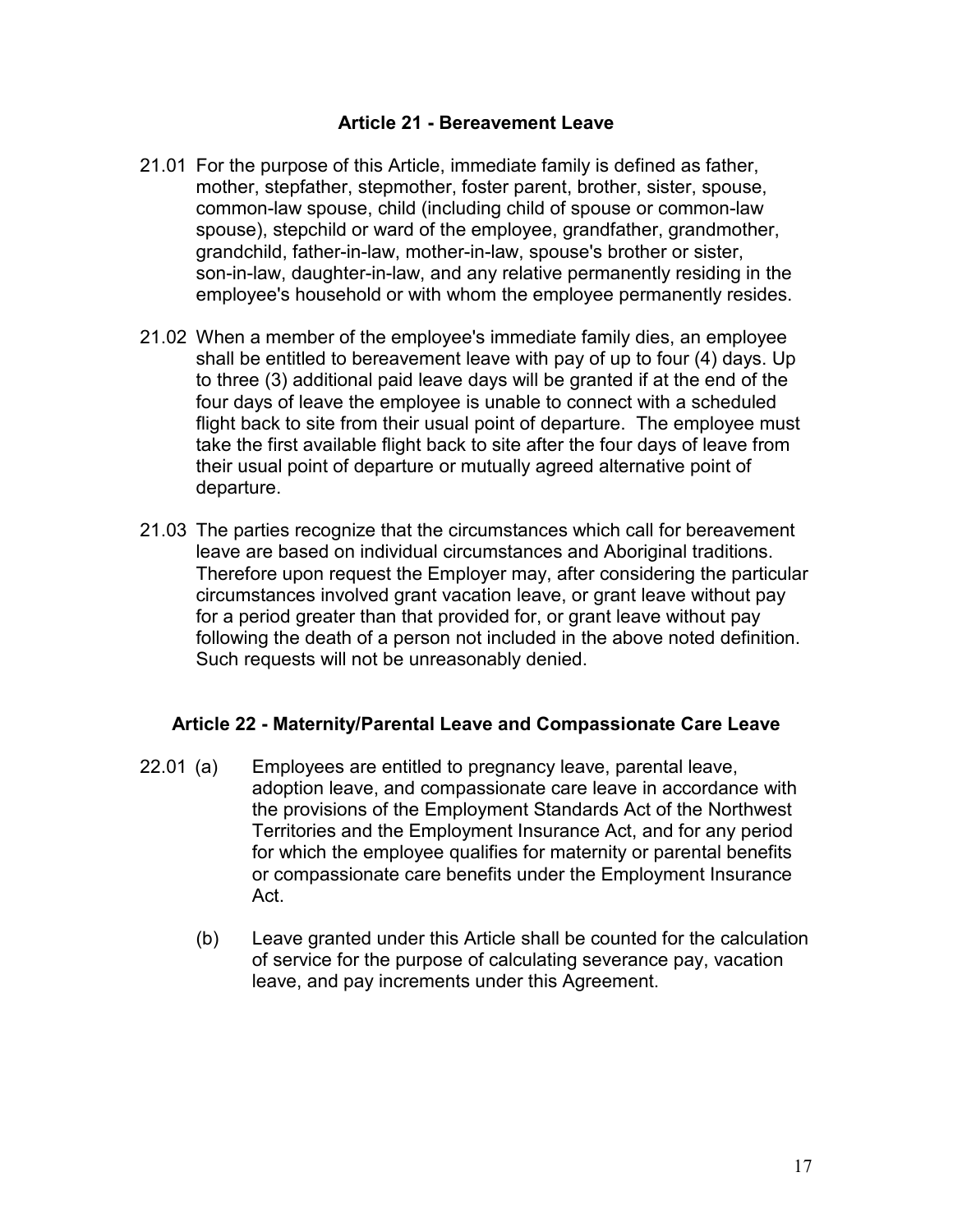- (c) When the employee returns to work from any period of leave under this Article, the Employer will return the employee to the same position which the employee held prior to the leave, provided the position exists, but in any event, the employee shall be reinstated to a comparable position with the same wages, benefits and seniority.
- (d) During the leave to which an employee is entitled under this Article, provided the employee pays his or her share of any premiums for pension, benefits, and group insurance plans, the Employer will pay its portion of any premiums and maintain applicable coverage for the employee during the period of the leave.
- 22.02 The Employer will continue to top-up maternity/parental benefits according to its current practice as of August 1, 2005. Employees shall be entitled to six (6) weeks of top-up to one-hundred percent (100%) of their base salary, following the two (2) week Employment Insurance benefit waiting period.

## **Article 23 - Health and Safety**

- <span id="page-20-0"></span>23.01 The Employer and the Union recognize the benefits to be gained from a safe and healthy place of employment and agree that they shall cooperate in the promotion of safety practices in support of their joint goal of accident prevention and the elimination of health hazards.
- 23.02 The Employer, the Union and the employees each recognize that they have an important role to play in the area of health and safety. More specifically, these parties also acknowledge that they have certain obligations, responsibilities and are governed by the Mine Health and Safety Act (R.S.N.W.T. 1996).
- 23.03 The Employer recognizes the right of the Union to participate in the Occupational Health and Safety Committee established pursuant to the Mine Health and Safety Act.
- 23.04 An employee has a right to refuse to perform work that he or she has reasonable grounds to believe could endanger the health or safety of any person, in accordance with the Mine Health and Safety Act (R.S.N.W.T. 1996). In the event that an employee chooses to exercise his or her right not to work for this reason, he or she will report the reasons for the refusal to work to his or her supervisor without delay, and the procedures set out in the Act will be followed.
- 23.05 Upon request an employee is entitled to all their accident and/or injury reports on file with the Employer.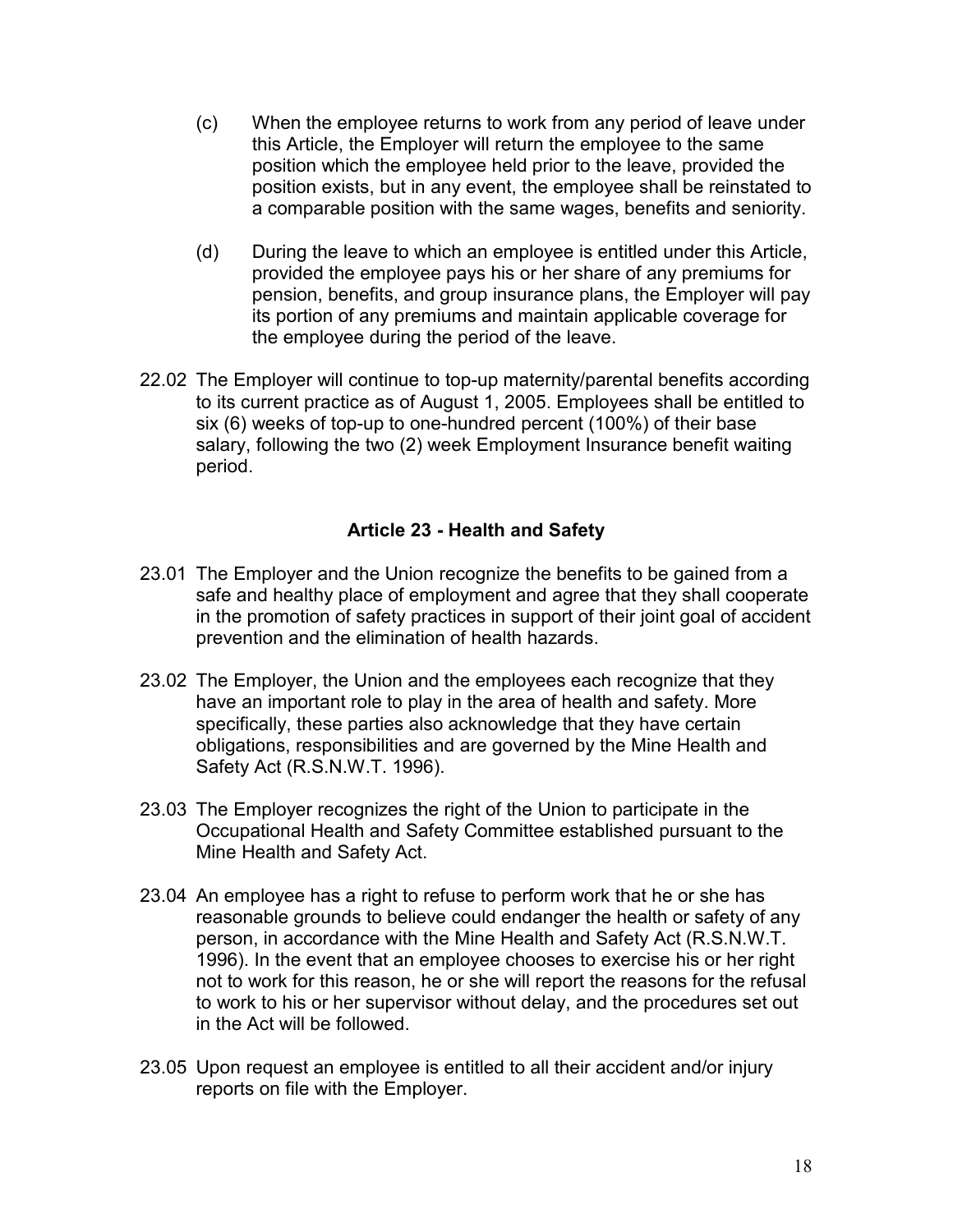23.06 Employees who are elected to serve as members of the Occupational Health and Safety Committee will be paid in accordance with the Mine Health and Safety Act.

### Personal Protective Equipment (PPE) (clothing)

- 23.07 (a) The Employer shall provide and pay for all reasonable protective devices, specialized environmental clothing, Personal Protective Equipment (PPE) that the employer requires employees to have to enable employees to perform their job duties safely.
	- (b) The Employer shall make provisions for all Employer-provided protective devices, specialized environmental clothing and PPE to be kept in serviceable and sanitary condition at no cost to the employees.

### First-Aid Training

- 23.08 (a) The Employer will ensure that First Aid facilities at the worksite will be organized and maintained with such equipment and supplies as prescribed by the Mine Health and Safety Act regulations.
	- (b) The Employer will ensure that at all times on the Ekati site it complies with the requirements of the Mine Health and Safety Act with respect to having qualified First Aid and CPR personnel on site, and will assume the cost of training employees selected by it to be certified as First Aid and CPR providers.

#### Transportation of Injured Workers

23.09 The Employer will reimburse an employee injured while on duty and requiring transportation to Yellowknife for emergency treatment for reasonable transportation costs to Yellowknife not covered by WSCC or medical insurance. If the employee is regularly transported to site by the Employer from a designated flypoint, then the Employer will also arrange for or reimburse the employee for transportation from Yellowknife back to the employee's flypoint when discharged from hospital, if the employee is unable to return to work. If the employee is not a Northern Resident, the Employer will permit the employee to access the Company charter, provided the service is being offered, to travel to Edmonton or Calgary if the employee is unable to return to work upon discharge.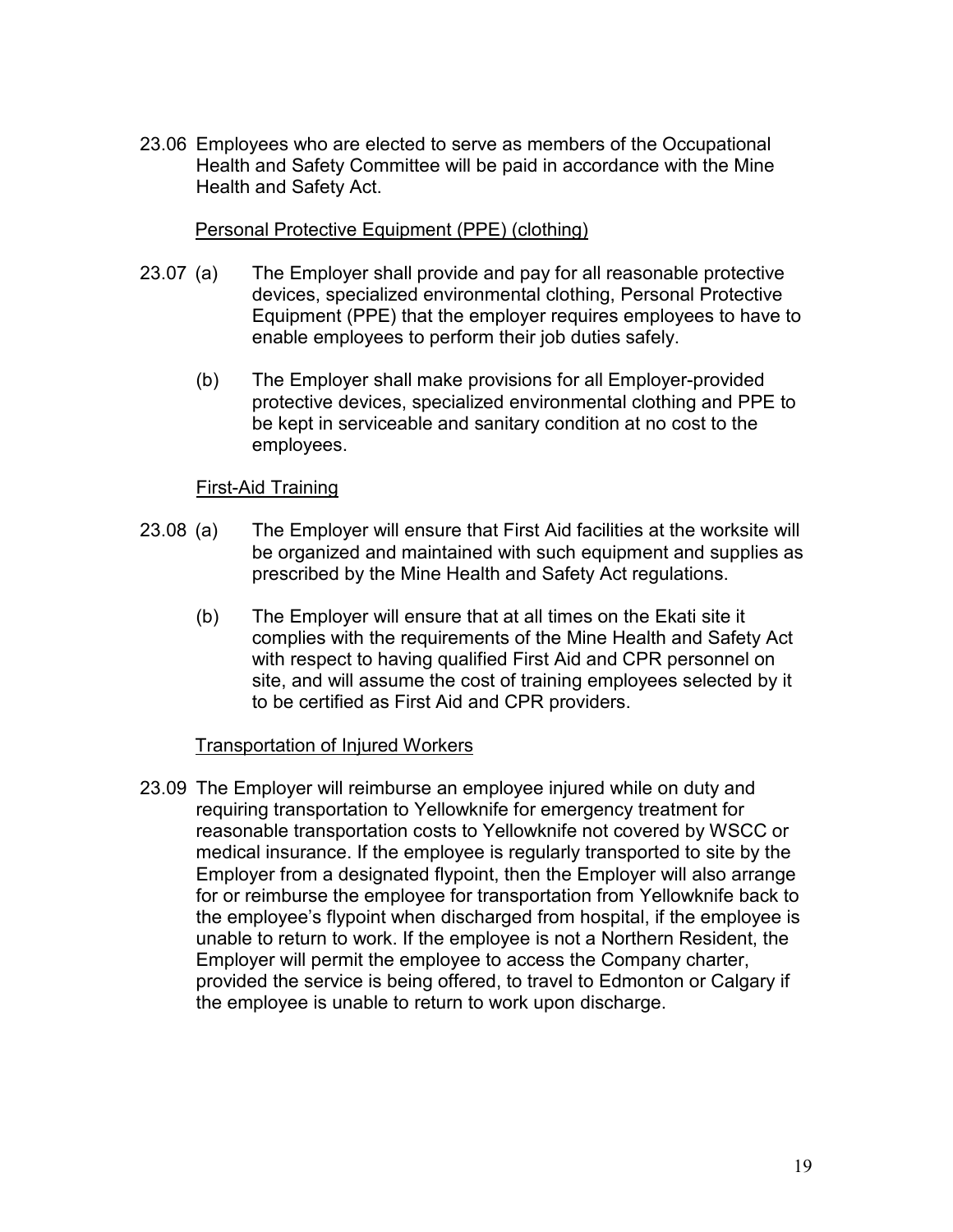## **Article 24 - Seniority**

- <span id="page-22-0"></span>24.01 Seniority is defined as length of service in the Bargaining Unit and shall be applied on a Bargaining Unit wide basis.
- 24.02 If an employee accepts a position outside of the Bargaining Unit, such time will not count as time towards Bargaining Unit seniority.
- 24.03 If a former employee is re-employed by the Employer after a break in service of less than ninety (90) calendar days he or she shall be credited with his or her total seniority based on earlier period(s) of employment.

### Probationary Employees

- 24.04 All new employees will be considered probationary employees for four (4) months which is a total of a maximum of six hundred and seventy-two (672) hours. Upon completion of probation the employee's seniority shall be retroactive to their date of hiring.
- 24.05 During this period, the Employer will be assessing the suitability of the employee for permanent hire, and as such, may decide that the employee is not suitable for permanent hire, even though the employee may be able to complete the basic requirements of the job. In making a decision on suitability for permanent hire the Employer cannot act in a manner that is arbitrary, discriminatory or in bad faith. Probationary employees have access to the grievance procedure, but the Employer's decision as to suitability for permanent hire may only be reviewed on this basis.

### **Article 25 - Severance, Layoff and Recall**

- <span id="page-22-1"></span>25.01 In the event of a reduction in the size of the workforce, the following will apply:
	- (a) The Employer will attempt to achieve the reduction through attrition.
	- (b) The Employer may, in its discretion, accept applications for redundancy packages to elicit volunteers to retire. Where voluntary redundancy packages are offered, the Employer will have regard to its requirement to retain an appropriate mix of skills and competencies, and accordingly, not all applicants for voluntary redundancy packages will be accepted. If at the end of the process the Employer determines that there are more acceptable candidates than there are voluntary redundancy packages available, the packages will be offered in accordance with seniority.
	- (c) The Employer will determine which employees will be laid off.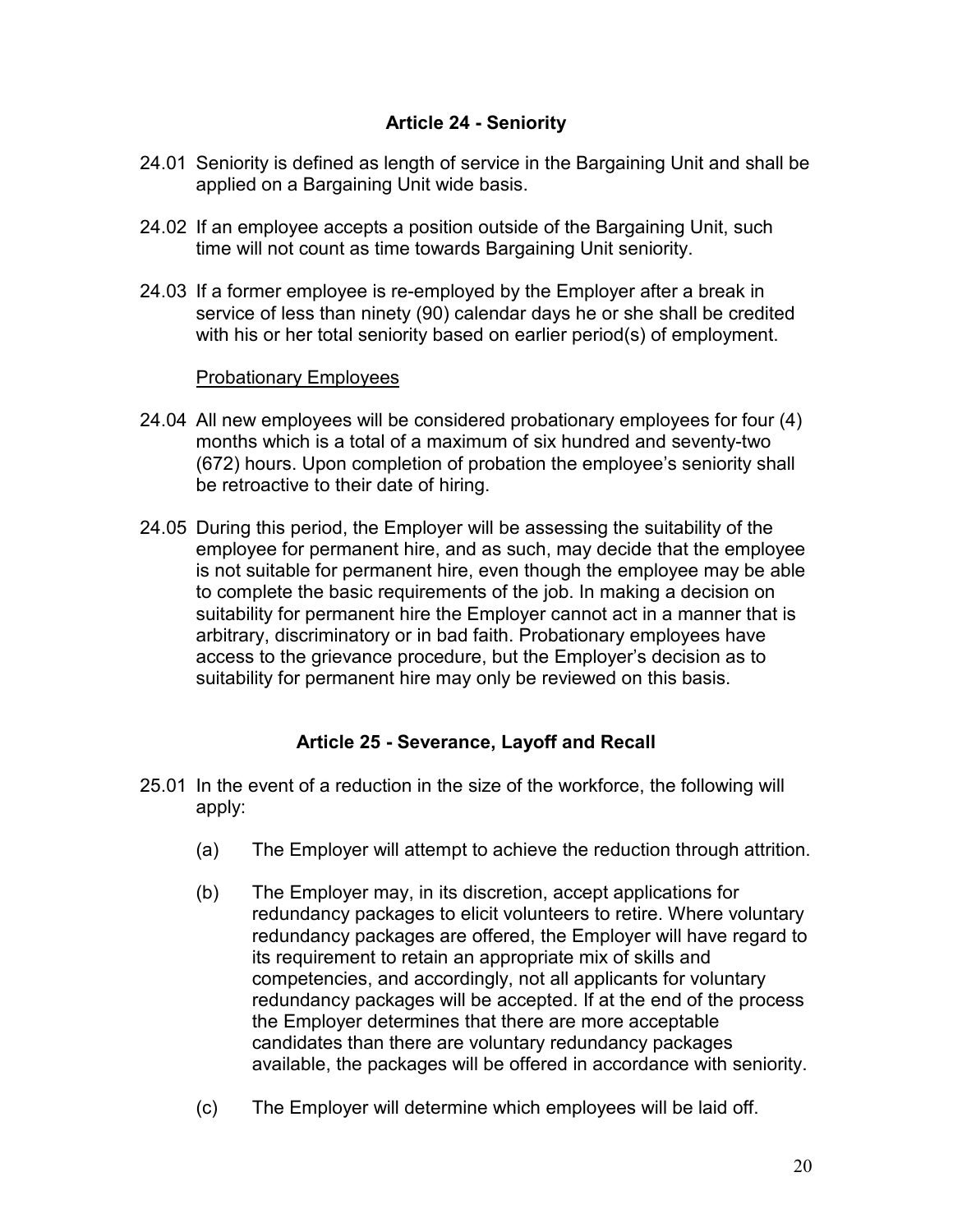- 25.02 If a lay-off is necessary, the Employer will take steps appropriate to ensure that the mine is able to operate in a safe, productive and profitable manner, and in accordance with obligations made by the Employer pursuant to Socio-Economic Agreements and Impact Benefit Agreements the Employer has with government and Aboriginal organizations.
- 25.03 (a) If a lay-off is necessary, the Employer will take into account the length of service of the employees involved.
	- (b) The Employer may take into account other factors such as:
		- $(i)$  the necessary skills mix required by the business;
		- (ii) individual skills, proficiencies, and attitudes of employees;
		- (iii) individual employment records; and
		- (iv) prior job performance.
	- (c) The Employer will determine the weight to be accorded the factors taken into account, but will give the greatest weight to length of service.
	- (d) Notwithstanding the above, in all cases, the need to maintain the ratios of Northerners and Aboriginal employees mandated by the Agreements referred to above will take precedence over any other factor(s).
- 25.04 The Employer will provide each employee to be laid off with at least two (2) weeks notice of the lay-off date, exclusive of vacation. If notice is not provided, the Employer will pay the employee two weeks of regular salary in lieu.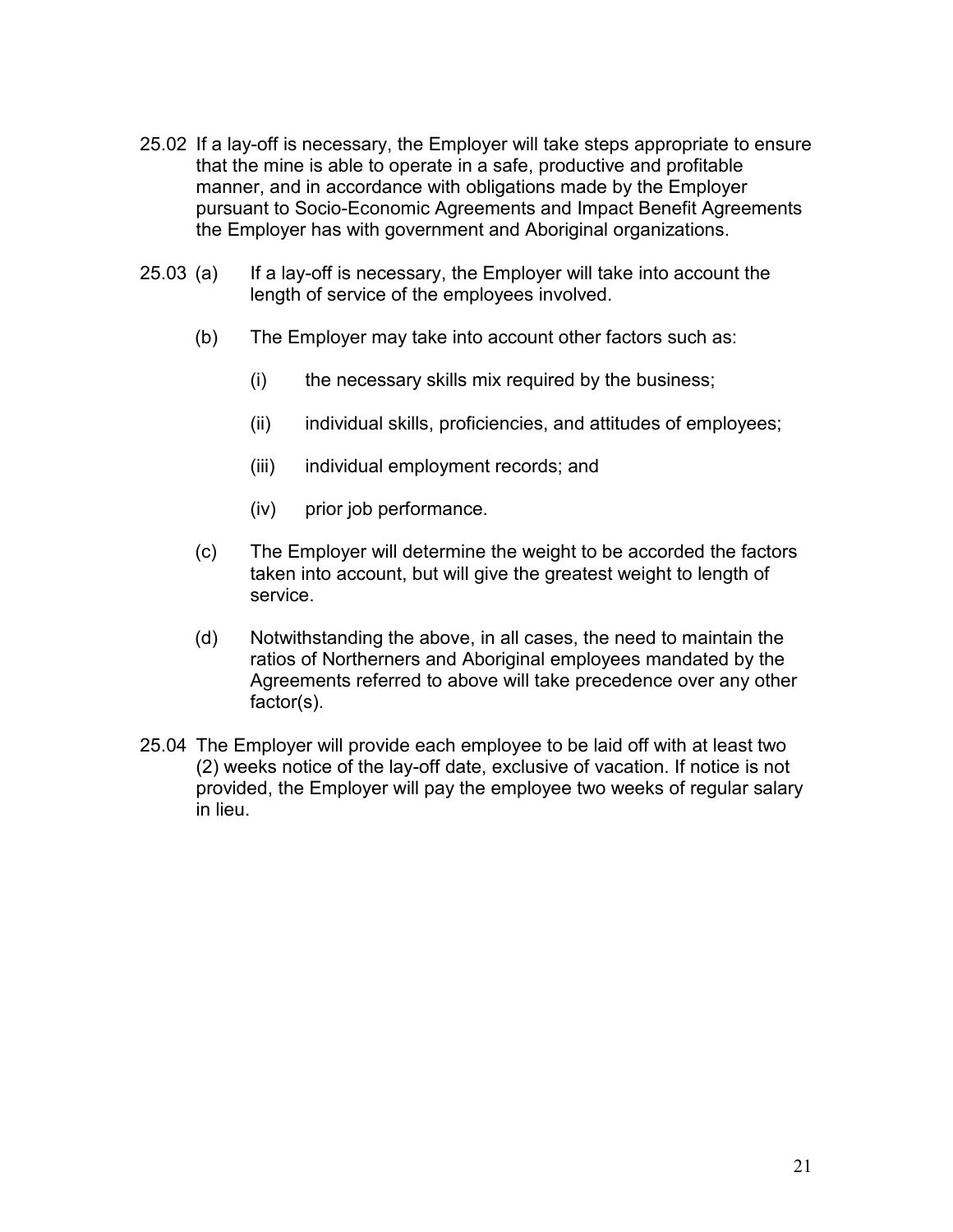25.05 Employees who are laid off will retain a right of recall to employment for twelve (12) months. If they are not recalled to work during this time, the lay-off will be deemed to be a permanent lay-off and the Employer will pay the employee severance pay in accordance with the table below:

| <b>Length of Service</b> | <b>Severance</b>    |
|--------------------------|---------------------|
| less than 2 years        | 1.0 month salary    |
| 2 years                  | 1.5 months salary   |
| 3 years                  | 2.0 months salary   |
| 4 years                  | $2.5$ months salary |
| 5 years                  | 3.0 months salary   |
| 6 years                  | 3.5 months salary   |
| 7 years                  | 4.0 months salary   |
| 8 years                  | 4.5 months salary   |
| 9 years                  | 5.0 months salary   |
| 10 years                 | 5.5 months salary   |
| 11 years                 | 6.0 months salary   |
| 12 years                 | 6.5 months salary   |
| 13 years                 | 7.0 months salary   |
| 14 years                 | 7.5 months salary   |
| 15 years                 | 8.0 months salary   |
| 16 years                 | 8.5 months salary   |
| 17 years                 | 9.0 months salary   |
| 18 years                 | 9.5 months salary   |
| 19 years                 | 10.0 months salary  |
| 20 years                 | 10.5 months salary  |
| 21 years                 | 11.0 months salary  |
| 22 years                 | 11.5 months salary  |
| 23 years or more         | 12.0 months salary  |

- 25.06 Upon commencement of a lay-off, an employee can elect to receive severance in accordance with the above table immediately, in which case all seniority and recall rights are forfeited.
- 25.07 The Employer will not hire any new employees or any new contract workers while employees with recall rights are on lay-off provided the laidoff employee is competent to perform the job at an efficient level, and subject to meeting hiring quota numbers under Socio-Economic Agreements and Impact Benefit Agreements.
- 25.08 In the event the Employer is contemplating the layoff of one or more employees, the Employer will provide training for the affected employees where the Employer concludes that it is practical and meets the needs of its business.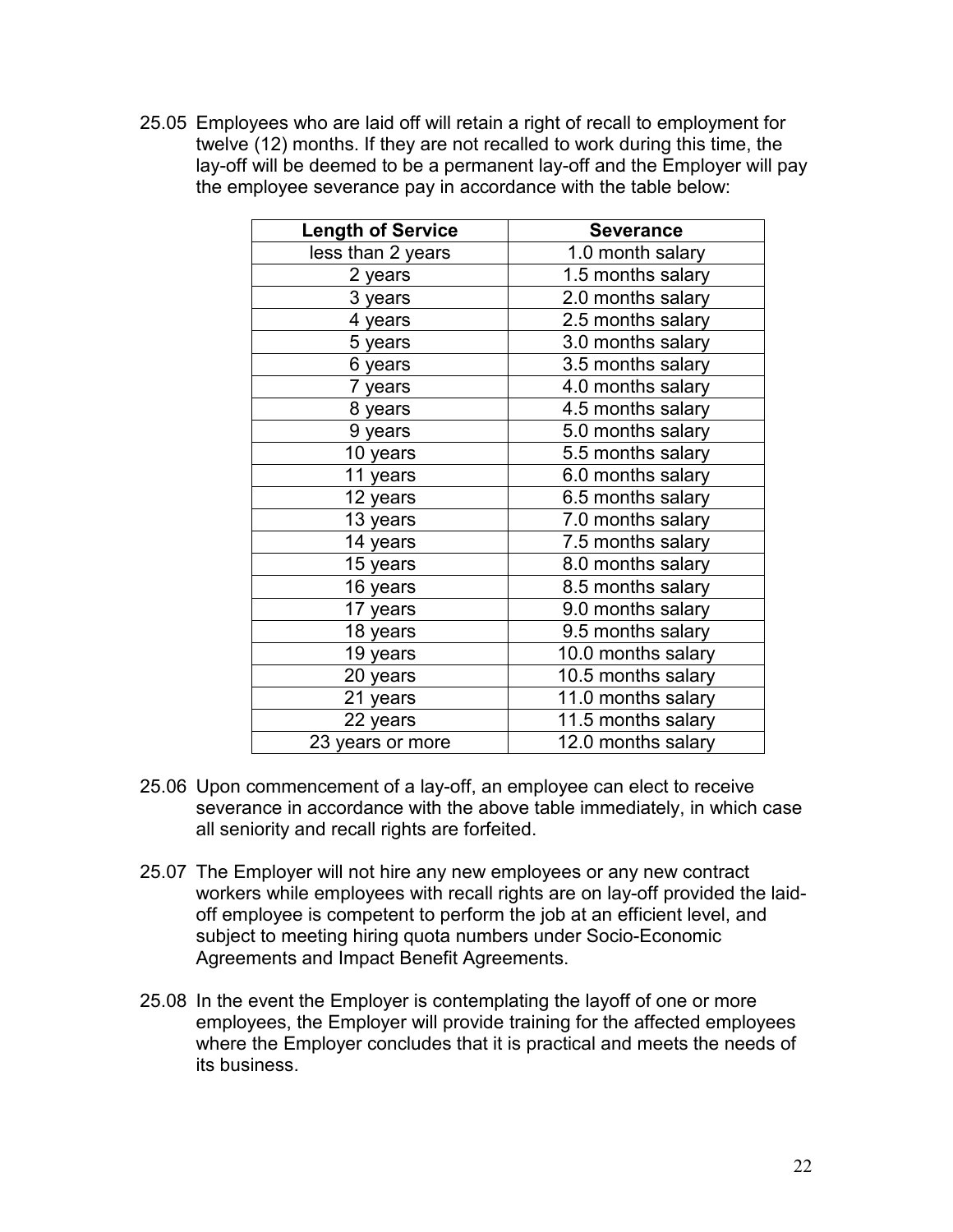## **Article 26 - Bargaining Unit Work**

- <span id="page-25-0"></span>26.01 Unless agreed to otherwise by the parties, the following shall be in effect at the date of ratification and will cease to be in effect at the expiration of the revised collective agreement on May 31, 2022.
	- (a) During the term of this collective agreement, the Employer agrees not to proceed with the contracting out of the approximately 150 bargaining unit positions that was the subject of its notification to the Union on May 10, 2018.
	- (b) The Employer agrees to increase the size of the Bargaining Unit to a minimum of 500 positions by May 31, 2019 and, subject to the terms of this Article, to maintain the size of the bargaining unit at this level for the duration of this collective agreement, unless obtaining written agreement of the UNW President to do so, which shall not be unreasonably withheld.
	- (c) There shall be no contracting out of bargaining unit work that results in a layoff of bargaining unit members for the duration of this collective agreement without the written agreement of the UNW President.
	- (d) Other than as set out herein, this Article shall not alter any existing practices with respect to the utilization of contractors at the mine. Specifically, the work that is currently being outsourced may continue such as plant shutdowns, backfilling employees, and required specializations.

## **Article 27 - Vacancies, Promotions, Job Postings, Transfers**

- <span id="page-25-1"></span>27.01 When the Employer elects to create and fill a new position, or to fill a vacancy in an existing position, within the Bargaining Unit, the Employer shall post notice of the position on the Union notice board for a period of twenty-one (21) days prior to the closing date. This requirement shall apply to part-time, and full-time positions. The job posting shall state the job position, range of pay, shift and required qualifications of the job. An employee who wishes to apply for a position so posted shall do so in writing on or before the closing date as advertised on the posting. If the Employer elects to fill a vacancy within the Bargaining Unit with an employee who is on layoff with recall rights, then the above posting provisions do not apply.
- 27.02 New positions created by the Employer and intended to be out of the scope of the Bargaining Unit will be discussed with the Union prior to implementation. If the parties are unable to agree on the position's designation, the matter will be resolved through the grievance and arbitration procedure in Article 13.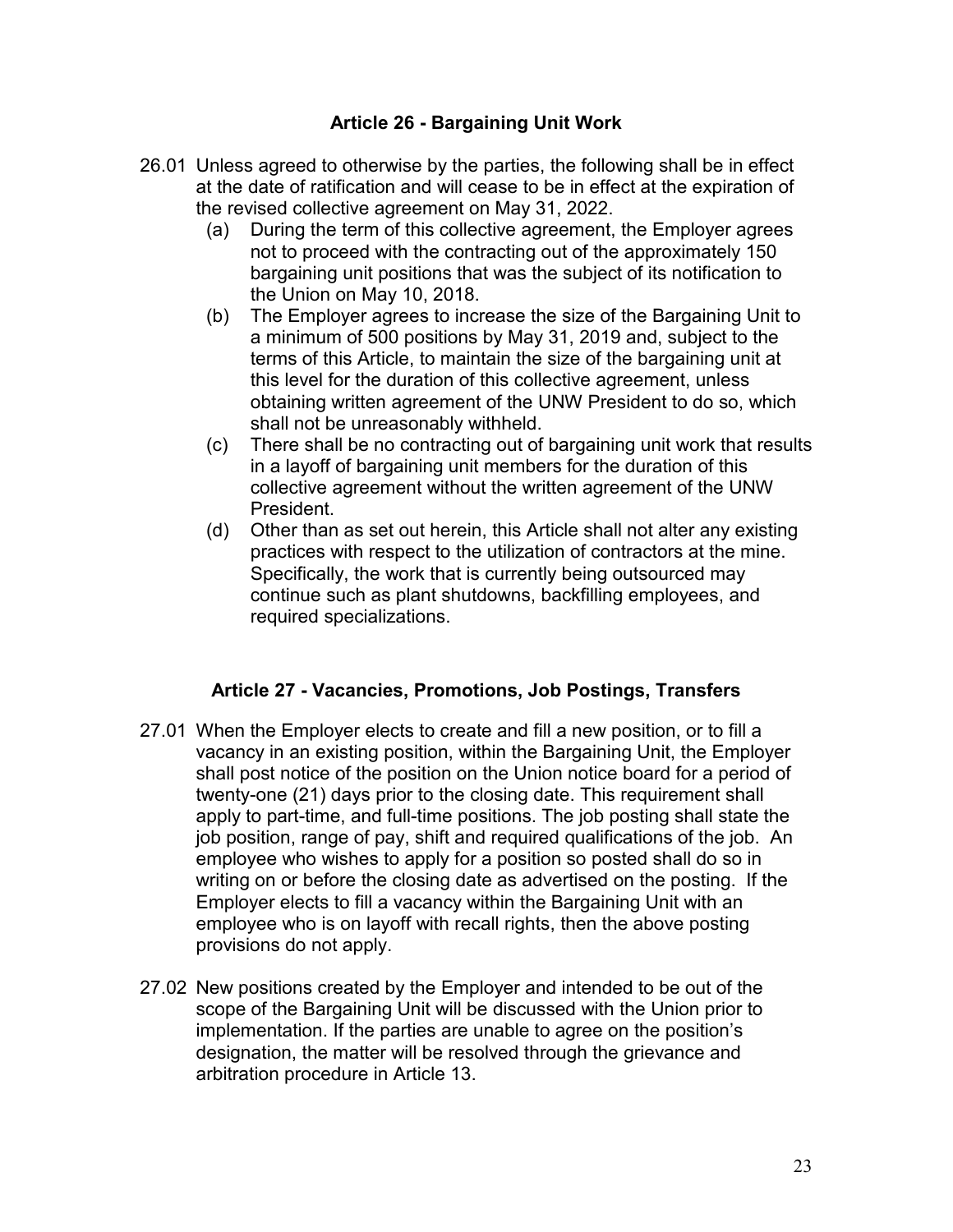- 27.03 In making selections and appointments within the Bargaining Unit, the Employer will consider factors such as the necessary skills mix required in any department, the individual candidates' skills and proficiencies, the length of service with the employer, employment records and previous performance history in order to ensure a safe, productive and profitable operation.
- 27.04 Employees selected, promoted or appointed to a new position will have ninety (90) days worked in which to demonstrate that they can perform the new position duties in a safe, productive and efficient manner. If in the opinion of the Employer they cannot, then the employee will be returned to the previous position without loss of seniority, unless an extension of the familiarization period is mutually agreed upon.
- 27.05 At any time during the above familiarization period the employee wishes to return to their previous position, the employee shall have the right:
	- (a) to return to their previous position provided it remains vacant. This will not be considered a demotion;
	- (b) to be considered for other vacant positions for which he or she is qualified; or
	- (c) to remain in his or her position.

The Employer may waive any or all of the familiarization period if it is satisfied the employee is proficient at the position.

- 27.06 Where applicable applicants for transfer and/or promotion shall be informed in writing of their acceptance or rejection within fourteen (14) working days before the date of appointment.
- 27.07 No employee shall be transferred to a position outside the Bargaining Unit without his or her consent. If an employee accepts a position outside the Bargaining Unit, he or she shall retain their bargaining unit seniority for up to four (4) months from the date of leaving the Unit. If the employee does not return to a position in the Bargaining Unit within four (4) months, all bargaining unit seniority will be lost.
- 27.08 The Employer may request an employee to work in another department in a position with the same rate of pay on a short-term basis and with duties that are not significantly different from her or his current duties.
- 27.09 When an employee is asked to perform the duties of a higher classification for two hours or more of their shift; he/she will receive a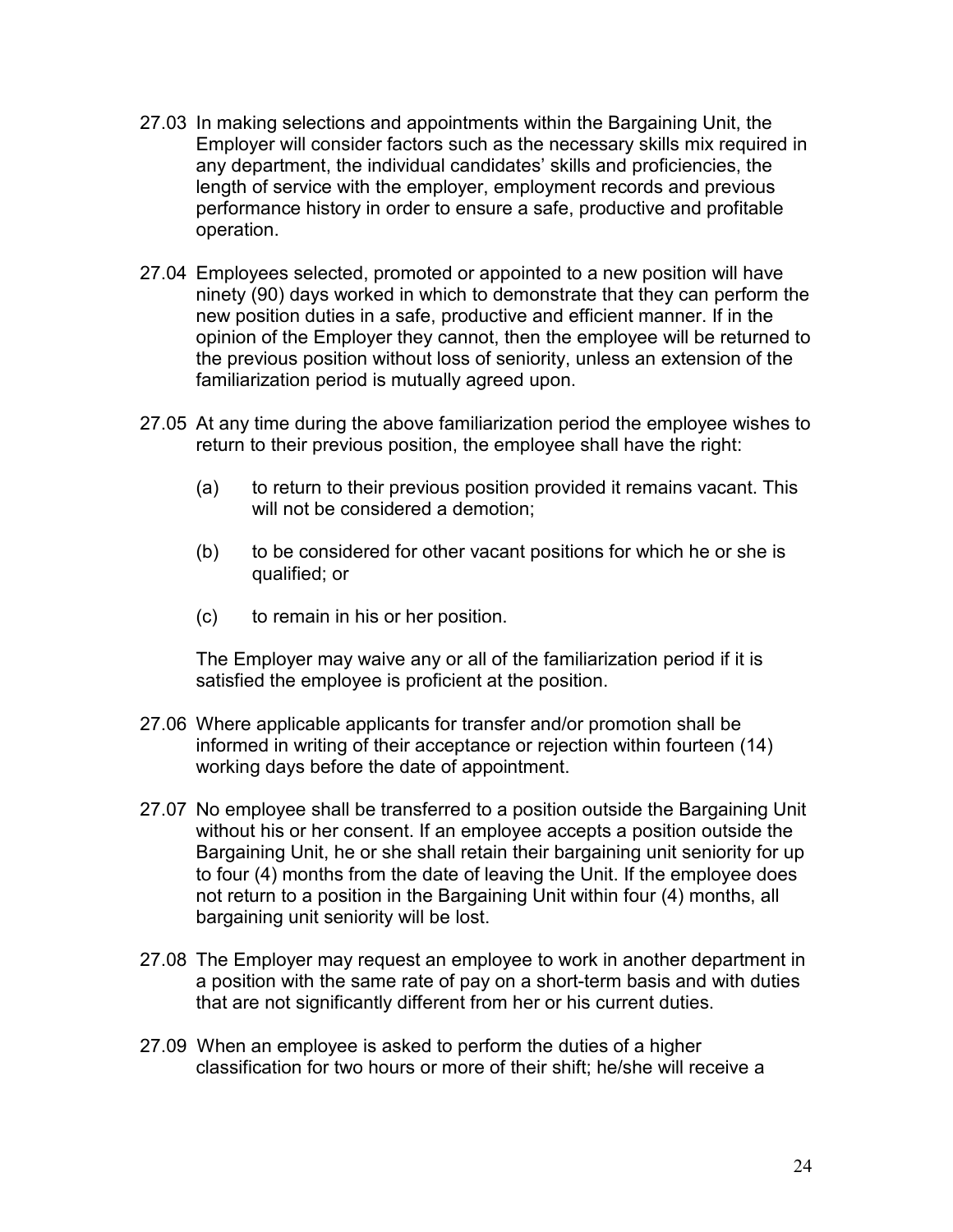premium of one dollar and fifty cents (\$1.50) per hour for all hours worked on that shift.

## **Article 28 - Technological Change**

- <span id="page-27-0"></span>28.01 For the purpose of this agreement, a technological change shall be defined as:
	- (a) the introduction by the Employer into its work, undertaking or business of equipment, or material or processes of a different nature or kind than previously utilized by the Employer in the operation of the work, processes, undertaking or business: and,
	- (b) a change in the manner in which the Employer carries on the work, undertaking or business that is directly related to the introduction of that equipment or material. This would include the automation of equipment or automation of duties which may adversely affect employees in the Bargaining Unit
- 28.02 (a) In order to lessen the effects on employees who are adversely affected as a result of technological change, it is agreed that the Employer shall notify the Union in writing not less than four (4) months in advance of intent to institute technological change. The Employer shall then meet with the Union to explain the technological change. The written notice shall contain:
	- (i) the nature of the technological change;
	- (ii) the date on which the Employer proposes to effect the technological change;
	- (iii) the approximate number and type of employees likely to be affected;
	- (iv) the effect that the technological change is likely to have on the terms and conditions or security of employment of the employees affected;
	- (v) the names of the employees who will likely be affected;
	- (vi) the rationale for the change.
	- (b) After providing the notice referred to above, the Union may notify the Employer that it wishes to enter discussions with the Employer, and after this notice has been given the Employer and the Union must meet, in good faith, and endeavour to develop an adjustment plan, which may include, but is not limited to, the following:
		- i) consideration of alternatives to the proposed technological change;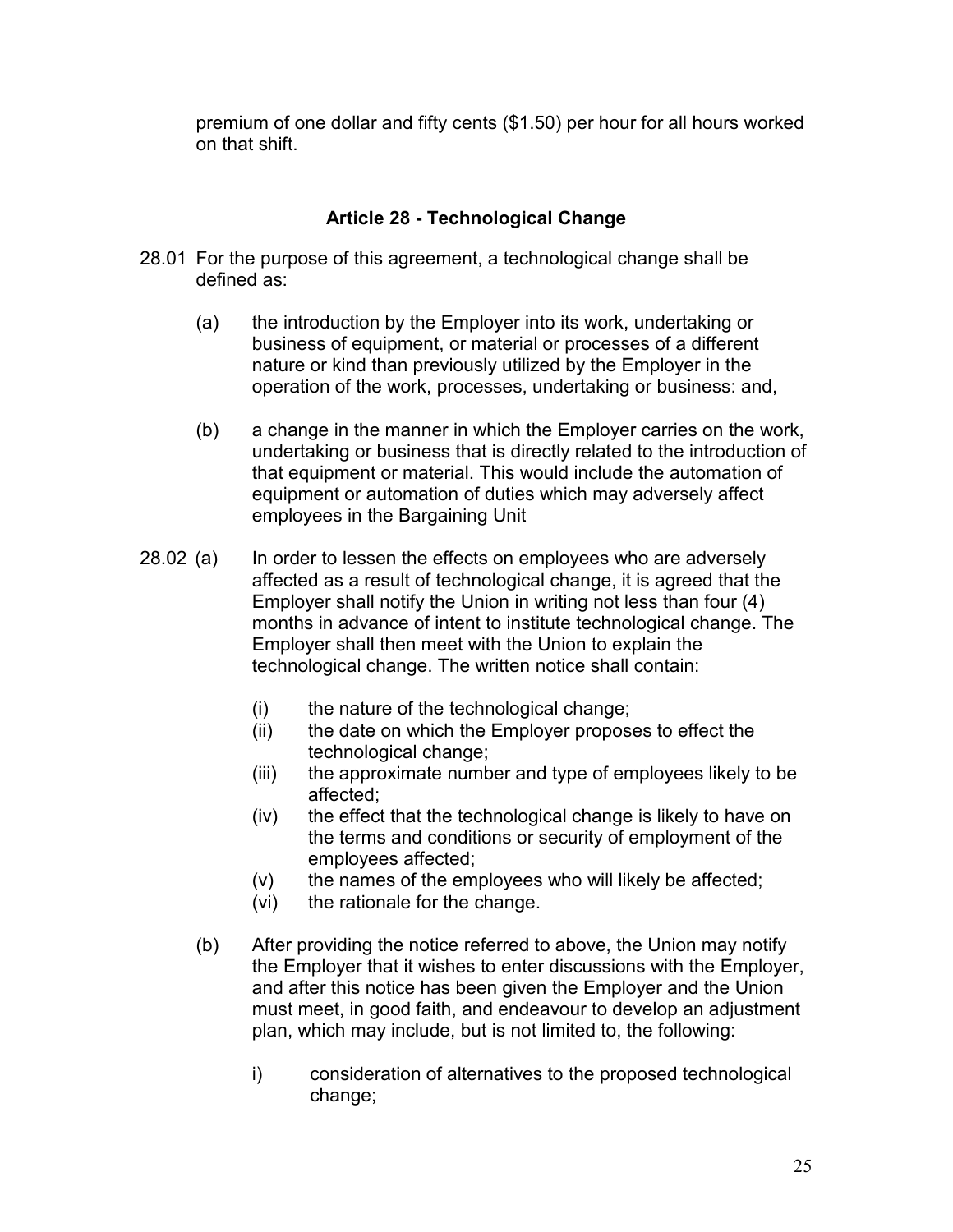- ii) training and/or retraining of employees;
- iii) human resource planning and employee counselling;
- iv) notice of termination;
- v) severance pay;
- vi) revisions to existing collective agreement provisions.

If the parties agree upon an adjustment plan, it is enforceable as part of this Agreement.

(c) Sections 52, 54 and 55 of the Canada Labour Code, R.S.C. 1985, L-2 and as subsequently amended, do not apply during the term of this collective agreement, to the Employer and the Union.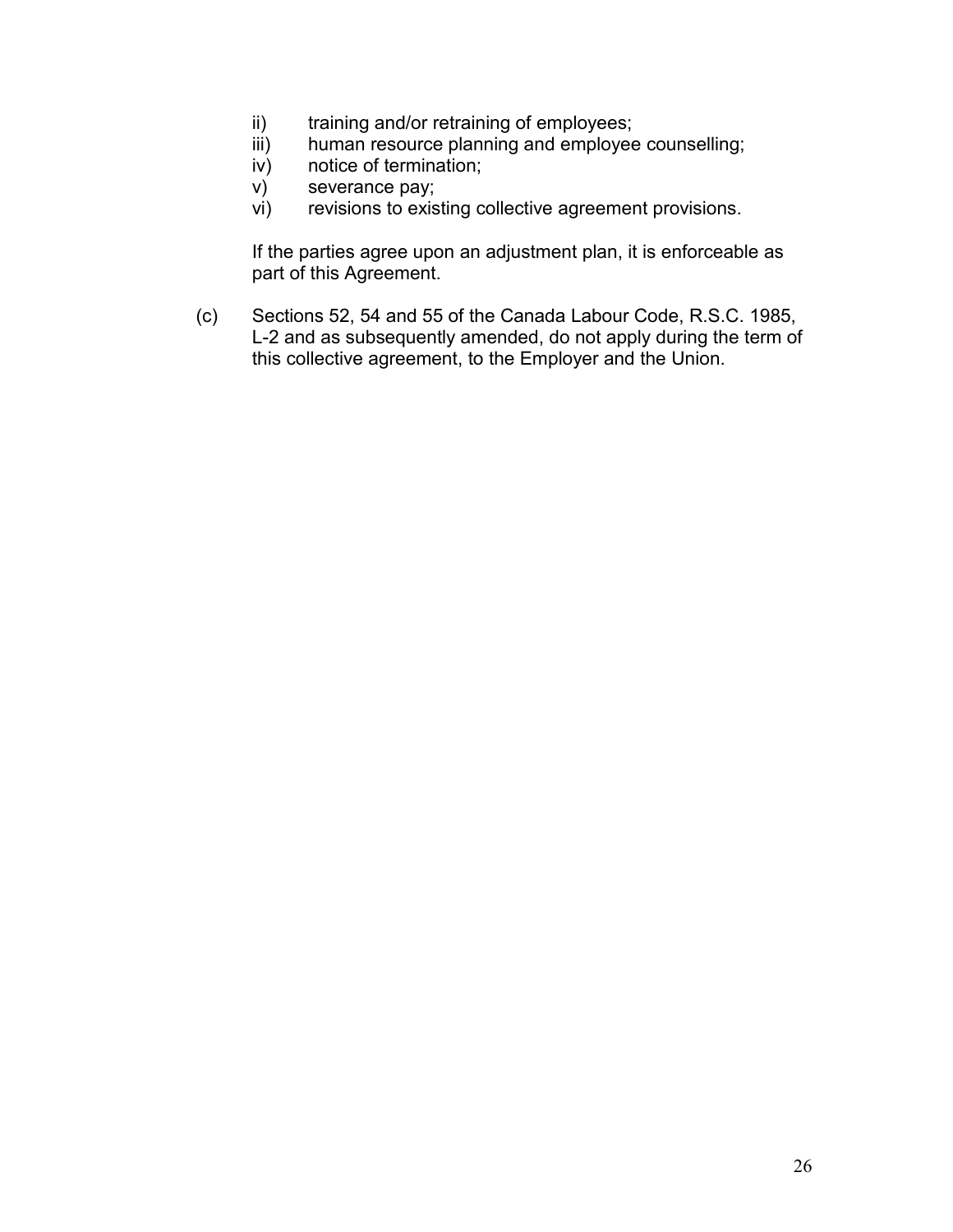## **Article 29 - Apprenticeship**

### <span id="page-29-0"></span>Purpose

29.01 The purpose of the apprenticeship program is to foster skilled trades among Northern Residents, and to attempt to secure qualified tradespeople through apprentices who have qualified through the apprenticeship program and are Northern Residents.

### Position Posting

29.02 All apprenticeship positions shall be posted in accordance with Article 27.

### Apprenticeship Training

- 29.03 The length of the apprentice training will be determined by the NWT Apprenticeship, Trade and Occupations Certification Board, or the applicable board in another jurisdiction, and will vary depending upon the trade. The Employer may request that the Board reduce the normal period of training if it is satisfied that the apprentice has sufficient credits in the form of previous vocational training or a number of years of work experience in that trade.
- 29.04 Provided there is sufficient work available**,** apprentices working on-site will be given the opportunity to accumulate the number of hours of job experience as required by their program, within a reasonable period of time. In the event that there are delays in offering an apprentice required work experience, the Employer will communicate the reasons for the delay to the apprentice and the Union in writing. The Employer shall endeavour to provide the apprentice with needed work experience as soon as is practicable.

#### Apprenticeship Wages

29.05 Apprentice pay rates will be based on a percentage of the appropriate journeyperson rate as follows:

| Four Year Apprenticeship |     | Three Year Apprenticeship |        |  |
|--------------------------|-----|---------------------------|--------|--|
| Year 1                   | 80% | Year 1                    | $80\%$ |  |
| Year 2                   | 85% | Year 2                    | 87%    |  |
| Year 3                   | 90% | Year 3                    | 94%    |  |
| Year 4                   | 95% |                           |        |  |

Pay increases shall not be automatic but will be based upon levels of certification issued under the Apprenticeship, Trade and Occupations Certification Act and shall be effective from the date of certification.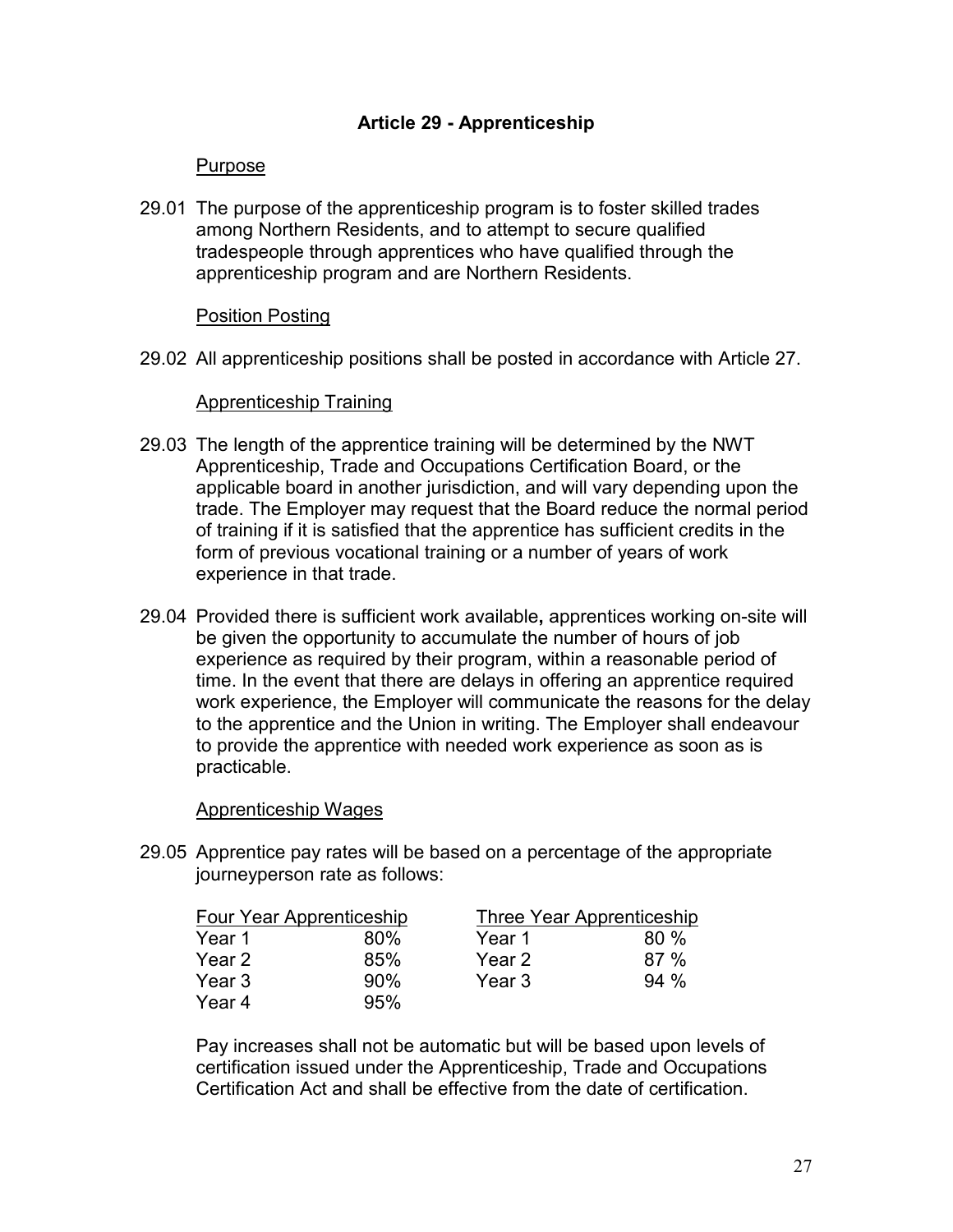An incumbent employee who is an apprentice and whose wages are higher than the apprenticeship level for which he/she qualifies shall be salary protected (i.e. red-circled) until such time as the apprenticeship rate is higher than his/her red-circled rate.

- 29.06 An apprentice attending apprenticeship school will receive their regular pay. Should an apprentice fail to pass his or her trade school examination, and is permitted to repeat, the Employer shall continue to subsidize the apprentice while repeating the examination, up to one repeated attempt.
- 29.07 The Employer shall not deduct pay from an apprentice for absences at school, provided such absences are justified by medical or compassionate reasons, and confirmed by appropriate supporting documentation. Apprentices are expected to attend school as if they were attending a regularly scheduled shift at work.
- 29.08 Apprentices shall receive any applicable pay increases whether they are at school or working on site.

Tools

29.09 The Employer will continue the current practice of providing all tools and equipment for apprentices as required.

Books

29.10 The Employer will reimburse apprentices for the cost of books and materials used at school upon successful completion of each course or stage of education/training.

Accommodation and Travel

29.11 The Employer will provide apprentices with access to company charter flights for the purpose of travelling to and from school at locations where the charter normally flies, subject to seat availability.

#### **Article 30 - Allowance**

<span id="page-30-0"></span>30.01 The Employer shall continue its practice of paying employees an allowance equal to 17% of base salary. This payment includes compensation for all statutory holidays, scheduled overtime (eight (8) hours per rotation), and flight delays.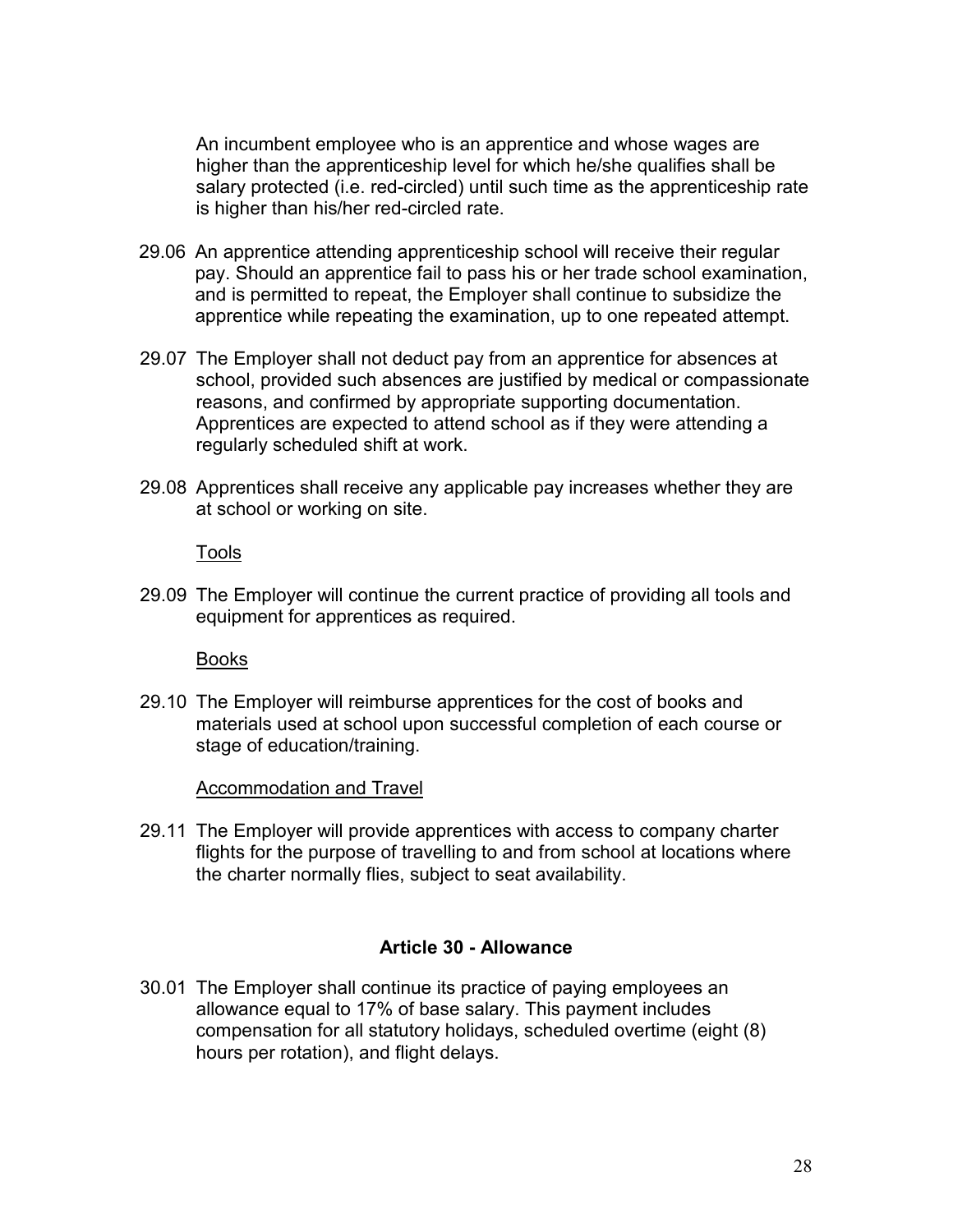30.02 The allowance will be treated as pensionable earnings for the pension plan.

## **Article 31 - Northern Travel Allowance**

- <span id="page-31-0"></span>31.01 An employee who is not on unpaid leave and who is a Northern Resident shall be paid a Northern Travel Allowance. "Northern Resident" means an employee who makes his/her home in, and who normally resides in, the Northwest Territories or Nunavut.
- 31.02 The Northern Travel Allowance is to offset the high cost of travelling within and from the North, and is an incentive to employees to reside in the communities in which the Employer operates.
- 31.03 To qualify for the Northern Travel Allowance, employees must confirm their status as a Northern Resident. When an employee ceases to be a Northern Resident, he or she must immediately notify Human Resources, and any Northern Travel Allowance paid after they ceased to be a Northern Resident must be repaid to the Employer.
- 31.04 The amount of the Northern Travel Allowance shall be based on \$15,000 per year, effective July 1, 2014. Northern Travel Allowance is payable on a pro-rata basis on each pay period to employees who are eligible Northern Residents.
- 31.05 Northern Travel Allowance shall be designated as a travel allowance pursuant to the *Income Tax Act* and reported accordingly on the eligible employees T4 slips.

## <span id="page-31-1"></span>**Article 32 - Sick in Room, Personal Leave and Short Term Disability**

- 32.01 All employees shall be entitled to up to three (3) days per year without loss of pay if they become ill while at site and cannot perform their regular job duties. In order to qualify for paid sick-in-room leave, the employee must have arrived at site fit to perform their job duties and worked at least the first day of their scheduled rotation. The employee must also have the medical reason for their inability to perform their job duties certified by a Physician Assistant at the mine site. The Physician Assistant shall have the sole discretion as to whether the employee remains on site. If the employee remains on site, he or she will remain confined to their room except for meals or consults with the Physician Assistant.
- 32.02 In addition to the provisions of 32.01, employees may utilize their Personal Leave credits when unable to report to work due to illness.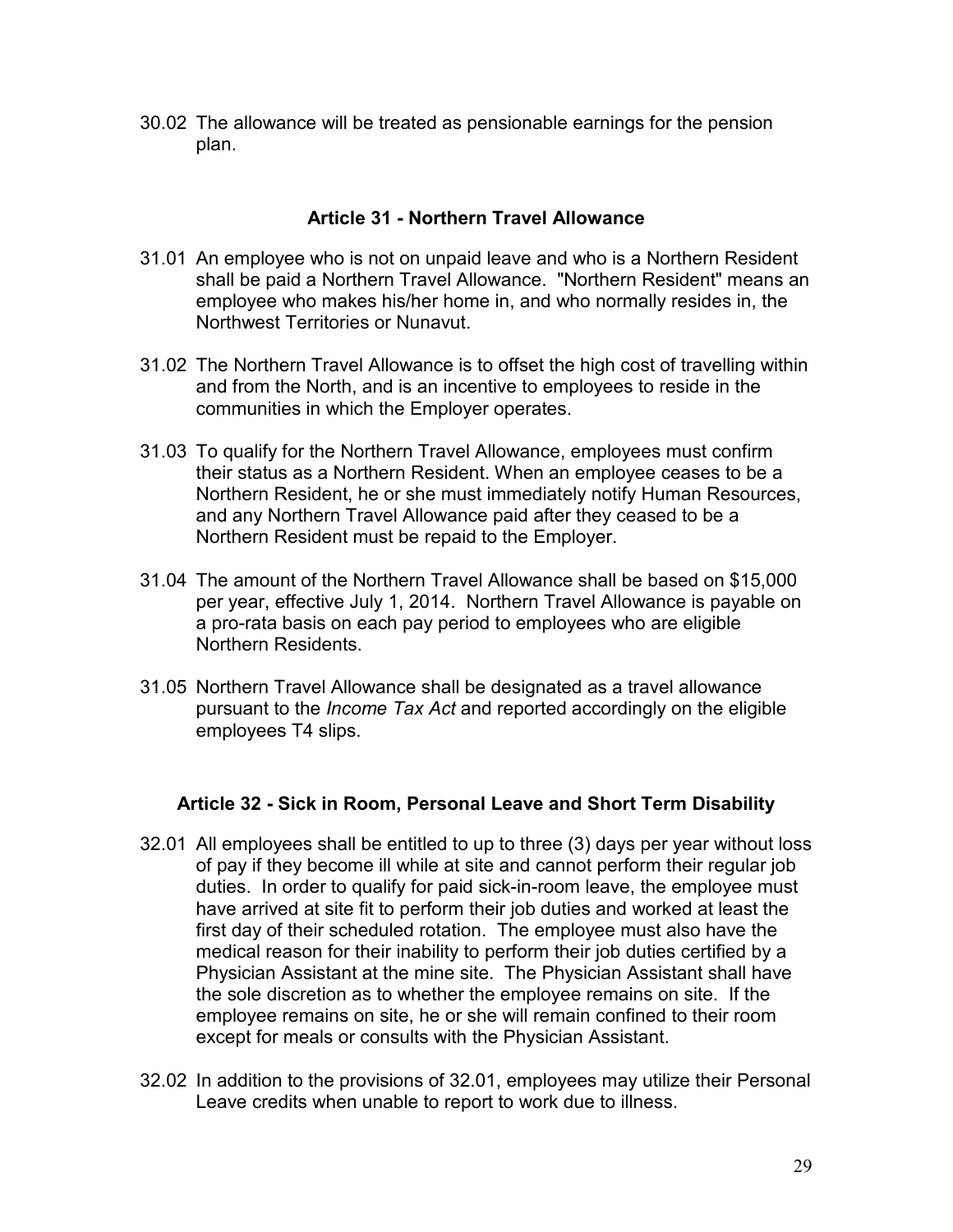32.03 On the date of ratification, all employees shall be credited with seven (7) Personal Leave days. Following the date of ratification, any new employees hired in 2018 shall be credited with a pro-rated number of days which shall be credited to their bank on the date of hire.

On January 1st of each year after 2018, active employees will be credited with seven (7) Personal Leave Days. Employees hired after January 1 of any year shall be credited with a pro-rated number of days which shall be credited to their bank on the date of hire.

- 32.04 Any unused Personal Leave Days may be carried over to the next year, to a maximum of fourteen (14) days in the bank in any one year at any given time. There shall be no payout of excess Personal Leave days and there is no cash value of remaining Personal Leave days upon termination. Employees on unpaid leave will be credited Personal Leave days on a pro-rated basis on return to work.
- 32.05 In order to qualify for a Personal Leave day, except in cases of illness, injury, or other unforeseen event, the employee must apply for the leave 48 hours in advance. Permission to take the leave shall not be unreasonably withheld, but is subject to operational requirements, except in cases of illness or injury. Any employee providing wrong or misleading information about the grounds for taking Personal Leave day may be subject to discipline.
- 32.06 Short Term Disability shall be payable following 10 consecutive days of illness at a rate of 85% of regular base salary. Employees shall not be entitled to the payment of the Article 30 Allowance during periods of Short Term Disability, but remain entitled to the Northern Travel Allowance.

### **Article 33 - Benefits**

<span id="page-32-0"></span>33.01 The Employer shall continue to provide a health benefits plan equal to or better than the plan in place at August 1, 2005.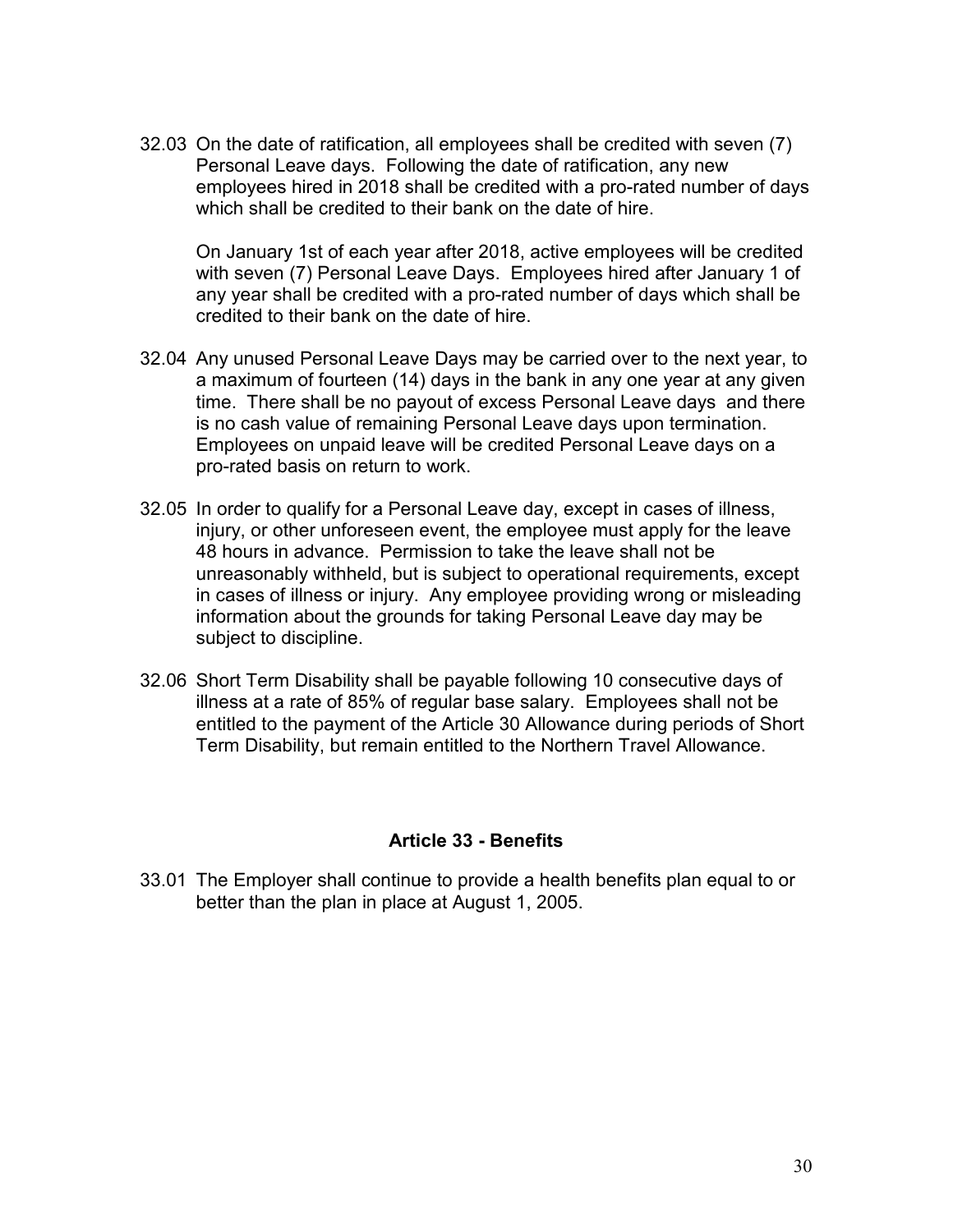33.02 Group Benefits to be improved as follows effective at the next Group Benefits contract renewal or January 1, 2012, whichever is earliest:

Orthodontia reimbursement level will increase from 50% to 75% and the lifetime maximum benefit per insured will increase from \$2,000 to \$3,000.

Paramedical services will be increased to a total spend of \$1,500 per year, and the individual limits for each paramedical practitioner will be abolished.

33.03 The Employer shall continue to provide a Long Term Disability Plan equal to or better than the plan in place at June 20th, 2018. LTD shall be at a rate of 70% of regular base salary, but no Article 30 Allowance or Northern Travel Allowance shall be paid during LTD coverage.

### **Article 34 - Pay Administration**

- <span id="page-33-0"></span>34.01 The Employer will provide employees with semi-monthly pay statements showing:
	- (a) base salary,
	- (b) allowance,
	- (c) Northern travel allowance,
	- (d) unscheduled overtime (hours and amount),
	- (e) details of all earnings,
	- (f) details of all deductions,
	- (g) accrued vacation hours,
	- (h) accrued incentive plan payments, and
	- (i) personal leave days

### **Article 35 - Pension**

- <span id="page-33-1"></span>35.01 All employees must participate in either the Dominion Diamond Ekati Corporation Retirement Plan or the Dominion Diamond Ekati Corporation Salaried Employee Defined Contribution Pension Plan, as applicable.
- 35.02 Employees hired after July 1, 2004 will participate in The Dominion Diamond Ekati Corporation Salaried Employee Defined Contribution Pension Plan (the "DC Plan").
- 35.03 Employees hired before July 1, 2004, and who made the election to remain in the Dominion Diamond Ekati Corporation Retirement Plan will remain in that defined benefits plan (the "DB Plan"). Those who elected to switch to the DC Plan must remain in the DC Plan.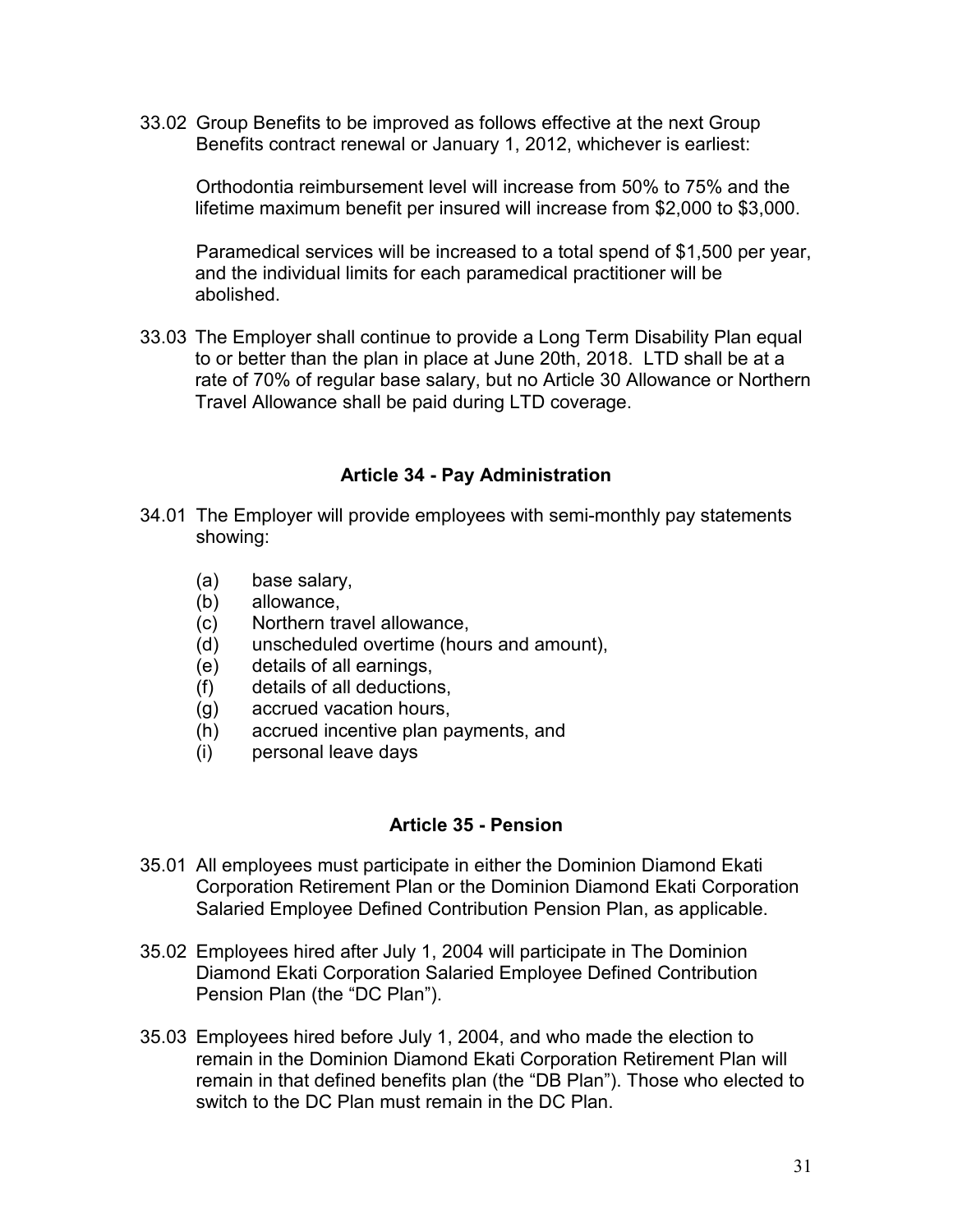- 35.04 Eligibility for benefits under each of the DB Plan and DC Plan will be determined solely in accordance with the Plan document itself. Neither the DB Plan nor the DC Plan forms part of this Agreement and any disputes concerning one or both of the said plans or entitlement to benefits under it must be pursued by the Employee directly with the appropriate Plan administrator and are not subject to the Grievance Procedure.
- 35.05 The Joint Union Management Committee established under Article 12 will review and meaningfully consult on all information listed in Article 35.06 within the framework of existing contribution levels. The Joint Union Management Committee does not have the authority to make any changes to the pension plan.
- 35.06 With respect to Bargaining Unit members, the Employer agrees to annually furnish the Joint Union Management Committee with the following information regarding the DB plan and the DC plan:
	- (a) net interest earned by the fund,
	- (b) net employer contributions,
	- (c) gross total contributions,
	- (d) total pension credits purchased,
	- (e) list of pensioners retiring each year,
	- (f) list of separation from the plan,
	- (g) list of members entering the plan, and
	- (h) a copy of the actuarial report when the same is available.

## **Article 36 - Privacy**

- <span id="page-34-0"></span>36.01 It is understood that the Employer produces an extremely valuable, highly marketable, and easily concealable commodity. Further, the remoteness and extreme environmental conditions at the mine site present significant security and protection challenges. Employees consent to the Employer collecting, storing, and using personal confidential information that identifies them and their activities on site, including the use of electronic surveillance and data collection. This does not constitute consent to the collection or storage of personal information relating to activities in private dormitory areas, toilets, or changing areas.
- 36.02 As a condition of employment all employees will provide consents as required by the Employer for collection, storage, use and dissemination of personal information excluding electronic surveillance for the limited following purposes:
	- (a) administering and maintaining personnel records,
	- (b) paying and reviewing salary and other remuneration and benefits,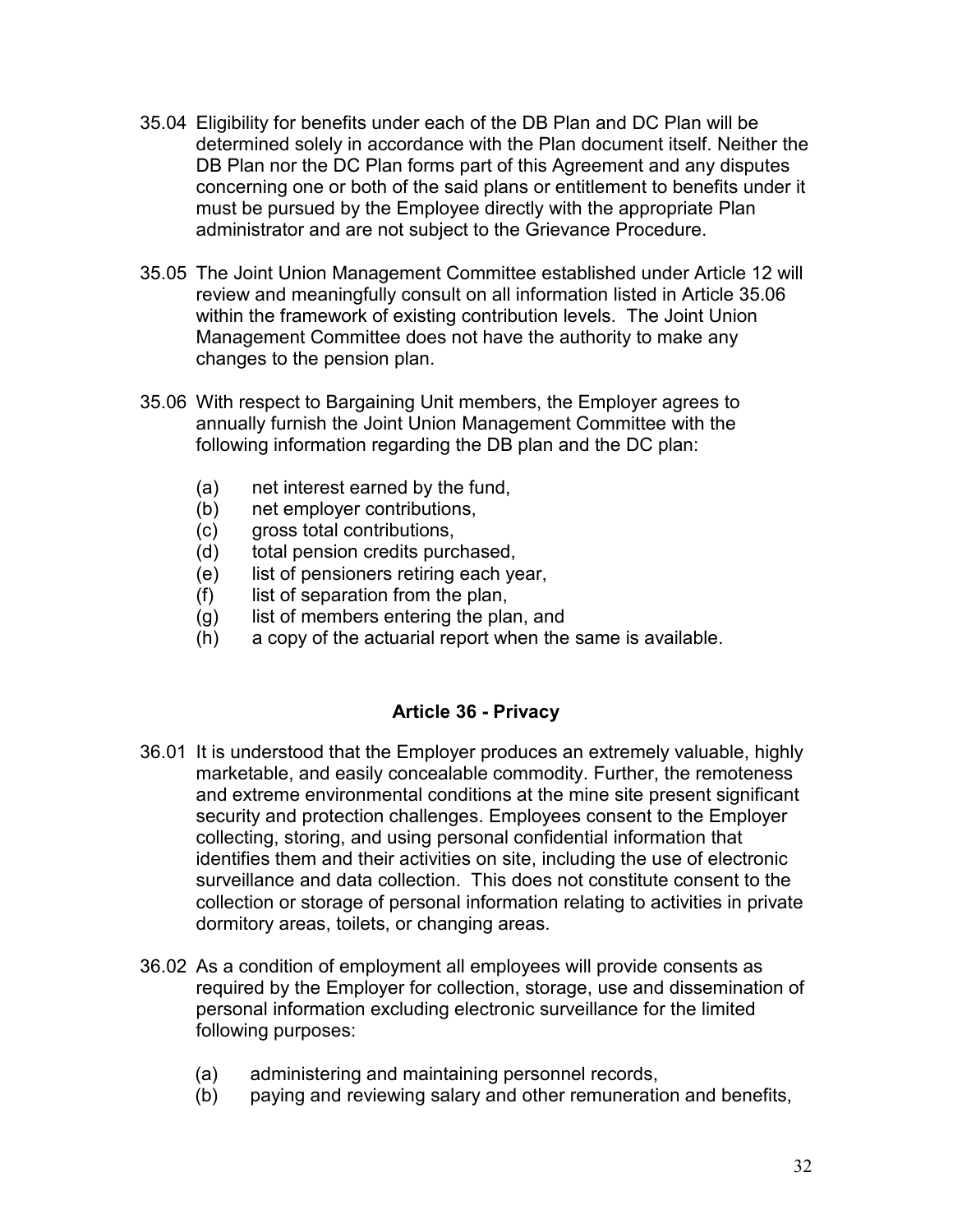- (c) providing and administering benefits (including pension, superannuation, life assurance, health insurance, medical insurance and share plans),
- (d) undertaking performance appraisals and reviews,
- (e) undertaking investigations for safety and performance issues,
- (f) succession and development planning,
- (g) maintaining sickness and other attendance records,
- (h) taking decisions as to fitness for work and accommodation,
- (i) providing references and information to future employers, and if necessary, governmental bodies for social security and other purposes, including taxation authorities,
- (j) providing information to future purchasers of the Employer or of the business in which you work, and
- (k) transferring information concerning the employee to other operations of the Employer, including operations outside the Northwest Territories and Canada.

## **Article 37 - Employment Equity**

- <span id="page-35-0"></span>37.01 The Union acknowledges that the Employer is bound to Impact Benefit Agreements with the Dogrib Treaty 11 Council, the Akaitcho Treaty 8 Council, the North Slave Métis Alliance and the Hamlet of Kugluktuk and Kitikmeot Inuit Association which requires the Employer to honour certain commitments to Aboriginal employees employed by the Employer.
- 37.02 If a party to an Impact Benefit Agreement provides the Employer with written consent to such disclosure, the Employer will provide the Union with a summary of hiring data involving employees of the Employer within the Bargaining Unit who are members of the First Nation that is signatory to that Impact Benefit Agreement. Disclosure will at all times be conditional on the continued existence and scope of the consent provided by the party to the Impact Benefit Agreement and the Union undertaking in writing to the party authorizing the disclosure and the Employer to keep the information confidential.
- 37.03 The Employer will receive and consider any written or oral submissions from the Union concerning issues faced by Aboriginal employees.
- 37.04 Through the Joint Union Management Committee, the Employer and Union will discuss educational and training initiatives which will enhance the security and employability of Aboriginal employees.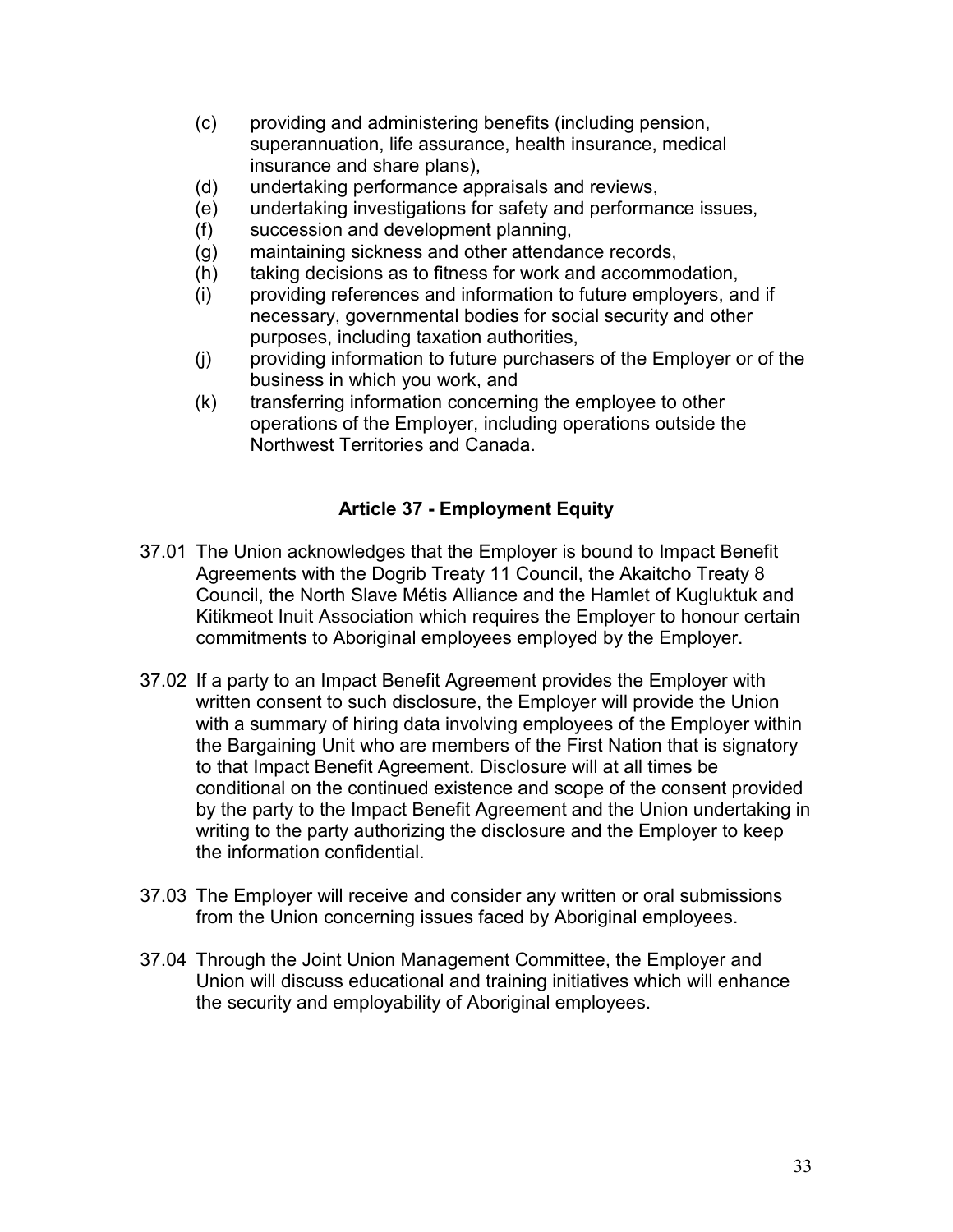### **Article 38 - Northern Social Justice Fund**

<span id="page-36-0"></span>38.01 The Employer will contribute \$20,000 in January of each calendar year of this Agreement to a Northern Social Justice Fund managed and administered jointly by the Employer and the Union through the Joint Union Management Committee. The Employer and Union will identify worthy social justice causes within the North and will work together in partnership to support and advance these causes to the joint credit of the parties.

The funds will be held in trust for the attainment of the objects of the Fund. The Union and Employer will each provide an equal number of representatives to serve as trustees of the Fund. The Joint Union Management Committee will strive to achieve consensus decision making on the use of the funds, but in the alternative decisions will be made by a majority of the trustees.

### **Article 39 - Duration**

- <span id="page-36-1"></span>39.01 The term of this agreement shall be from July 24, 2018 to May 31, 2019. The provisions of this agreement shall take effect on the date of ratification, unless another date is otherwise agreed to by the parties.
- 39.02 Notwithstanding the preceding, the provisions of this Agreement shall remain in full force and effect during negotiations for its renewal until a lawful strike or lockout has occurred.
- 39.03 Within four (4) months preceding the termination of this Agreement, either party may, by written notice, require the other party to commence bargaining collectively with a view to a conclusion, renewal or revision of the Collective Agreement.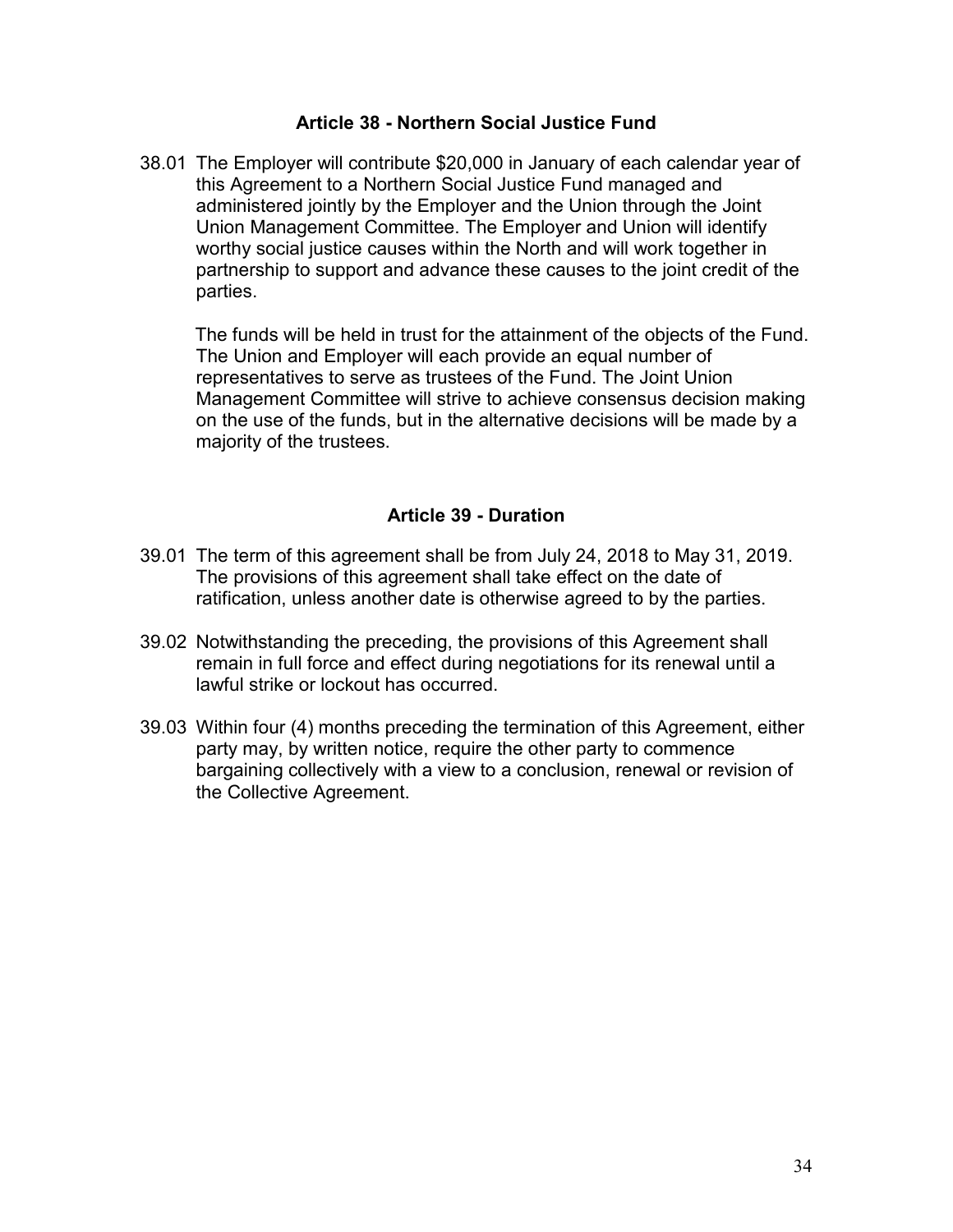Signed at Yellowknife, NT this \_\_\_th day of the month of July 2018.

## **Dominion Diamond Ekati ULC Public Service Alliance of Canada**

Gaeleen MacPherson<br>
Vice President, Corporate Affairs<br>
President, Unior

President, Union of Northern Workers

Jack Bourassa Regional Executive Vice President, North

Brenda Shillington **Negotiator** 

Ian Kelly Committee Member

<span id="page-37-0"></span>Floyd Collins Committee Member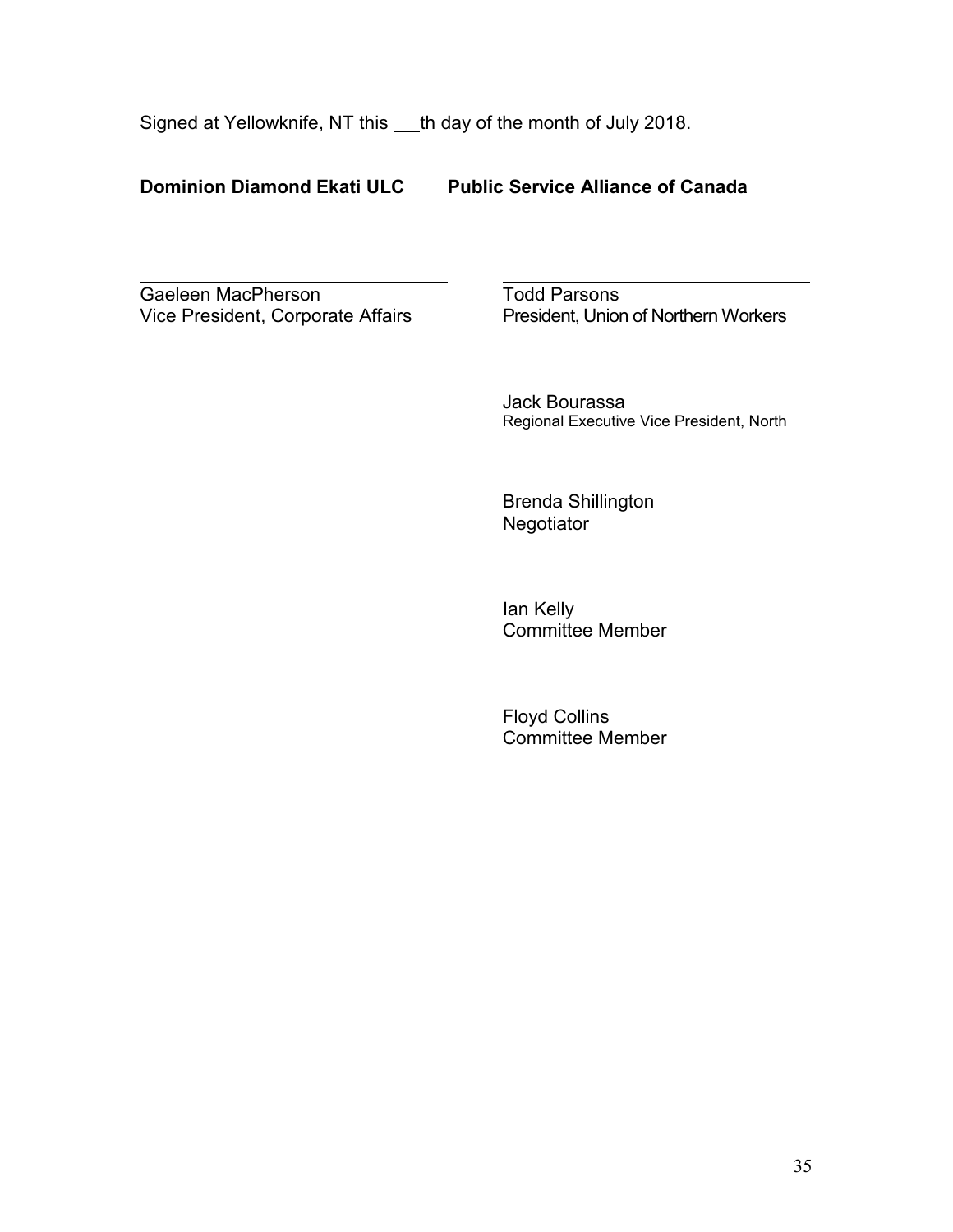## **Appendix A – Salaries**

- A) Employees are entitled to be paid an annual salary for services rendered for the classification and position to which they are hired at the pay rates specified in Appendices A.
- B) To determine the employee's starting grade on the pay grid in Appendix A, the Employer will consider factors such as:
	- i. Existing skills and qualifications related to job duties;
	- ii. Related job experience;
	- iii. Prevailing market conditions, which may include factors related to Impact Benefit Agreements and/or Socio Economic Agreements.
- C) In 2017 and 2018, the Employer will review each employee's performance and determine whether to adjust any employee's salary grade based upon merit. Any salary grade adjustment will be to another higher existing salary grade. In 2017 and 2018, the Employer will spend one percent (1.0%) of the total gross annual base salaries of the Bargaining Unit employees on salary grade adjustments based on merit.

In making its determination concerning salary grade adjustments, the Employer will consider such factors as:

- i) Attainment of designated skills criteria;
- ii) Job performance;
- iii) Safe work practices;
- iv) Disciplinary record;
- v) Culpable absenteeism; and
- vi) Performance against Company leadership behaviours and Charter values.

Employer determinations regarding which employees will receive merit pay adjustments are at the discretion of the Employer.

- D) The Employer has the discretion to move any classification in Appendix A-1 upwards to an existing higher range.
- E) Present incumbents being paid over-range compared to their classification on the pay grid in Appendix A shall be blue-circled (i.e. paid their existing rate plus 2/3 of all negotiated increases) until such time as they may terminate their employment or transfer to another classification or until their salary moves back into range. No employee shall experience any decrease in salary as a result of the new pay grid in Appendix A or conversion to the new pay grid in Appendix A.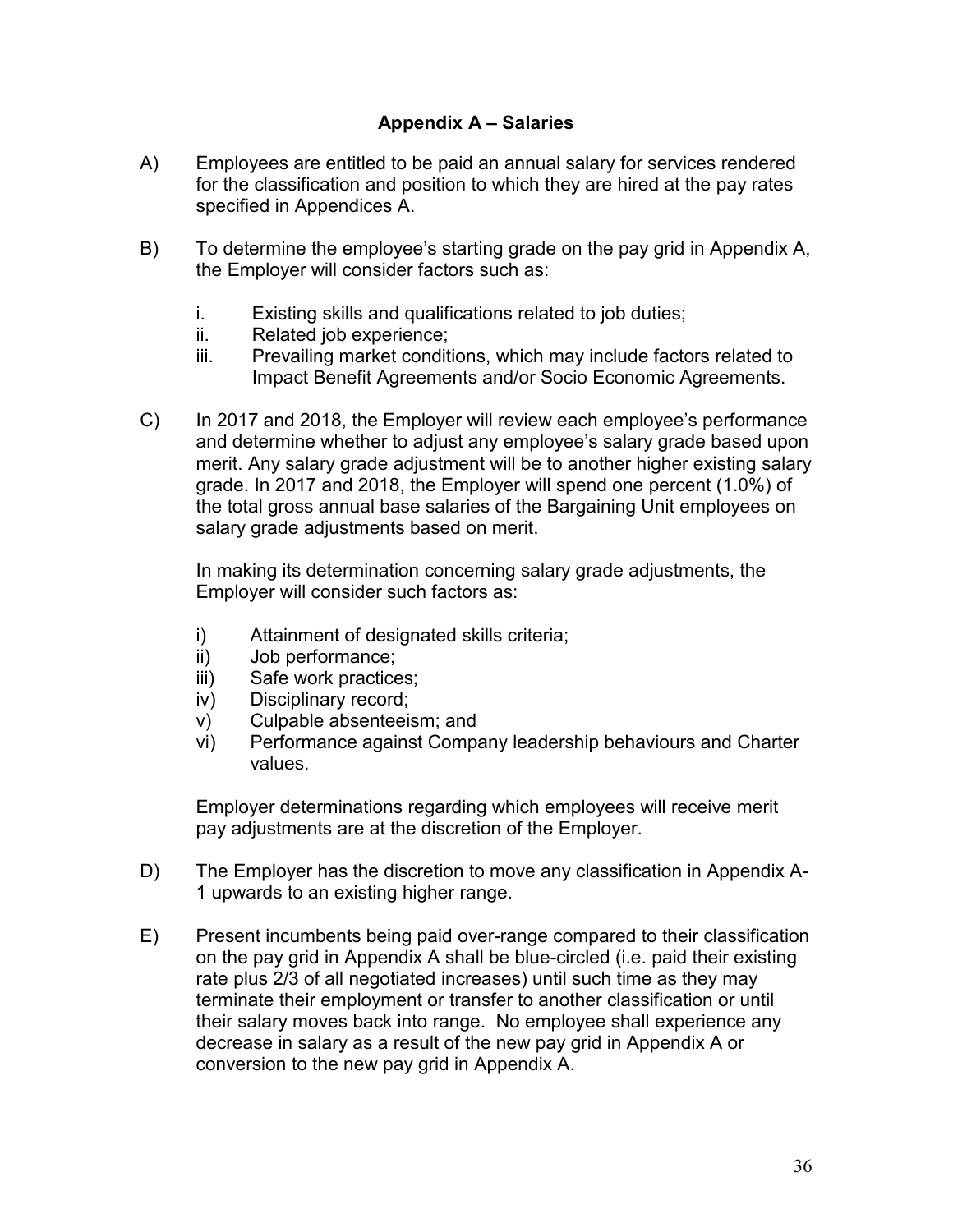- F) The Employer retains the right to award lump sum discretionary bonus payments to individual employees. The awarding of such bonuses is not considered salary, does not change the employee's salary level, and the bonus does not constitute pensionable earnings.
- G) The Employer retains the right to provide and administer general incentive compensation plans, including the right to establish criteria for the attainment of incentive compensation, the amount of compensation potentially available, the timing of payments pursuant to the plans, and also including the right to discontinue such incentive plans. The Employer agrees to meaningfully consult with the Union on the application of any incentive compensation plans, and any changes to or discontinuance of such plans.
- H) On each of June 1, 2019, June 1, 2020 and June 1, 2021, the pay grid will be amended by an amount equal to the average monthly percentage change for the previous twelve-month period ending April of the Canadian Consumer Price Index (CPI) for Yellowknife as determined and published by Statistics Canada (i.e. Yellowknife CPI). The Employer will advise the Union in writing each year of the CPI percentage used in amending the pay grid in Appendix A.
- I) Merit increases resulting from the above shall be made effective June 1 of the applicable year and aligned with the above salary increases.
- J) When the Employer requires a bargaining unit member to act as a temporary supervisor, for the duration of the temporary assignment, the employee shall receive an acting premium equal to the lesser of 10% of their base salary rate or the actual base salary of the position they are acting in. To be eligible for the premium, the temporary position must be one in which the employee actually supervises other employees and has direct reports. For greater clarity, this does not include Assistant Team Leader or Planner positions.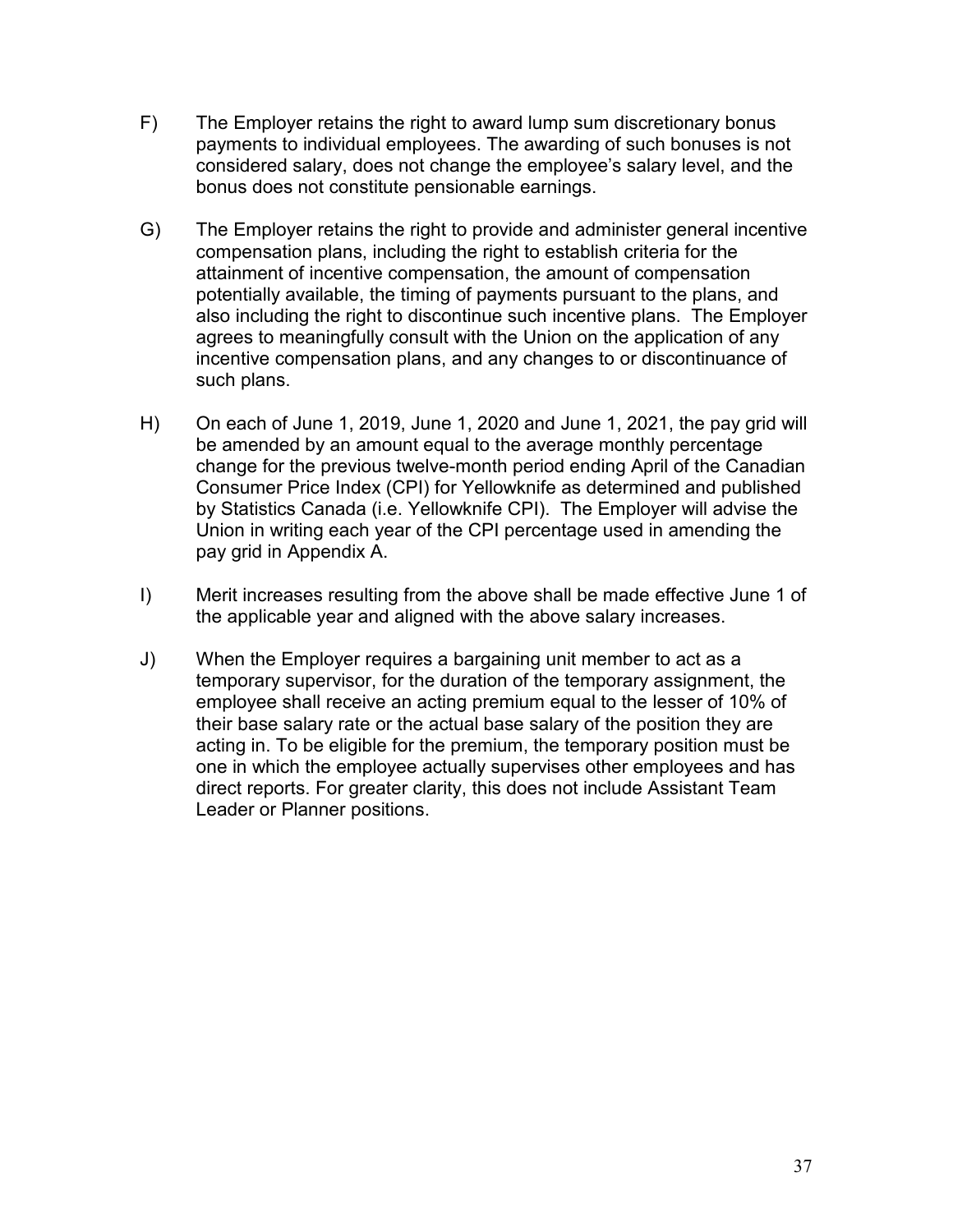## **Appendix A-1 – Pay Ranges and Classifications**

#### <span id="page-40-0"></span>**Range 1**

Assistant – Waste Management Labourer – Warehouse Labourer – General UG – Labourer UG – Nipper

#### **Range 2**

Assistant – Maintenance

#### **Range 3**

UG Equipment Operator – Support UG Operator – Sizer Conveyor Operator – Batchplant

#### **Range 4**

UG Equipment Operator – Haul Truck Equipment Operator – Surface Haul Truck UG Operator – Lube Truck Technician – Lube Truck Assistant – Process Plant Production Warehouse Attendant

#### **Range 5**

Technician – Waste Water Treatment Incinerator Plant Operator

**Range 6** UG Construction Miner

#### **Range 7**

Technician Logistics Equipment Operator – Support Equipment Operator – Utility 1 Technician – Tool Crib

#### **Range 8**

#### **Range 9**

Equipment Operator – Production Loader Technician – Warehouse Inventory Technician – Warehouse Equipment Operator – Utility 2

Technician – Process Plant Production Technician – Warehouse Inventory Technician – Warehouse

#### **Range 11**

UG Equipment Operator - Scooptram UG Blaster **Blaster** Equipment Operator – Surface Drill UG Equipment Operator – Solo Drill UG Equipment Operator – Bolter UG Equipment Operator – Shotcrete

#### **Range 12**

Journeyperson – Millwright Journeyperson – Pipefitter Journeyperson – Rebuild Technician Journeyperson – Welder Journeyperson – Crane Operator Journeyperson – Boiler Operator Journeyperson – Carpenter Journeyperson – Electrician Journeyperson – Overhead Door Technician Journeyperson – Plumber Journeyperson – Scaffolder Journeyperson – Machinist Equipment Operator – Shovel Equipment Operator – Mass Excavator Heavy Equipment Technician Waste Management

#### **Range 13**

#### **Range 14**

UG Equipment Operator – Jumbo Technician – Communications Technician – Process Control

#### **Range 10**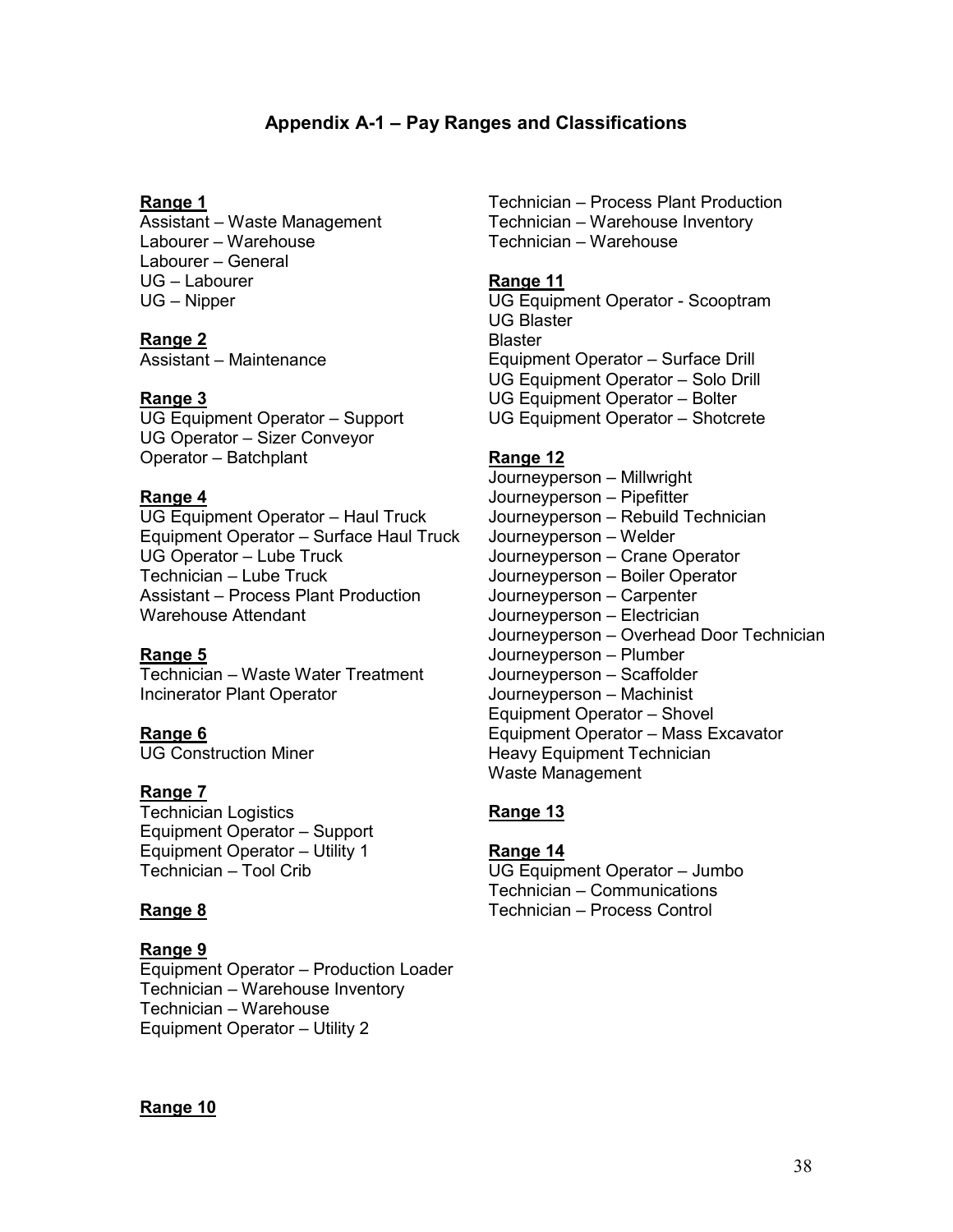# **Appendix A-2 – Pay Ranges and Annual Salaries**

# <span id="page-41-0"></span>**Effective June 1, 2018 – 2.0% Increase**

## **RANGES / GRADES**

|          | Grade 1 | Grade 2 | Grade 3 | Grade 4 | Grade 5 | Grade 6 | Grade 7 | Grade 8 |
|----------|---------|---------|---------|---------|---------|---------|---------|---------|
| Range 1  | 60,682  | 62,200  | 63,755  | 65,349  | 66,982  | 68,657  | 70,374  | 72,132  |
| Range 2  | 65,176  | 66,806  | 68,477  | 70,188  | 71,944  | 73,742  | 75,586  | 77,474  |
| Range 3  | 66,647  | 68,313  | 70,020  | 71,771  | 73,565  | 75,406  | 77,291  | 79,222  |
| Range 4  | 67,426  | 69,111  | 70,839  | 72,610  | 74,425  | 76,286  | 78,193  | 80,148  |
| Range 5  | 74,167  | 76,021  | 77,922  | 79,870  | 81,867  | 83,913  | 86,012  | 88,162  |
| Range 6  | 75,533  | 77,421  | 79,357  | 81,342  | 83,375  | 85,460  | 87,596  | 89,786  |
| Range 7  | 78,662  | 80,628  | 82,643  | 84,710  | 86,828  | 88,999  | 91,225  | 93,505  |
| Range 8  | 80,910  | 82,935  | 85,008  | 87,131  | 89,310  | 91,543  | 93,831  | 96,177  |
| Range 9  | 82,035  | 84,085  | 86,187  | 88,341  | 90,549  | 92,814  | 95,133  | 97,512  |
| Range 10 | 83,158  | 85,236  | 87,368  | 89,551  | 91,790  | 94,085  | 96,436  | 98,847  |
| Range 11 | 85,089  | 87,216  | 89,396  | 91,631  | 93,922  | 96,270  | 98,677  | 101,143 |
| Range 12 | 88,776  | 90,995  | 93,270  | 95,603  | 97,992  | 100,441 | 102,954 | 105,527 |
| Range 13 | 92,148  | 94,452  | 96,814  | 99,234  | 101,714 | 104,258 | 106,863 | 109,536 |
| Range 14 |         | 94,530  | 96,893  | 99,315  | 101,798 |         | 104,343 |         |
| 106,952  | 109,625 | 112,365 |         |         |         |         |         |         |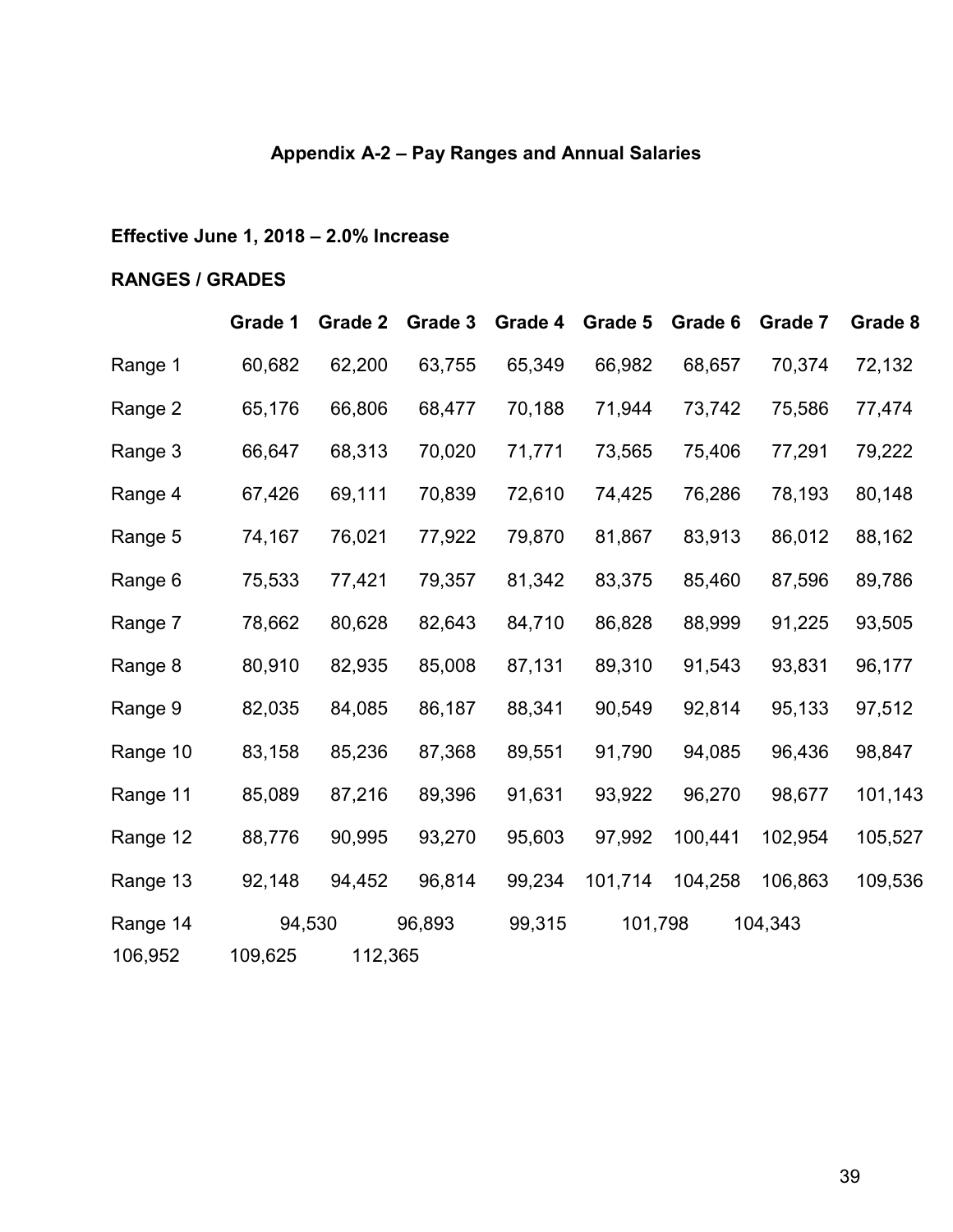### <span id="page-42-0"></span>**Letter of Understanding – Performance-based Discretionary Incentive Plan**

The Employer is committed to meeting the challenge of ensuring a safe, long term, sustainable operation at predicted ore values of approximately \$70 per tonne. The Employer will implement an incentive plan to reward employees for performance that contributes to the achievement and surpassing of performance objectives.

The Employer will implement an incentive plan to be effective for each fiscal year of the collective agreement commencing July 1, 2007.

The Employer will identify Key Performance Indicators (KPI) (e.g. safety, unit production costs) which it will use to measure achievement during any period to which the incentive plan applies. The Employer will determine what Key Performance Indicators it will use to measure performance and the weight it will give to individual Key Performance Indicators. Key Performance Indicators shall be in the category of public domain information, which will be publicly released at the end of each fiscal quarter and concurrently provided to the Union.

For each Key Performance Indicator the Employer will establish three levels of achievement, referred to as the threshold level, the budget level, and the stretch level.

Prior to identifying the Key Performance Indicators, determining the weight to be given to them, and establishing the threshold, budget and stretch achievement levels, the Employer will meet with the Union to meaningfully consult on the application of this Discretionary Incentive Plan. The Employer will also meet with the Union at least once every six months to review the Key Performance Indicators and whether to add or delete from the list of Key Performance Indicators, revise the target levels, or to revise their respective weightings.

If, during any period to which the incentive plan applies the mine achieves the threshold level of performance for a Key Performance Indicator, then eligible employees will receive an incentive payment equal to five percent (5%) of the employee's base salary earned during the period, as determined below, multiplied by the weighted value of that Key Performance Indicator. If the mine achieves the budget level of performance, then the amount increases to seven and one-half percent (7.5%) of base salary earned during the period multiplied by the weighted value; and if the mine achieves stretch level of performance, the amount increases to twelve and one-half (12.5%) of base salary earned during this period multiplied by the weighted value.

The bonus payment will be a percentage of each eligible employee's base salary earned in the period to which the incentive plan applied. Base salary earned includes vacation but excludes pay for such things as allowances, premiums, overtime, sick leave / short term disability benefits and long term disability benefits. Any required deductions will be withheld at source.

The threshold, budget and stretch level targets will be universally and uniformly applied (the same for union and non-union personnel, including managerial employees, of the mine).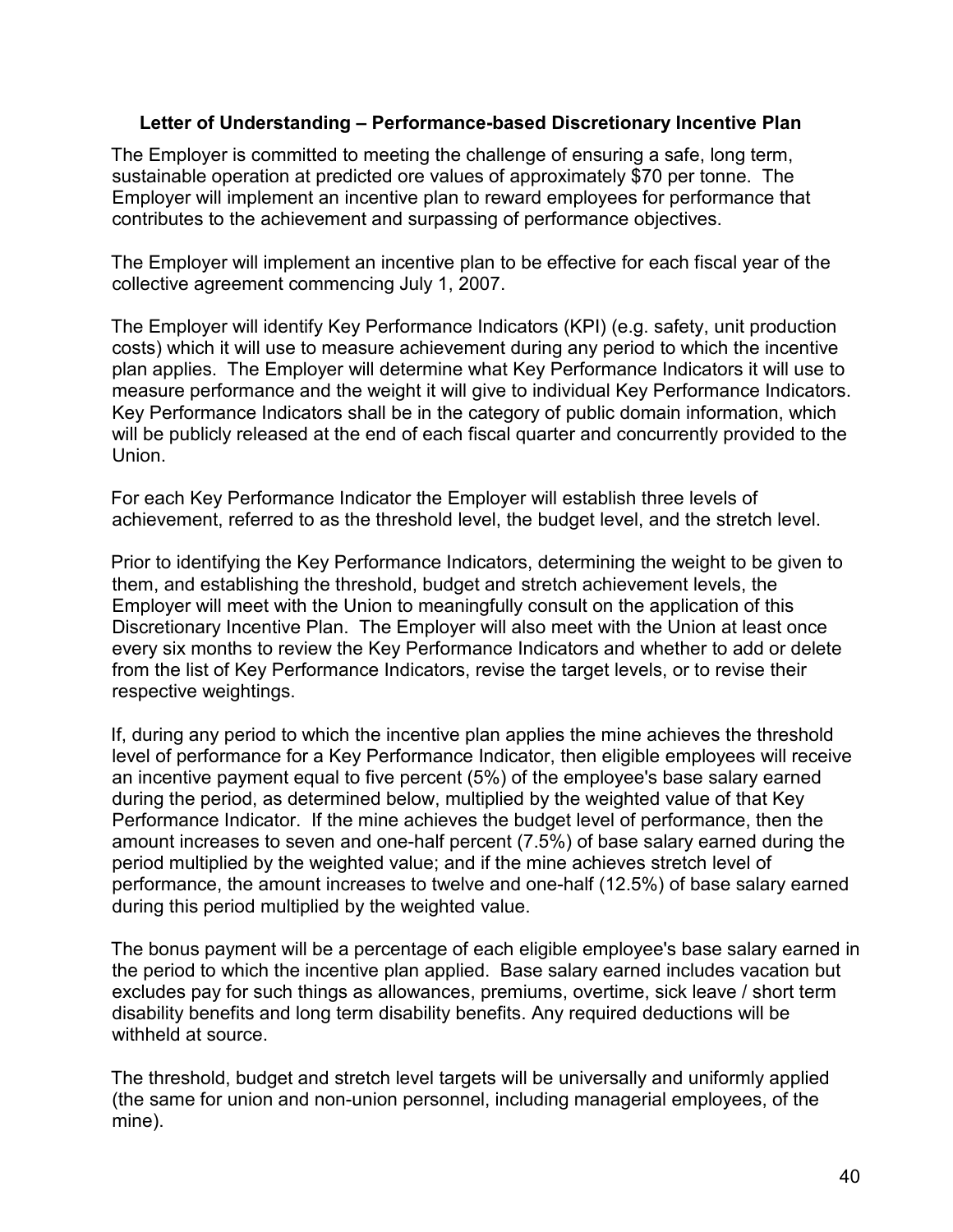Assessment of mine performance will be determined by reference to the executive summary of monthly performance that is generated by the Employer and forwarded to its head office. The Employer will provide the Union with Key Performance Indicators excerpts of these records to a degree sufficient to demonstrate the application of the KPIs to the incentive plan, after the end of each fiscal quarter when such information has been released into the public domain by the Employer. The data on which the Key Performance Indicators are based are not subject to review through the grievance procedure.

Notwithstanding Appendix "A" – Salaries, paragraph G, this incentive plan shall continue throughout the life of this Collective Agreement.

Incentive periods will always start and end on a date that coincides with a fiscal quarter and may extend over one, two, three or four consecutive quarters.

In order to be eligible for receipt of the incentive bonus payment for any incentive period, an employee must be employed on the last day of the applicable incentive period. However, employees who, prior to the end of the incentive period, are laid off or whose employment is terminated by the employer other than for just cause will also be eligible. Employees who resign from their employment prior to the end of the incentive period are not eligible.

### **Examples of how the incentive plan may work:**

Assume that there are two Key Performance Indicators chosen and they are Safety and Production Costs. Both have equal weight (that is the weighting for each is 50%). The incentive plan is to operate over an entire fiscal year.

The performance levels for Safety are set at:

|                                                         | Threshold: | TRIFR of 10.2 |                 |
|---------------------------------------------------------|------------|---------------|-----------------|
|                                                         | Budget:    | TRIFR of 8.2  | <b>EXAMPLES</b> |
|                                                         | Stretch:   | TRIFR of 6.2  |                 |
| The performance levels for Production Costs are set at: |            |               |                 |
|                                                         | .          |               |                 |

| Threshold: | \$90/tonne |             |
|------------|------------|-------------|
| Budget:    | \$80/tonne | <b>ONLY</b> |
| Stretch:   | \$70/tonne |             |

For an employee who earned \$70,000 in regular salary in the fiscal year, the following are examples of the incentive payments made based on various performance situations.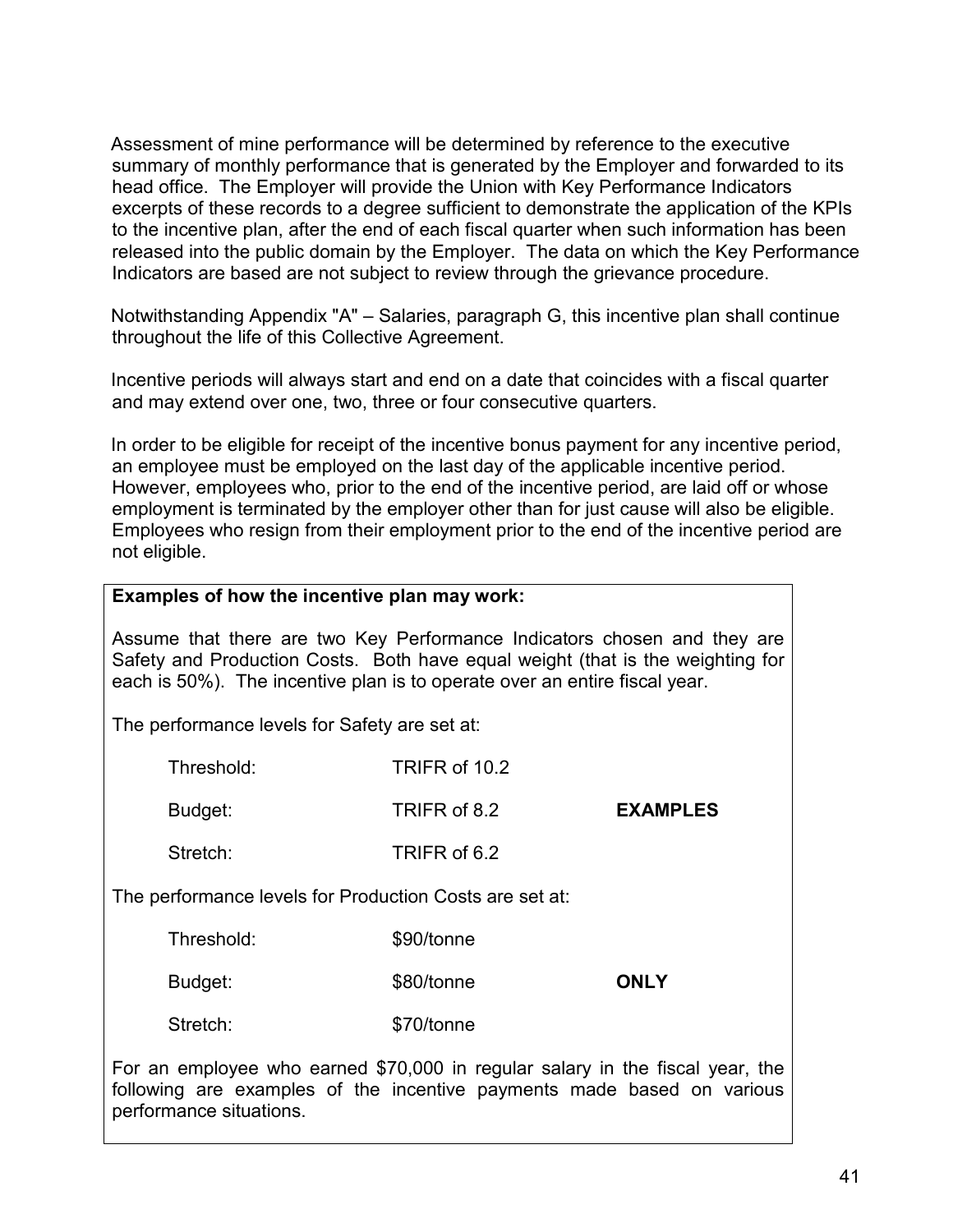| А. | The mine makes stretch levels for both KPI's:                                                                        |
|----|----------------------------------------------------------------------------------------------------------------------|
|    | the incentive payment for safety is 12.5% of the annual                                                              |
|    | earnings, or \$8,750, multiplied by 50%, which equals \$4,375                                                        |
|    | the incentive payment for production costs is also 12.5% of<br>annual earnings, multiplied by 50%, which also equals |
|    | \$4,375                                                                                                              |
|    | the total incentive payment is $$8,750$ ( $$4,375$ plus $$4,375$ )                                                   |
|    |                                                                                                                      |
| В. | The mine makes stretch level for Safety and budget level for                                                         |
|    | <b>Production Costs:</b>                                                                                             |
|    | the incentive payment for safety is the same as above,                                                               |
|    | \$4,375                                                                                                              |
|    | the incentive payment for ore processed is 7.5% of annual                                                            |
|    | earnings, multiplied by 50%, which is \$2,625                                                                        |
|    | the total incentive payment is $$7,000$ (\$4,375 plus \$2,625)                                                       |
| C. | The mine makes threshold level for both Safety and Production                                                        |
|    | Costs:                                                                                                               |
|    | the incentive payment for safety is 5% of earnings, multiplied                                                       |
|    | by $50\%$ , which equals $$1,750$                                                                                    |
|    | the incentive payment for ore processed is the same, \$1,750                                                         |

- the total incentive payment is \$3,500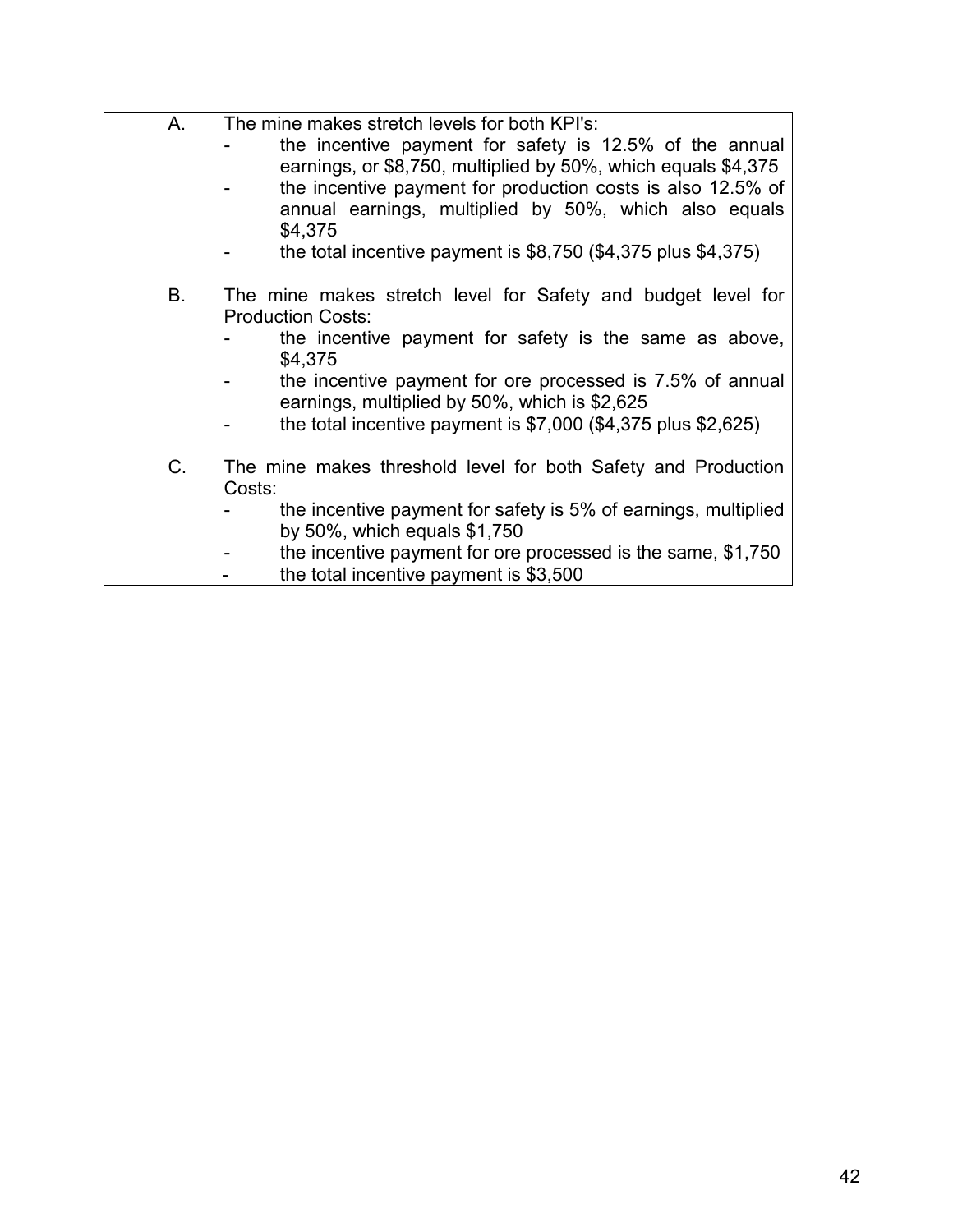## **Letter of Understanding – Fox Pit Lunchroom**

<span id="page-45-0"></span>Whereas the pit crews working in Fox pit previously had the use of the Fox pit whiteout shelter to use as a lunch room, and the whiteout shelter was closed, the parties agree that:

- 1. The Fox pit whiteout shelter will be re-opened and available for use by crews working in Fox pit as a lunchroom.
- 2. The employees who use the whiteout shelter will keep it in a sanitary condition, or it will be closed.
- 3. The use of the whiteout shelter will not cause employees to take longer breaks time spent travelling to and from the whiteout shelter must be time from the break, not from the production shift.
- 4. This agreement is based on the past practice regarding Fox pit only and is made on a without precedence basis.

## **Letter of Understanding – Discussion Framework for Ekati Mine Closure**

<span id="page-45-1"></span>This letter of understanding outlines the framework for the Employer and the Union to discuss collaboratively issues relating to the closure activities of the Ekati mine, and shall be a reference document to guide the Joint Union and Management Committee.

Article 12 continues to apply to the activities of the Joint Union and Management Committee.

By working together it is our intent to achieve a mine closure which leaves a proud legacy for the North. The Joint Union and Management Committee shall be guided by the Dominion Diamond Ekati Corporation Charter which currently encompasses the following values:

- **Safety and the Environment** An overriding commitment to health, safety, environmental responsibility and sustainable development.
- **Integrity** Including doing what we say we will do.
- **High Performance** The excitement and fulfilment of achieving superior business results and stretching our capabilities.
- **Win-Win Relationships** Having relationships which focus on the creation of value for all parties.
- **The Courage to Lead Change** Accepting the responsibility to inspire and deliver positive change in the face of adversity.